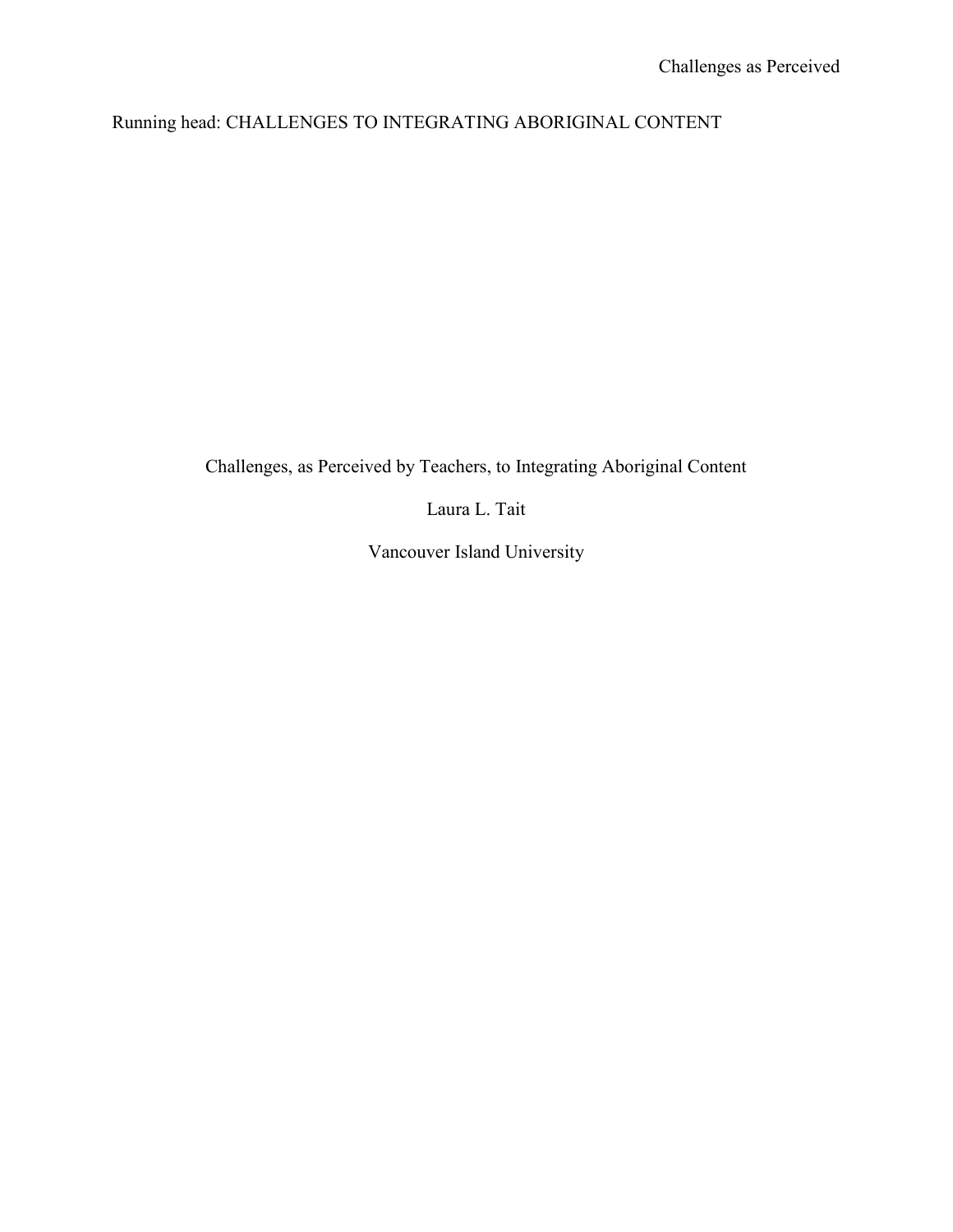#### Abstract

Aboriginal students are not succeeding at the same rate as their non-Aboriginal counterparts. An approach to address this concern is to increase Aboriginal content, as it will positively affect Aboriginal student achievement. A quantitative study was conducted, surveying 87 teachers to elicit perceived challenges to integrating this content into the B.C. curriculum. The teachers were of varying grade levels and years of teaching experience. Lack of Aboriginal resources and lack of knowledge of Aboriginal cultures were the challenges reported. Results suggest a need for a shared vision of Aboriginal student success. In addition, teachers require strategic professional learning in the area of Aboriginal content and perspectives in order to effectively deliver the content.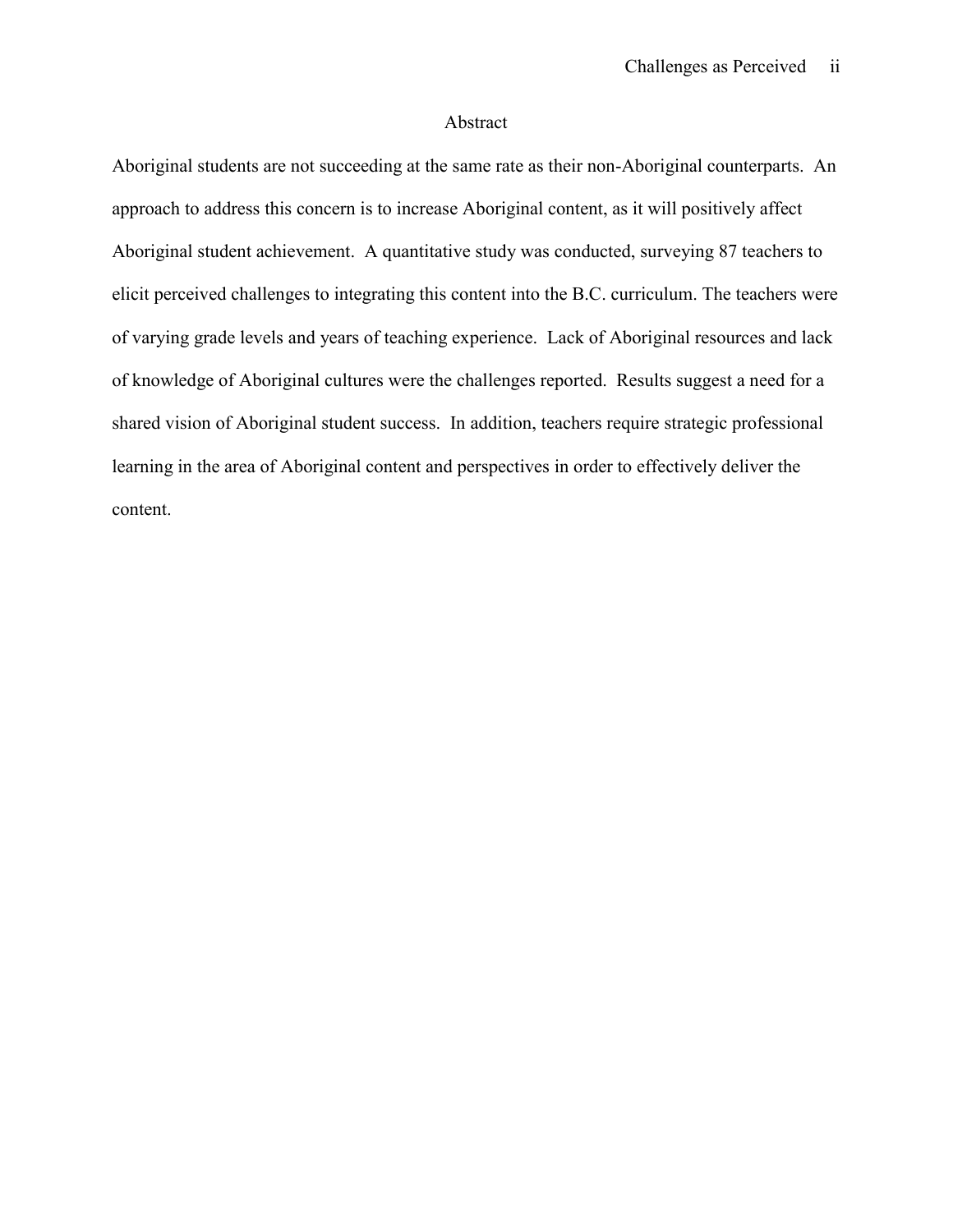# Table of Contents

| 11           |
|--------------|
| 111          |
| V            |
| $\mathbf{1}$ |
| 1            |
| 1            |
| 2            |
| 3            |
| 3            |
| 5            |
| 5            |
| 5            |
| 7            |
| 7            |
| 21           |
| 21           |
| 21           |
| 21           |
| 22           |
| 23           |
| 24           |
| 25           |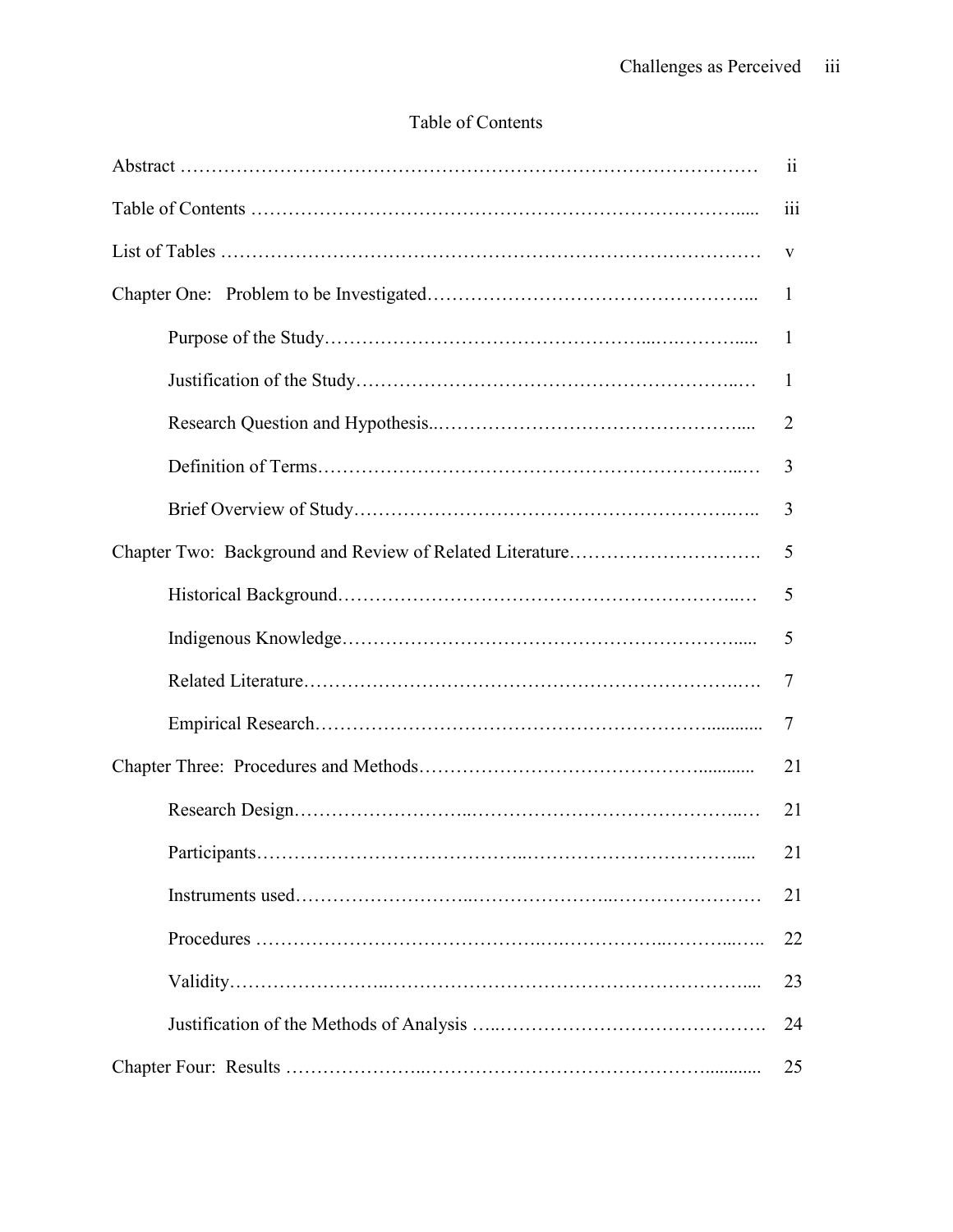| 32 |
|----|
| 32 |
| 33 |
| 37 |
| 38 |
| 40 |
|    |
|    |
| 46 |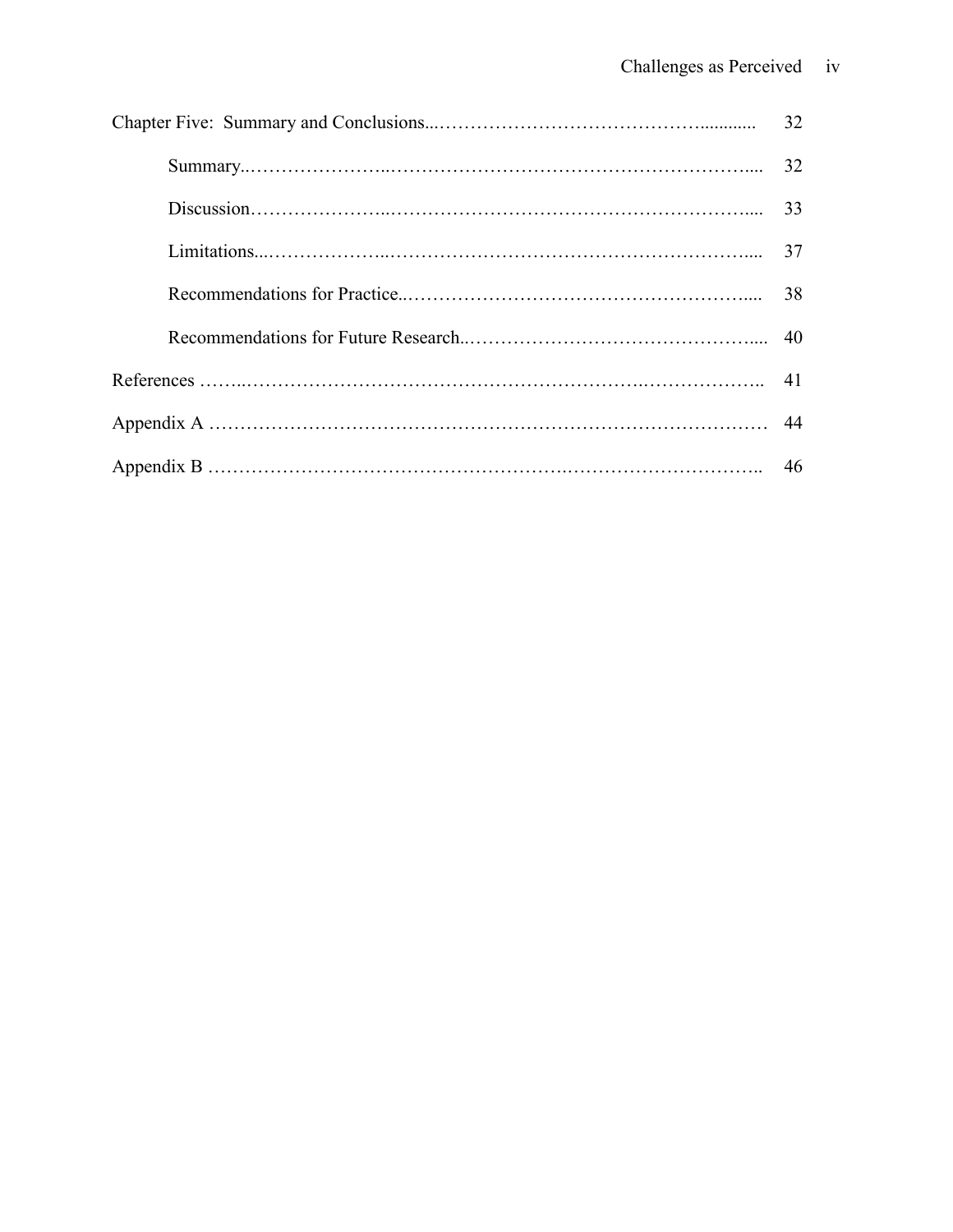## List of Tables

| Table 4.1 |                                                                          |    |
|-----------|--------------------------------------------------------------------------|----|
| Table 4.2 |                                                                          |    |
| Table 4.3 | Mean Scores for each Integration Statement According to Teaching level28 |    |
| Table 4.4 | Mean Scores for each Integration Statement According to Years of         | 29 |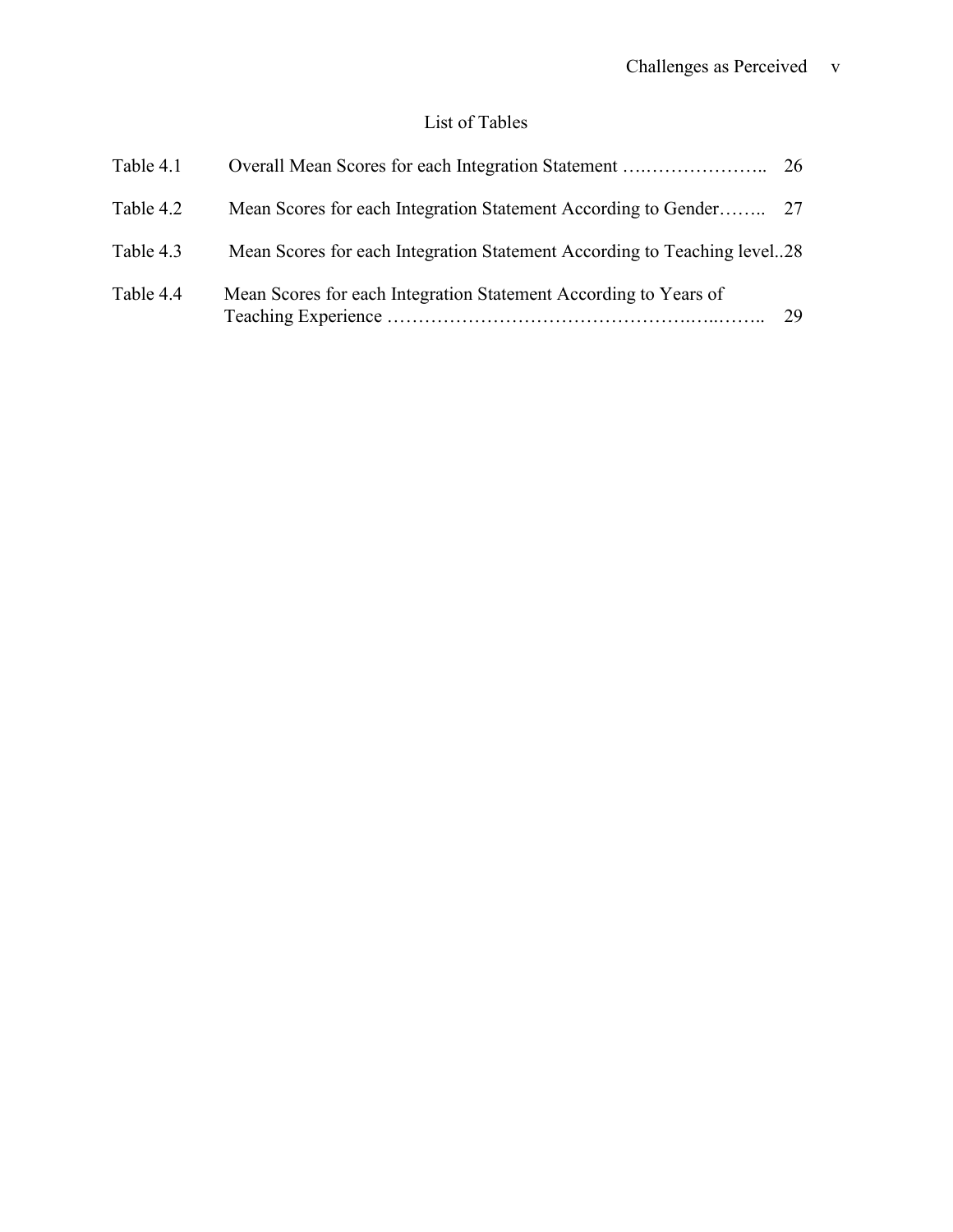#### Chapter One: Problem to be Investigated

#### *Purpose of the Study.*

The purpose of this study was to identify challenges perceived by teachers, to integrating Aboriginal content into the B.C. curriculum. It is assumed that the descriptive information on the perceived challenges would be used to inform teacher practice. Further research will need to be done to develop specific strategies to support teachers in overcoming these perceived challenges.

#### *Justification of the Study*

Aboriginal students do not experience academic achievement at the same rate as their non-Aboriginal counterparts in the public school system (Ministry of Education, 2008). There are factors to consider that contribute to this phenomenon. Systemic racism and the poor socioeconomic conditions of many Aboriginal families play a large role in limiting academic success (Royal Commission on Aboriginal Peoples (RCAP), 1996). Eurocentric thought and ideology have permeated the public school system to the exclusion of Indigenous knowledge (Battiste, 2002). To correct historical and social biases that have developed, greater integration of Aboriginal perspectives into existing and future curricula is a necessary step. Schools are obligated to ensure that Aboriginal perspectives are fairly and accurately conveyed to all students. The inclusion of Aboriginal perspectives into curricula will benefit not only Aboriginal peoples, but non-Aboriginal peoples as well. All students are denied a quality education if they are not exposed to the contributions made by all people in the development of the country in which they live. Promoting educational successes for Aboriginal students involves education and research exploring the needs of both Aboriginal and non-Aboriginal students as well as professionals.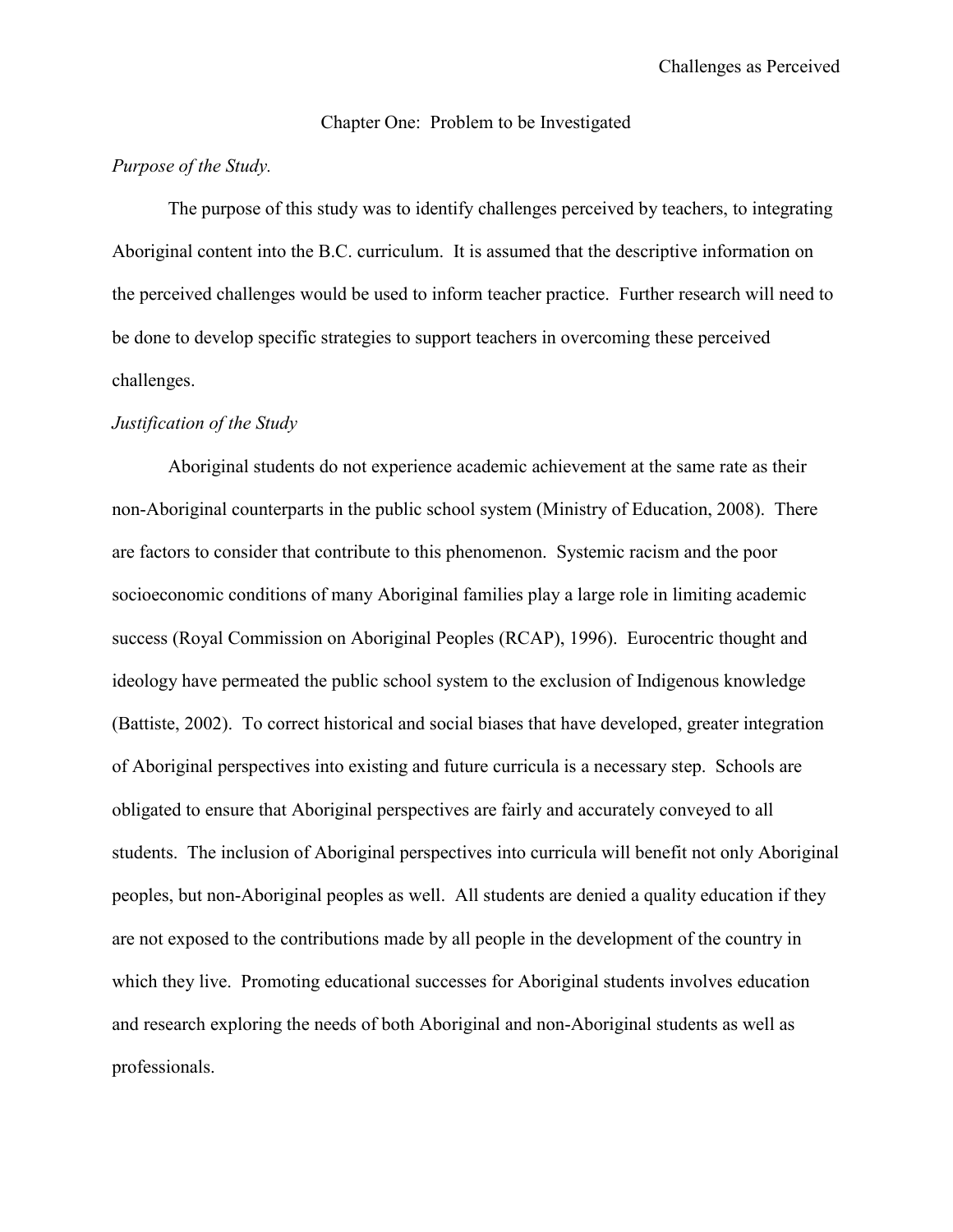Over the past decade, researchers in the field have commonly focused on theoretical perspectives or on the direct relationship between teacher practice and Aboriginal student achievement. Limited empirical research exists to provide information on teacher attitudes toward their practice of integrating Aboriginal content. Some researchers who have focused on the integration of Aboriginal content into the curriculum have demonstrated that although teachers may agree with this practice, very little Aboriginal content has made its way into classrooms (Kanu, 2005; Aikenhead & Huntley, 1999).

The findings of the present study may influence future directions in the field of Aboriginal education. The challenges to integration of Aboriginal content faced by many teachers will foster further research to investigate what suggested strategies are present in current research and also what specifically can be done. In addition, possible changes to the School District 68 Aboriginal Education Enhancement Agreement could be recommended, as well as changes to how Aboriginal resources are currently being used. Lastly, recommendations could be made to the provincial teacher education programs.

#### *Research Question*

The research question driving the present study is what are the challenges, as perceived by teachers (identified by gender, years of teaching experience and grade level taught), to integrating Aboriginal content across the B.C. curriculum?

#### *Hypothesis*

The hypothesis of this study is that teachers will report a variety of reasons why they choose to integrate little or no Aboriginal content into the curriculum taught in their classrooms. From these reported reasons, challenges to integration may be reported as lack of teacher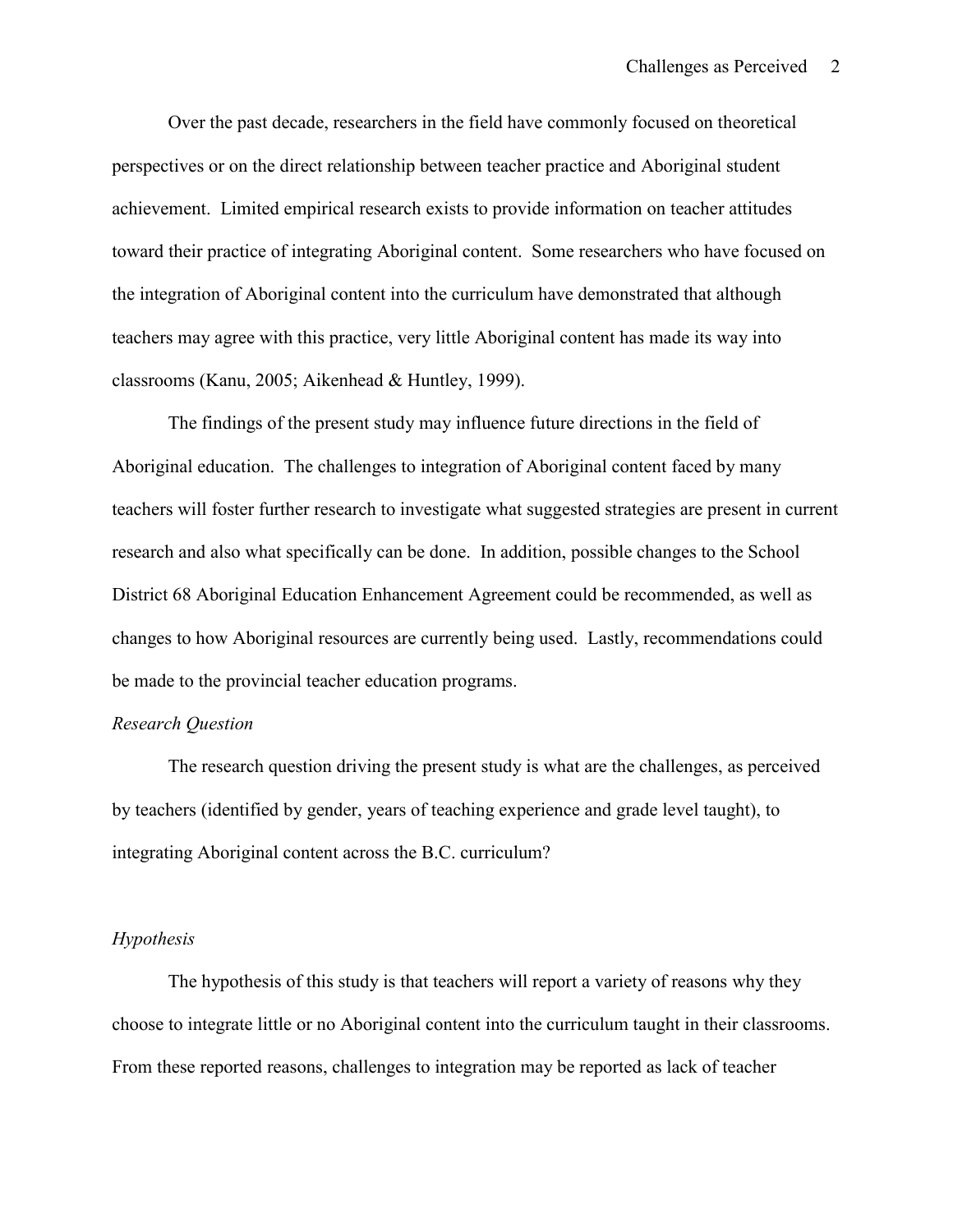knowledge regarding Aboriginal culture and perspectives, a discomfort with teaching the content, few available resources, a belief that Aboriginal content should not be mandated into the curriculum, little or no administrative support for integration and that teachers do not think that Aboriginal content is relevant in their classrooms. It is also hypothesized that responses will vary according to reported demographic information.

#### *Definition of Terms*

The following terms are defined as follows:

- 1. Teacher: A person holding a current teaching certificate in the province of British Columbia issued by the British Columbia College of Teachers;
- 2. Integrate: Although there are many interpretations of integration as it pertains to the inclusion of content into the curriculum, for the purposes of this study integration will be defined as the infusion of Aboriginal content, concepts, themes, and perspectives into the curriculum throughout the year/term.
- 3. Aboriginal: First Nations, Métis and Inuit people of Canada. However, varying terms such as Native, Indian or Indigenous, that were used by the authors whose work contributed to this study were included in order that the integrity of their words not be lost. These terms, for the purposes of this study, should be considered synonymous.

#### *Brief Overview of Study*

The goal of the present study was to understand the challenges, as perceived by teachers when considering integrating Aboriginal content into their classroom curriculum. To this end, an anonymous survey was administered to teachers. 87 respondents completed the survey over a two month period. These results gave insight into the challenges teachers perceived to the integration of Aboriginal content into the B.C. curriculum. The survey included eight statements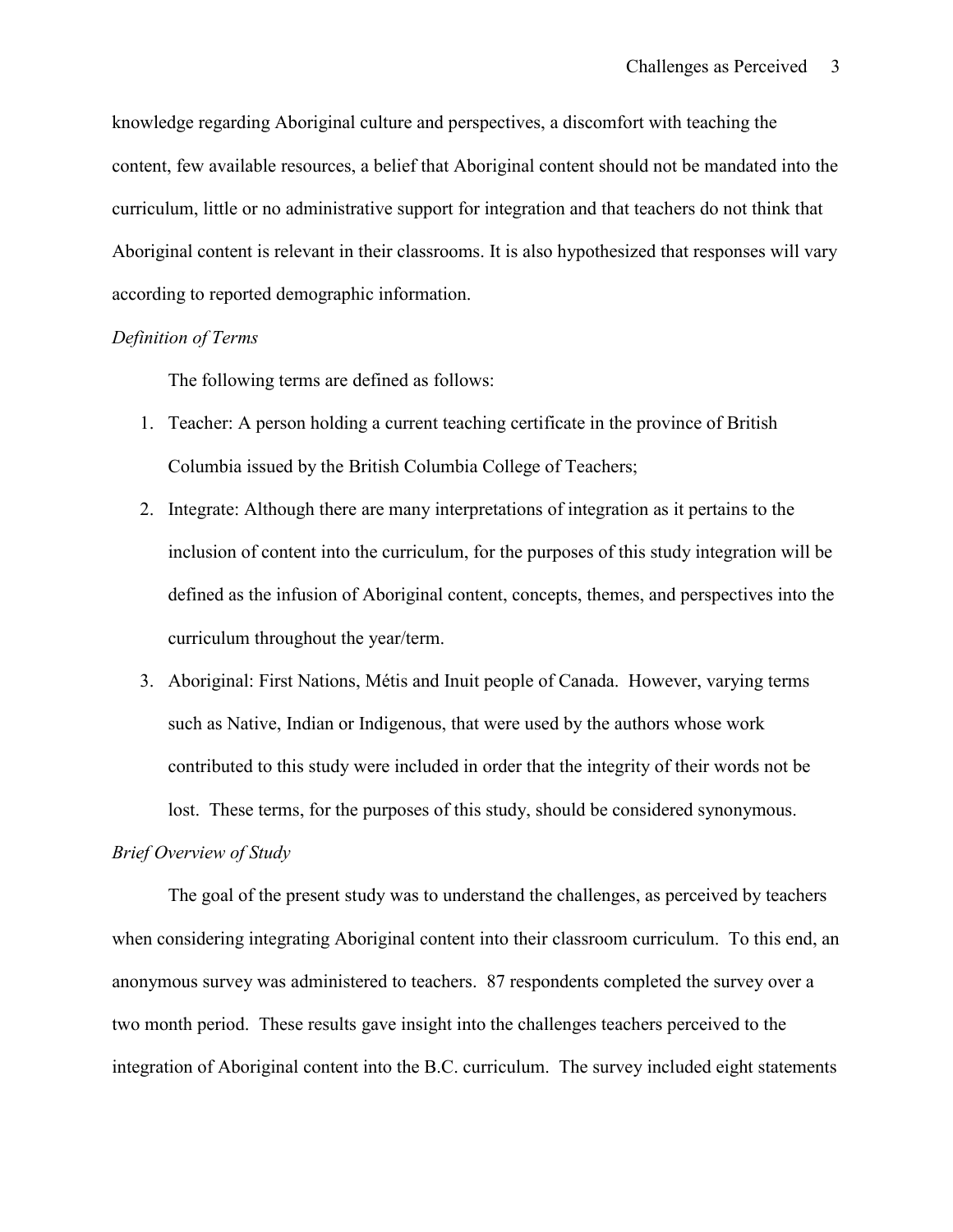about challenges to integration, each with an accompanying five-point rating scale. These results were then used to make recommendations for further study and to suggest strategies to support the increase of integration of Aboriginal content and perspectives into curriculum.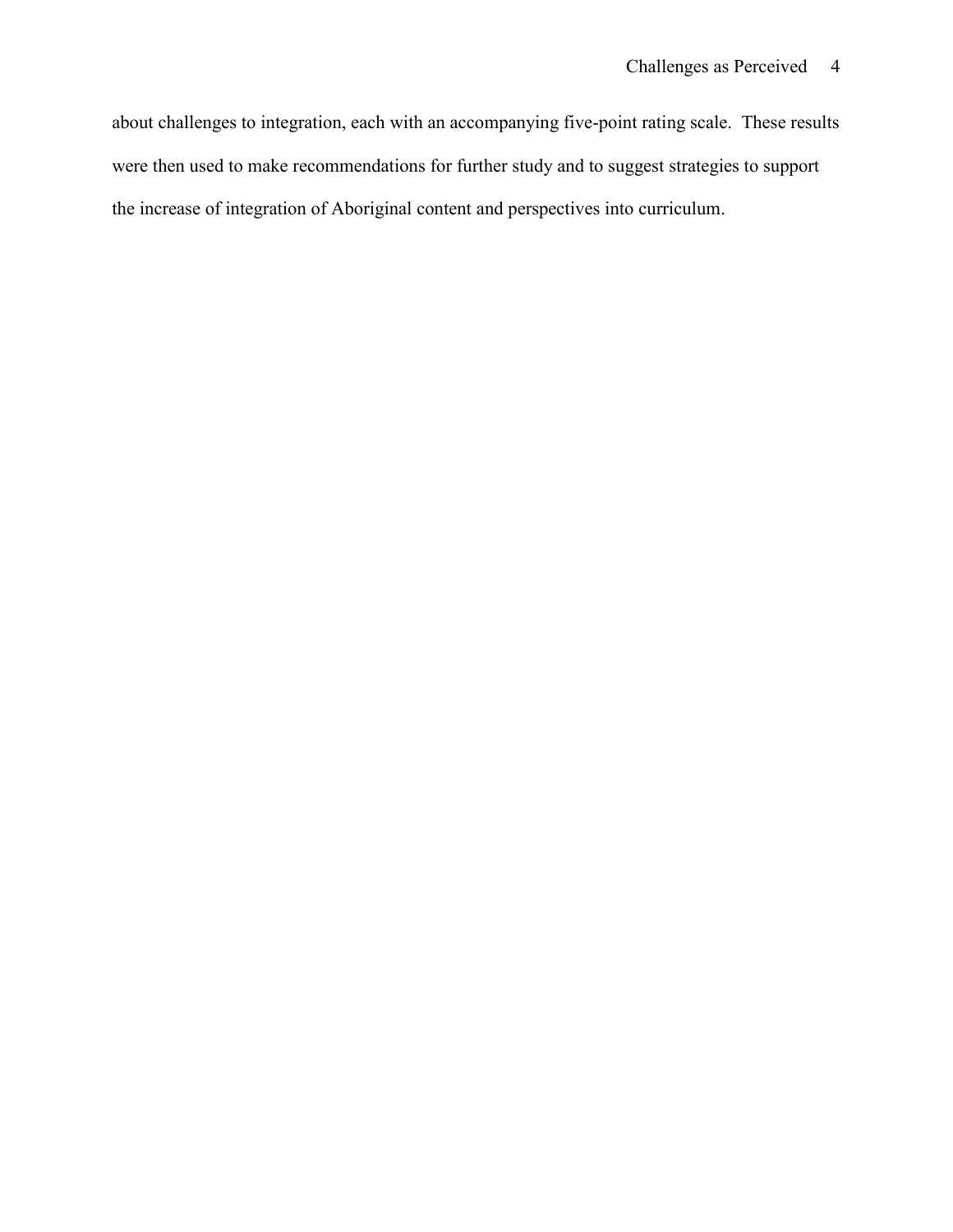Chapter Two: Background and Review of Related Literature

#### *Historical Background*

The continuing inability of Aboriginal students to succeed within the curriculum context of a public education system is not only related to the effects of cultural dissonance and racial stereotyping, but to other endemic and long standing problems (Battiste, 2002; BCTF, 1999; Hampton, 1995; Hesch, 1999; Kanu, 2005b; Turner, 1998). The tragic legacy of residential education began in the late nineteenth century with a clear vision of education in the service of assimilation. It included a justification for removing children from their communities and disrupting Aboriginal families. A precise pedagogy was created and practiced for re-socializing children in the school and finally, schemes for integrating graduates into the non-Aboriginal world were implemented (Alberta Education, 2005; Canadian Council on Learning (CCL), 2007; RCAP, 1996). Historically, integration of Aboriginal content or perspectives has not been present, thus subjecting Aboriginal students to educational systems that do not reflect the lives of Aboriginal people. This narrow focus on Eurocentric knowledge, at the expense of Aboriginal knowledge, has served to prevent Aboriginal students from succeeding in the public school system (Battiste, 2002; Kanu, 2005a, 2005b; Schissel & Wotherspoon, 2003).

#### *Indigenous Knowledge*

Indigenous knowledge is the local knowledge that is unique to a given culture or society. It is the information base for a society, which facilitates communication and decision-making. Indigenous information systems are dynamic, and are continually influenced by internal creativity and experimentation as well as by contact with external systems (UNESCO, 2008). Bringing this Indigenous knowledge forward is critical in beginning the process of decolonization. Decolonization is a process that includes raising the collective voice of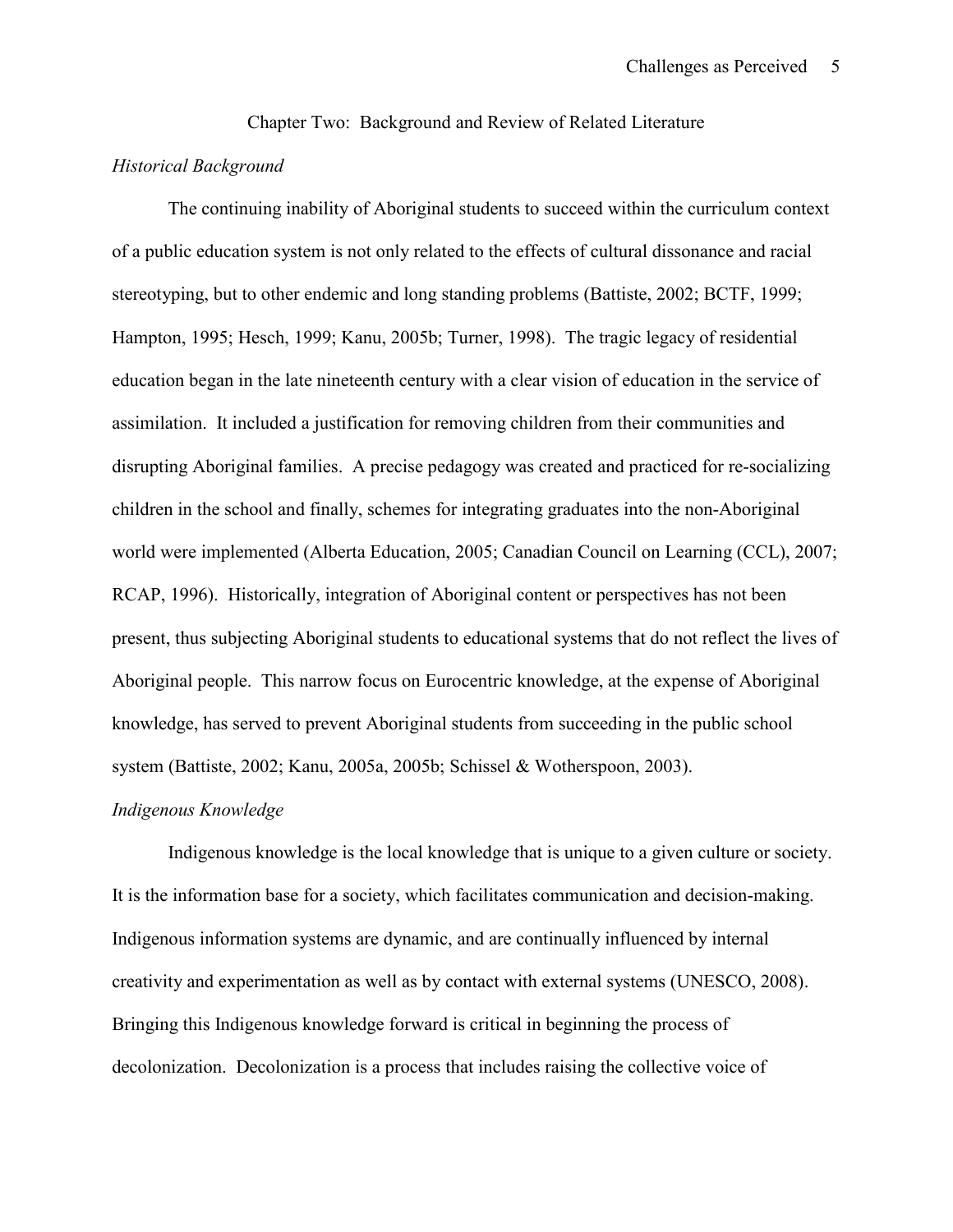Indigenous peoples, exposing the injustices in our colonial history, deconstructing the past by critically examining the social, political, economic and emotional reasons for the silencing of Aboriginal voices in Canadian history. Battiste (2002) contended, this process then, needs to legitimize these voices and experiences of Aboriginal people in the educational curriculum. Within the public school system decolonization can begin with the integration of Indigenous knowledge and perspectives, and with the education of teachers with respect to these perspectives and associated pedagogy (Kanu, 2005b).

The exclusive use of Eurocentric knowledge in education has failed First Nations children (Schissel & Wotherspoon, 2003). Aikenhead and Huntley (1999), Battiste (2002) and Kanu (2005a, 2005b), conveyed that Indigenous knowledge is now seen as an educational remedy that will empower Aboriginal students if applications of their Indigenous knowledge, heritage, and languages are integrated into the Canadian educational system. Battiste continued that despite this realization, few universities across Canada have made Aboriginal education a mission or a priority. Few teacher training institutions have developed any insight into the diversity of the legal, political, and cultural foundations of Aboriginal peoples, often treating Indigenous knowledge as though it were a matter of multicultural and cross-cultural education. Consequently, when educators encounter cultural difference, they have very little theory, scholarship, research, or tested practice to draw on to engage Aboriginal education in a way that is not assimilative or racially defined (Battiste). The central purpose of integrating Indigenous knowledge into Canadian schools is to balance the educational system to make it a transforming and capacity-building place for Aboriginal students (Battiste). Although the Ministry of Education advocates the integration of Aboriginal perspectives from Kindergarten to Grade 12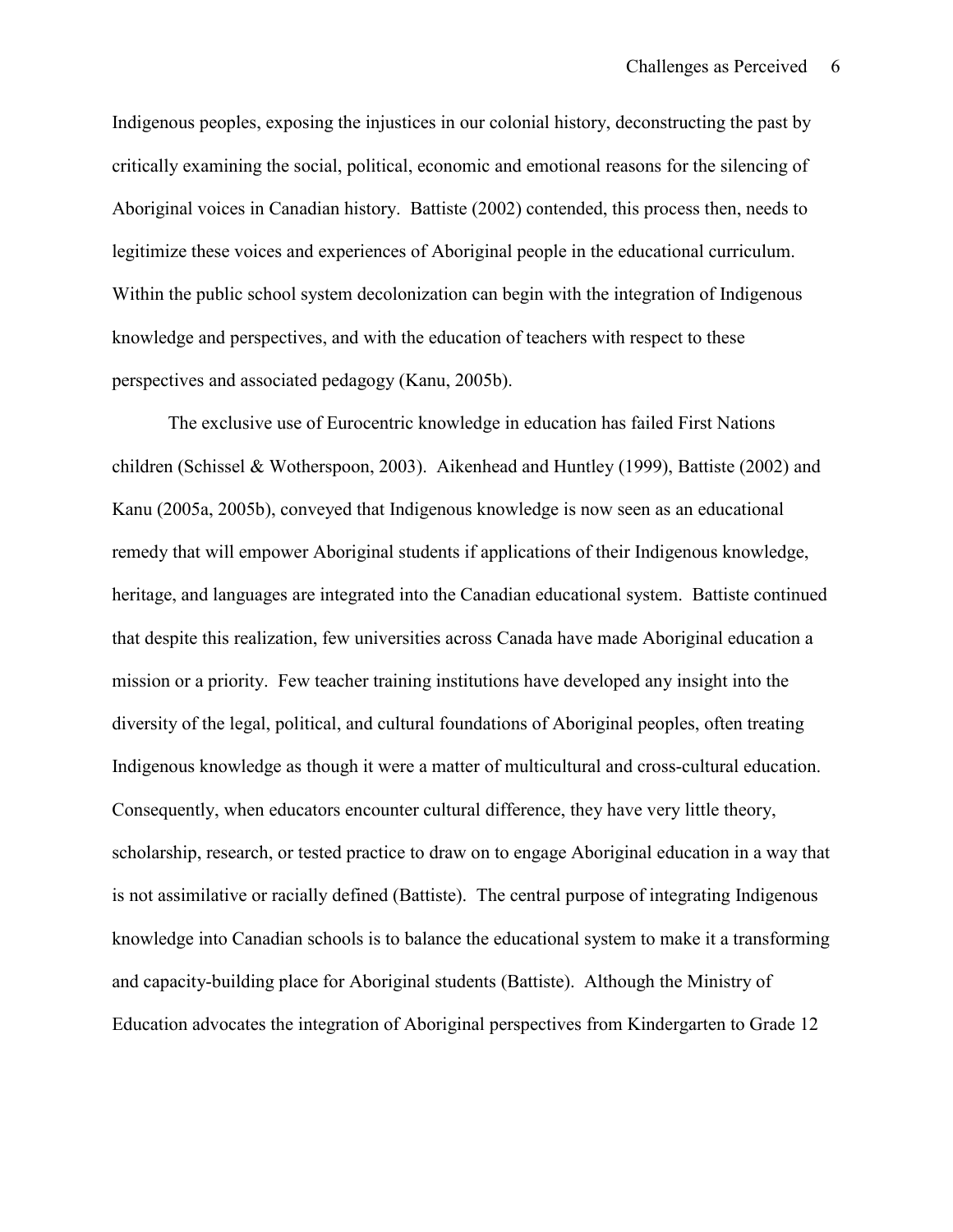there is little evidence to show that this is actually happening (Aikenhead & Huntley; Kanu 2005b; Turner, 1998).

#### *Related Literature*

The lack of Aboriginal cultural knowledge and perspectives in the school curriculum and among teachers, 94% of whom are non-Aboriginal and belong to the dominant cultures (English or French) (Kanu, 2005a), has been identified as a significant factor in school failure, prompting calls for the inclusion of Aboriginal cultural perspectives across school curricula and teacher education programs (RCAP, 1996).

First Nations, Inuit and Métis have long advocated learning that affirms their own ways of knowing, cultural traditions and values. However, Aboriginal peoples also desire Western education that can equip them with the knowledge and skills they need to participate in Canadian society. First Nations, Inuit and Métis recognize that "two ways of knowing" will foster the necessary conditions for nurturing healthy, sustainable communities (CCL, 2007, p.3).

Anti-racism education has heralded a movement away from the traditional approaches toward the inclusion of racial minority or ethnic cultures in schooling that "celebrates differences", rather than dealing directly with the issues of power and subordination that are often masked by multiculturalism (Zine, 2002). An anti-racist approach examines the social, cultural, economic and political relations of privilege and disadvantage that occur among differentially empowered groups in society. Zine views education as a means toward greater social justice and equity in schools and society.

#### *Empirical Research*

Integrating Aboriginal content into the regular school curriculum increases the likelihood that Aboriginal students will achieve higher academic success. Simultaneously, this integration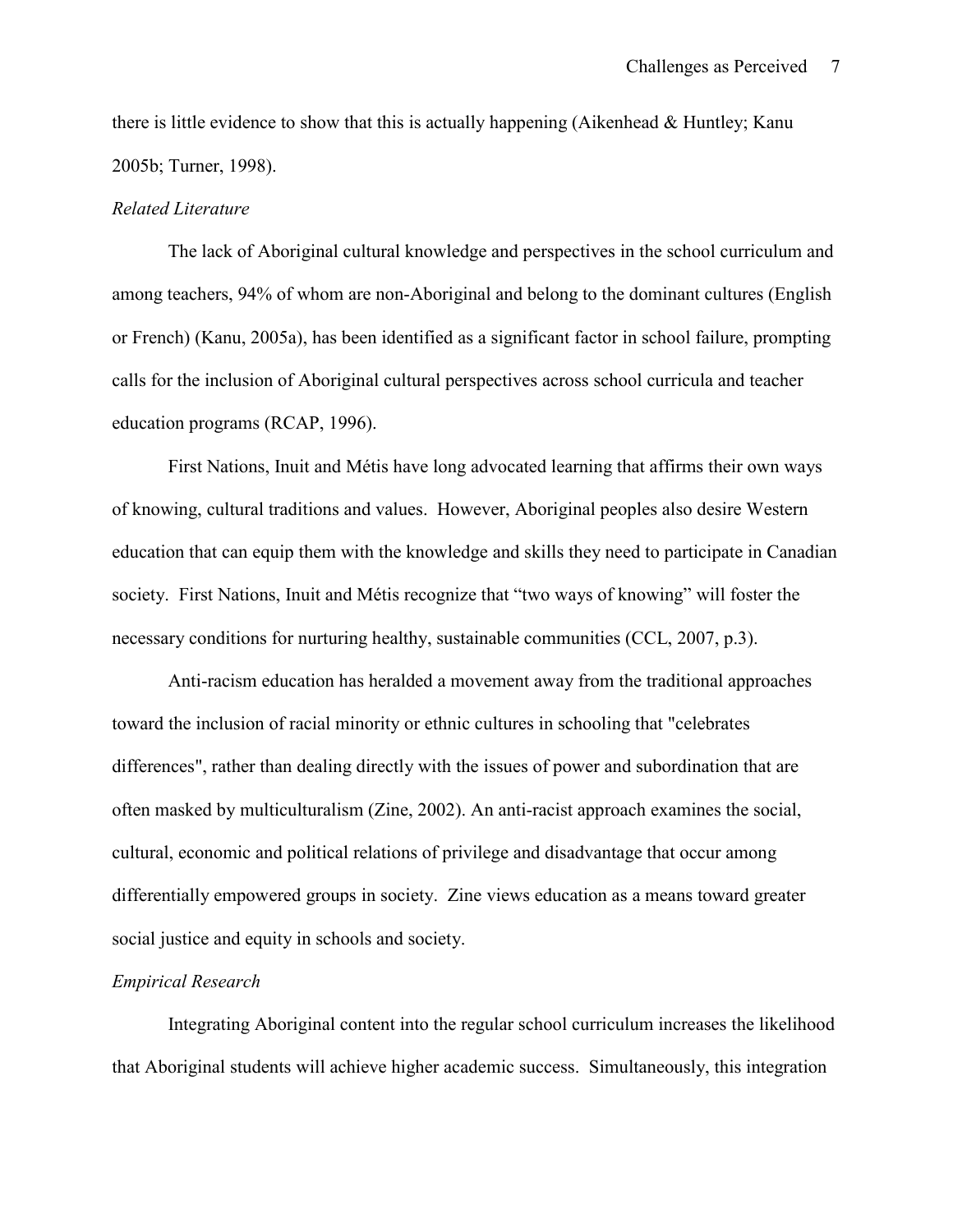helps avoid assimilation into the dominant culture (Aikenhead & Huntley, 1999). The teacher plays a key role in assisting Aboriginal students to negotiate both their Aboriginal cultures and the dominant society culture (Aikenhead  $&$  Huntley). A valuable tool is one that gives a clear picture as to what challenges teachers perceive to integration (Kanu, 2005a).

Aikenhead and Huntley (1999) discussed teacher's views on Aboriginal students' learning of both Western and Aboriginal science. Western science content communicates a Eurocentric world view because science is a subculture of Western culture and students with differing world views who study this science will have a cross-cultural experience. Aikenhead and Huntley suggested that this is certainly the case for Aboriginal students. They posited that to transmit a Western scientific world view to these students is essentially perpetuating cultural assimilation and suggested one way to avoid assimilative practices, is to integrate indigenous knowledge into the existing curriculum. Aikenhead and Huntley suggested that students who must cross these cultural borders need a teacher who is a "culture-broker" (p. 160). A culturebroker teacher would help students walk in both worlds, moving back and forth between the two. Aikenhead and Huntley emphasized the message that the teacher is key to success. A better understanding of how teachers regard this notion of culture brokering would lead to more effective collaboration around integration; therefore developing new and more appropriate curricula, instruction and assessment practices that benefit all students.

Aikenhead and Huntley's (1999) main findings, or barriers to integration, are important findings in the field of Aboriginal education. They assist in understanding why teachers choose to integrate Aboriginal content in their classrooms. Aikenhead and Huntley proposed that Aboriginal knowledge was respected by science teachers, but only a "token" amount was "added" onto, but not "integrated" with, school science (Aikenhead & Huntley, p.165). This is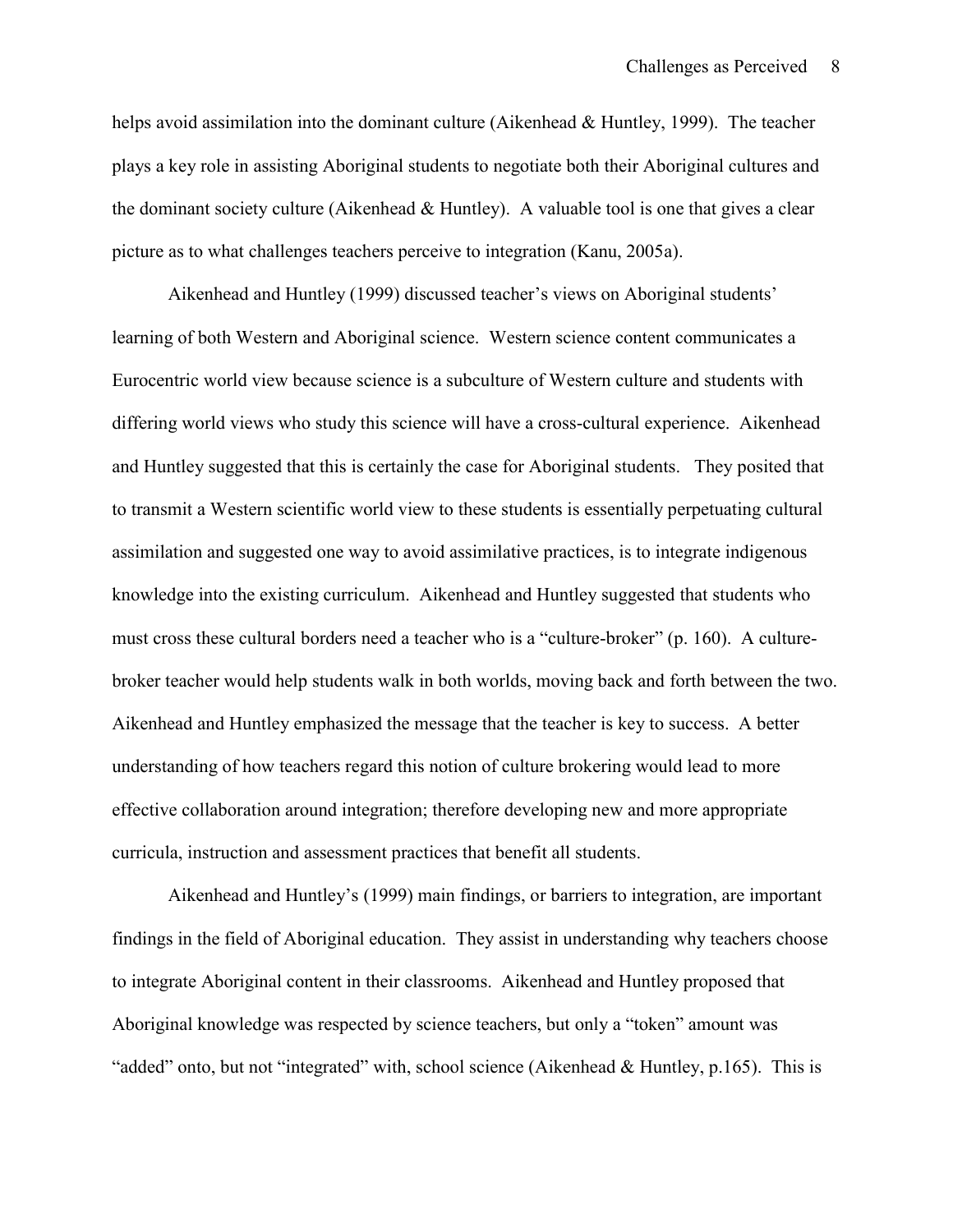an interesting finding, however it would be beneficial to have the terms "added" and "integrated" operationally defined, so that readers could understand teachers' perceptions of what they believe integrating to mean. The term "token" could be clarified or even quantified, again so that the measure of integrating content was more transparent. Also relevant, was the statement that teachers found there were insufficient resources and support for both teachers and students (Aikenhead & Huntley). Lastly, students' lack of participation in science or related careers was considered unexplainable by teachers or was blamed on student deficits. Few teachers held accountable, their curriculum and teaching (Aikenhead & Huntley). Although Aikenhead and Huntley focused on the teaching of science, the findings are relevant to any discipline with regards to integrating Aboriginal content. It gives pertinent information on teachers' beliefs about indigenous knowledge. As stated in Aikenhead and Huntley's article, teachers play a central role in the education of their students. More information around teachers' beliefs, assumptions and knowledge of Aboriginal peoples, can lead to greater teacher learning, all to the benefit of Aboriginal student achievement.

In a related article, Kanu (2005a) asked, what are teachers' perceptions of the integration of Aboriginal cultural knowledge and perspectives into the curriculum? In her ethnographic study conducted among 10 teachers from three public high schools in Winnipeg, Manitoba, Kanu found that there was an openness to the integration of Aboriginal knowledge and perspectives into the curriculum, however in practice little or only moderate gains were being made.

In this qualitative study, all 10 teachers were identified by their colleagues and school principal as integrating Aboriginal perspectives in their classrooms. The perceptions and beliefs of teachers who do not currently integrate Aboriginal content were not recorded. A disproportionately high number of dominant-culture (English or French) teachers participated in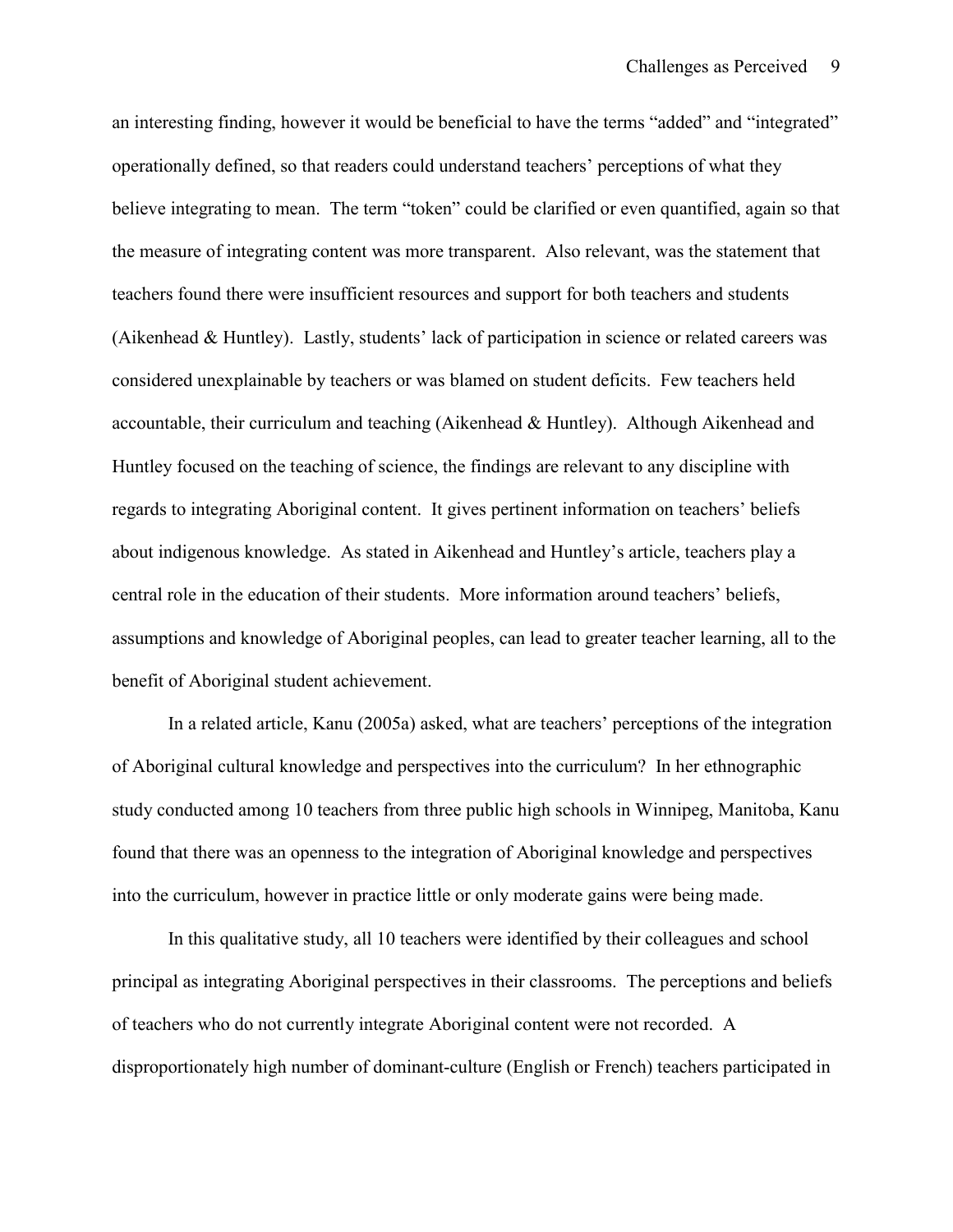the study because they constitute the vast majority of public school teachers (Kanu, 2005a). Kanu utilized ethnographic research methods and multiple data collection methods. Included were classroom observations, teachers' journals and interviews.

The main findings of this study yielded in-depth information. Kanu (2005a) reported that integration was important for a variety of reasons. Because these teachers were recommended for the study based on their practice of integrating Aboriginal content, there is no data from teachers who may be ambivalent or even disagree with integrating Aboriginal content. Although the teachers generally supported integration, clear differences emerged among them in how they understood and approached integration (Kanu). Kanu referred to the four approaches to inclusion of multicultural perspectives in the classroom coined by Banks (1993). The teachers in Kanu's study showed evidence that their understandings and approaches to integration spanned Banks' first three categories. The four approaches to the inclusion of multicultural perspectives observed among teachers are: (a) the contributions approach, where the focus is on teaching students about the contributions made by each cultural group; (b) the additive approach, where content, concepts, and perspectives from others cultures are occasionally added to a curriculum that remains largely Eurocentric; (c) the transformational approach, where curriculum topics are taught from multiple perspectives; and (d) the social action approach, based on the transformational approach, where students are encouraged to take action for social change (Banks).

The interviews and journal entries revealed several issues that teachers perceived as challenges to meaningful integration. These challenges were reported to be teachers' lack of knowledge of Aboriginal cultural knowledge about Aboriginal content topics, or issues and Aboriginal ways of learning, lack of resources, racism, lack of administrative support and an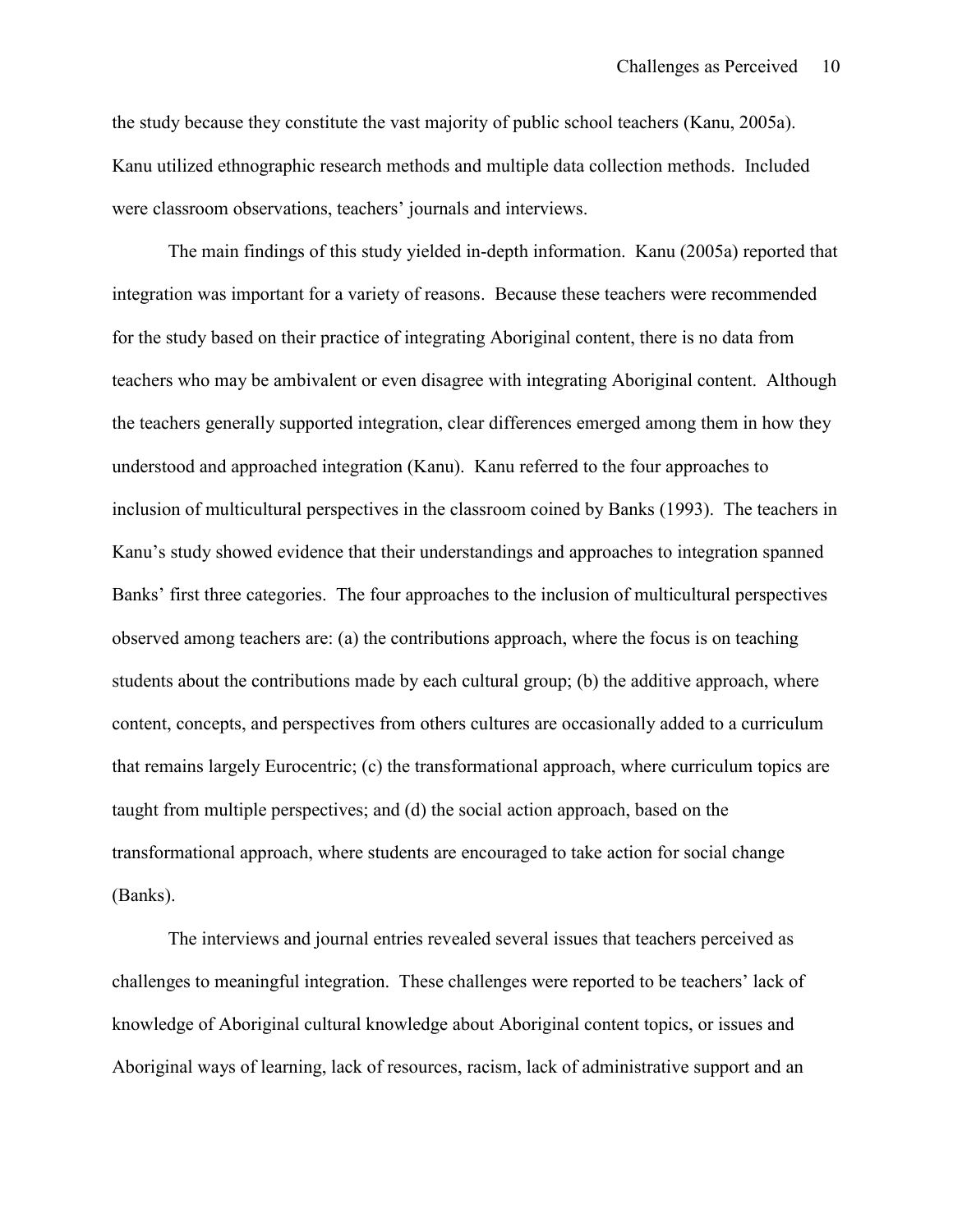incompatibility between school structures and Aboriginal cultural values/practices (Kanu). In contrast, they also reported their perceptions of meaningful integration of Aboriginal cultural knowledge.

Overall, this study offers in-depth qualitative data around teachers' perceptions of integrating Aboriginal content into the regular curriculum. Data regarding teachers' beliefs and perceptions is much needed in the field of Aboriginal education. As emphasized by Aikenhead and Huntley (1999), the teacher is a central figure in the education of students. Kanu (2005a) provides the research findings needed to recommend supportive strategies for teachers so they can integrate Aboriginal content in a meaningful way.

Patrick Solomon (1997) offers insight from his hypothesis that ethnocultural minority teachers bring to their pedagogy characteristics and experiences which create a positive learning environment. Solomon concluded that creation of a positive learning environment and the implementation of an inclusive curriculum enriched with cultural and cognitive strategies, create conditions likely to produce better learning outcomes. However, Solomon continued, often where there is a minority teacher present in the school, this teacher becomes regarded as the expert on his/her particular culture and is called upon in this manner to the exclusion of the dominant culture teachers. In addition, the dominant culture teachers begin to distance themselves from racial and ethnocultural issues in both the school and in the classroom. Some teachers have resisted acquiring the requisite, awareness, knowledge and skills to create a culturally inclusive curriculum within schools.

Solomon (1997) conducted a two year study of 20 teacher candidates of colour. Data collection strategies included examination of personal profiles and autobiographical data completed as a part of the teacher candidate admission package and a series of interviews. It is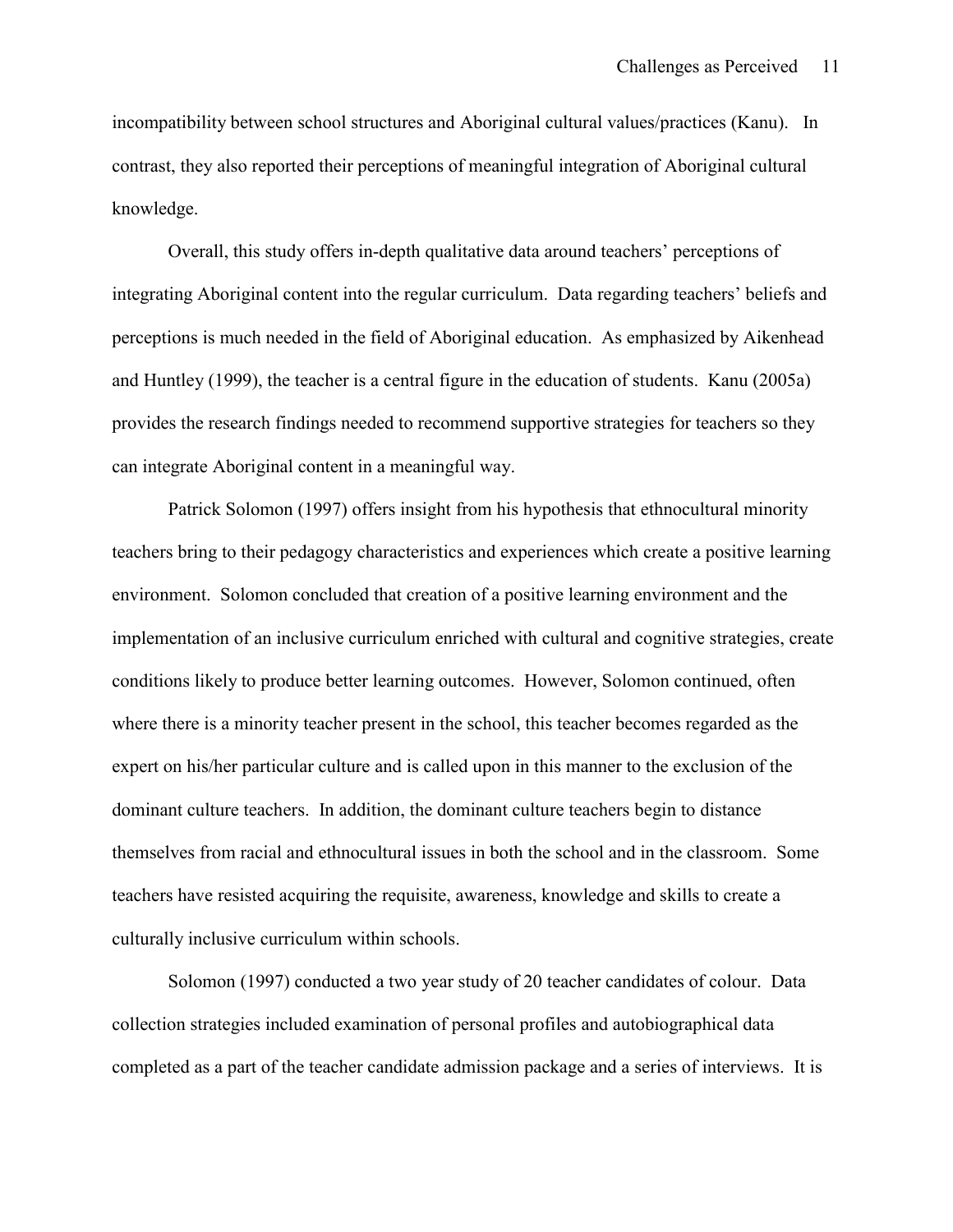not stated, however, how these 20 teacher candidates came to be in the study. Solomon stated the following:

the belief in, and commitment to, the role-model hypothesis [were] pervasive in the findings. From their preparation of autobiographical statements for admission to teacher education to their practice as graduate teachers in their own classrooms, the theme of racial and ethnocultural identity and representation in schooling dominated the narratives (p. 398).

It seems that Solomon's sample choices would affect the results of the study differently than if he had chosen random subjects from a pool of minority teacher candidates. The teachers that participated in the study were already committed to the role-model hypothesis and therefore, supported Solomon's hypothesis that ethnoculturual minority teachers bring with them, their pedagogy characteristics and experiences which create a positive learning environment. Had he sampled a random group of minority teacher candidates, perhaps his findings would have been more varied. In addition, Solomon referred to the literature on race, culture, identity and schooling. In the Canadian literature, Solomon noted the challenges of access and preparation of Aboriginal and other teachers of colour in dominant-group institutions. Also recognized, are the challenges Black and Aboriginal students face within the school system. Unfortunately, Solomon's study failed to include any Aboriginal teacher candidates. Information from this particular cultural group in Canada would have been beneficial to his study.

Studies that focus on integrating Aboriginal content into the mainstream curriculum emphasize the importance of the teacher as a central figure. As understanding increases around teachers' beliefs and attitudes toward integration of Aboriginal knowledge, it is hoped that effective strategies will evolve to support teachers in a way that leads to their growth.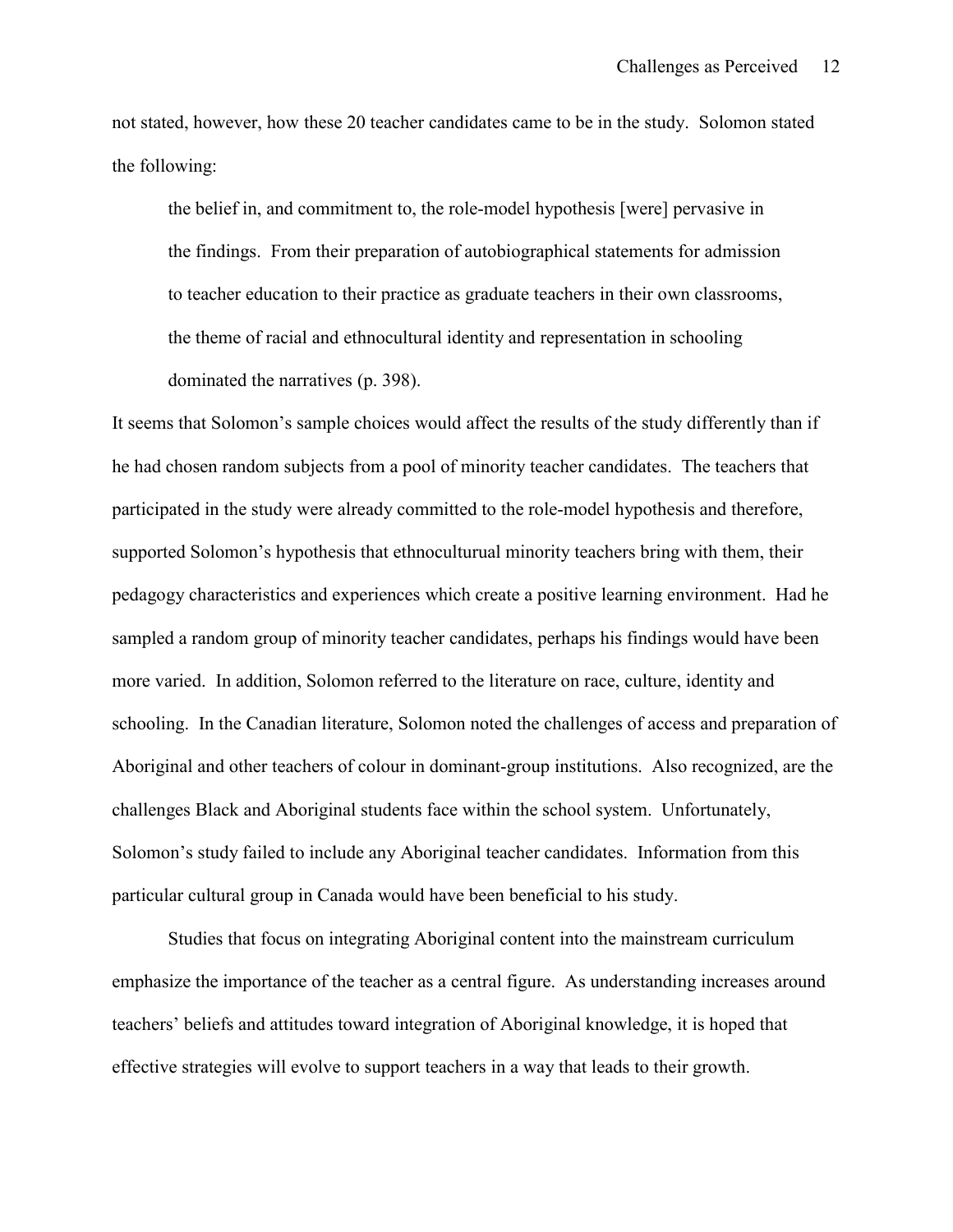By way of theories of cognition, Kanu (2005b) believes that cultural socialization influences how students negotiate and respond to curriculum materials, instructional strategies, learning tasks and communication patterns in the classroom. Kanu's research leads her to ask what specific aspects of culture influence the learning of a particular group of Aboriginal students? The overall goal of the research was to arrive at a greater understanding of how the influence of culture on Aboriginal students' learning could result in more inclusive teaching and, therefore higher academic achievement.

Five culturally relevant themes were uncovered. These are traditional Aboriginal approaches to learning, patterns of oral interaction, concepts of self, curriculum relevance and the educator's interpersonal style. They provide useful insights into the development of appropriate instruction for the enhancement of cross-cultural communication, the design and implementation of assessment strategies, and the creation of effective instructional materials.

This study was conducted in an inner-city school in urban Winnipeg, selected because of its high Aboriginal population and its interest in working with the Faculty of Education at the University of Manitoba. Data were collected in a grade 9 integrated social studies classroom with 80% Aboriginal students and teachers who had been identified as successful teachers of Aboriginal students. The total number of participants was 12, selected on the basis of their willingness to participate in the study. Of these 12, ten students were of Aboriginal ancestry (7 Ojibway, 2 Cree, and 1 Métis). One teacher was Caucasian and had taught Social Studies 9 for 23 years. The other was a Black (African Canadian) teacher who taught mainly science. Due to the voluntary nature of this kind of research, students who do choose to participate may be students who represent a particular kind of learner. The study examined the cultural influences that affect student learning however, it does not represent the personalities of the reluctant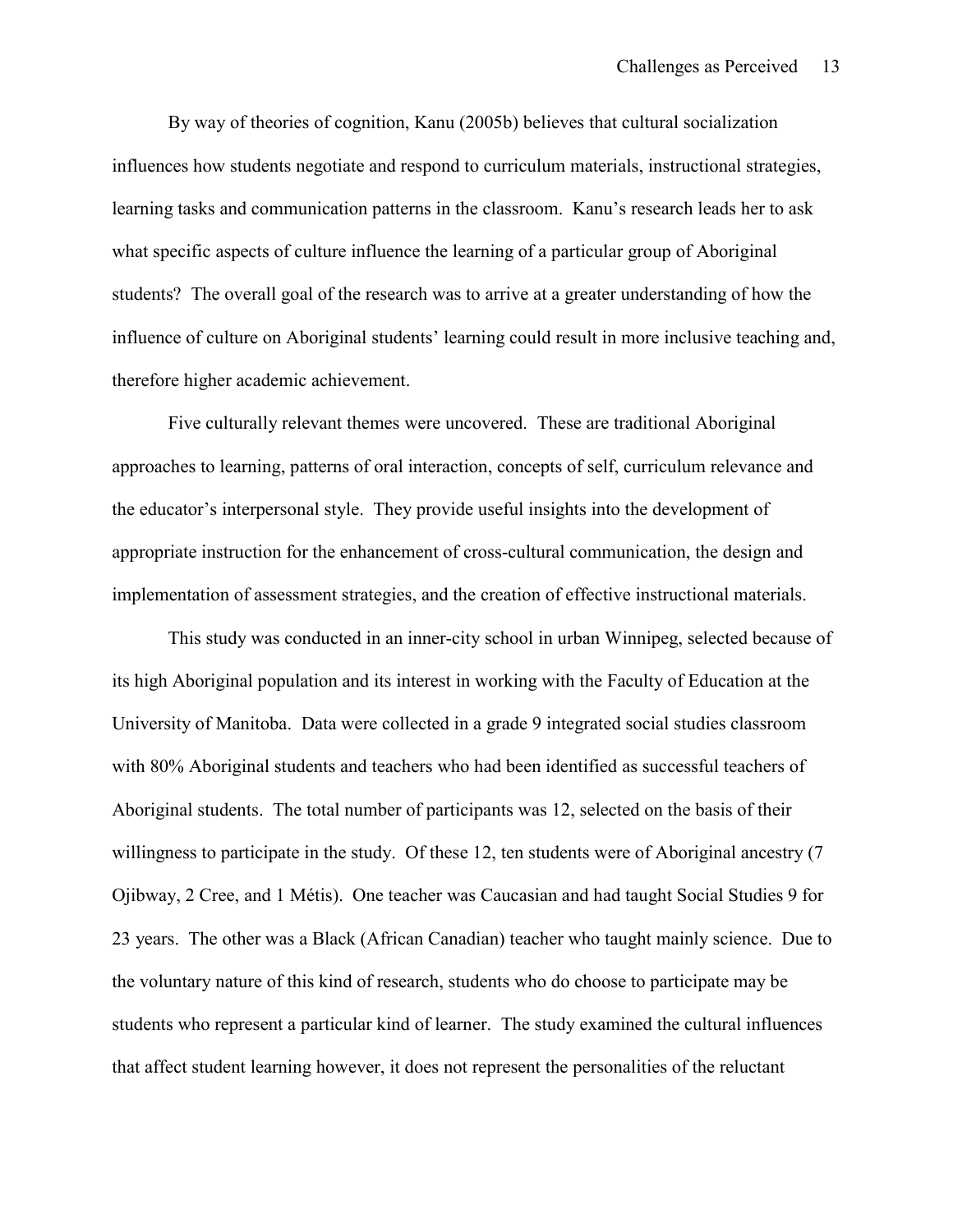learner, or the disengaged learner therefore the reader is not witnessing the experiences of the students who did not participate in the study. This, in turn may limit the relevancy of the study. Again the school in which the study was conducted was quite unique in that it has a 50% dropout rate each year, most of the students are teenage parents on income assistance, 79% percent of the students' parents are unemployed. How well do these results transfer to student learning across the country? In addition, it also begs the question, how would the findings be different if either one or both of the teachers were Aboriginal?

This was an ethnographic study in which multiple data collection methods were used such as classroom observations, research conversations, and students' journals. Classroom observations were made by only the researcher, therefore limiting objectivity. Research conversations, while allowing for rich dialogue are also subjectively interpreted, as there were no consistent questions posed to each participant and again were administered by only the researcher. Students were asked to maintain a journal where they documented the cultural experiences that influenced how they negotiated and responded to curriculum materials, teaching strategies, and learning tasks in their social studies classroom. At face value this appears an excellent source of relevant data, however, deciphering one's cultural influences would appear an extremely complex task. This task would require great insight into one's self, into one's culture, one's learning styles, and perhaps clarity around one's Aboriginal culture separate from the dominant culture in which one exists. This may be a daunting task for a high school student asked to record these influences in a journal. There was evidence of dialogue between the participants and the researcher around some of these themes, however it is unclear how or if they made their way into the journals. In addition, findings were based on student's personal experiences and preferences with regards to the curriculum, teaching strategies and tasks. The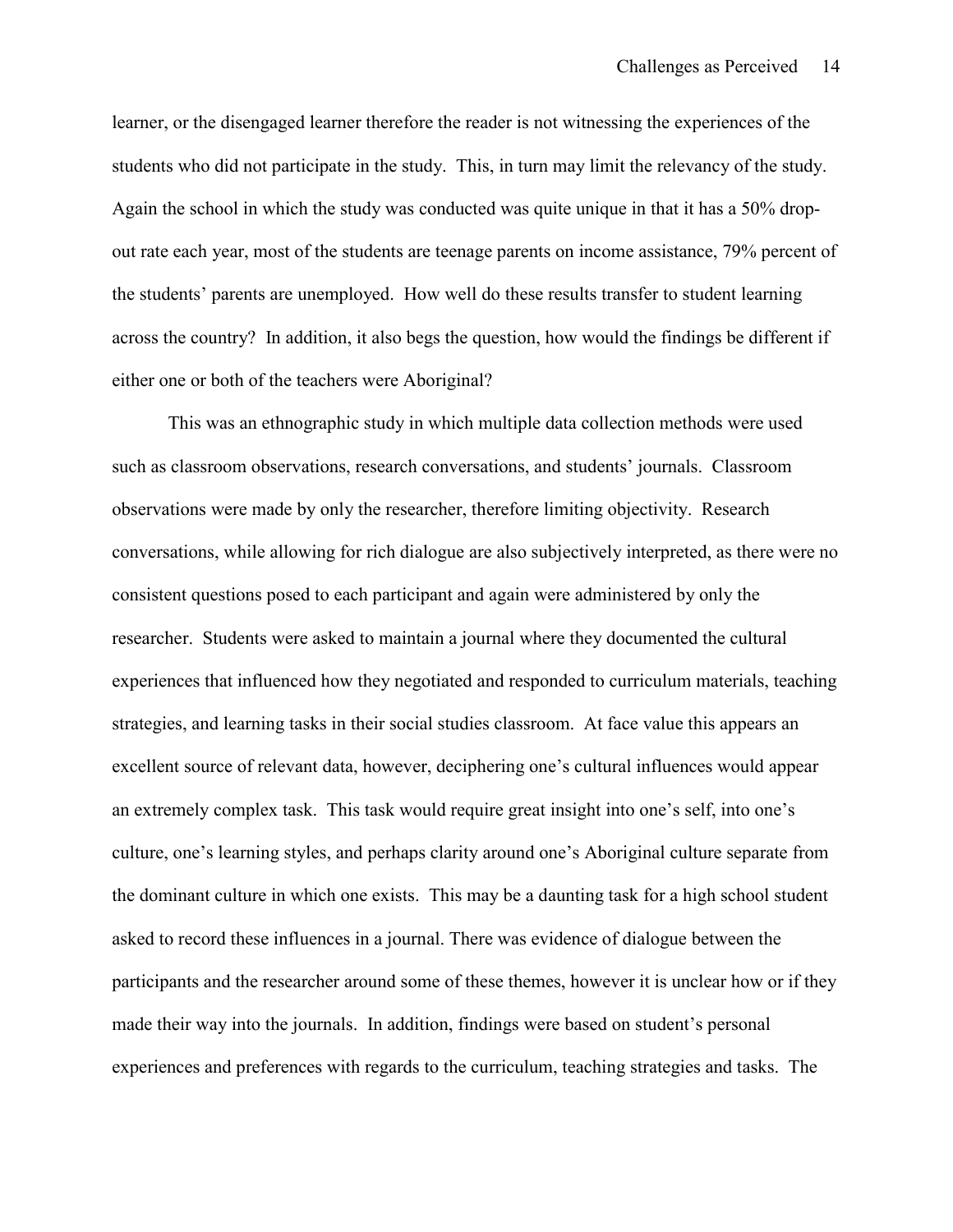findings which highlighted themes that include traditional Aboriginal approaches to learning, patterns of oral interaction, concepts of self, curriculum relevance and the educator's interpersonal style were uncovered based solely on student's experiences in this regard. Student's responses are limited to their experiences with teaching strategies. There are myriad teaching strategies practiced in schools that these students may not have had exposure to and therefore are not able to report on. This may mean that there are many more applicable strategies that provide relevance to Aboriginal learners.

Kanu (2005b), provides valuable insight into a much needed area of education. With the goal of inclusion, this study sheds light on inclusive teaching practices that could greatly benefit Aboriginal students. Multiple data collection strategies were also used to lend credibility to this study as data from multiple sources, when triangulated, increase the validity and reliability of results (Kanu, 2005b).

Faculty perceptions about barriers to active learning is a research topic approached by Joel Michael (2007). A qualitative study was conducted to elicit perceived barriers to active learning. The data were gathered employing focus group interviews. Among the several barriers perceived by teachers, emerged three themes that encompass these items: student attributes, issues related to teachers, and pedagogical issues that could affect student learning.

29 faculty members from Niagara University and neighbouring institutions voluntarily participated in the study. Prior to the data collection portion of the study, participants were given the opportunity to discuss the meaning of active learning and to create an operational definition. Michael (2007) has defined active learning as building, testing and repairing one's mental model of what is being learned. The 29 participants were divided into four working groups. The groups were asked to generate a list of all the barriers to teachers adopting an 'active learning'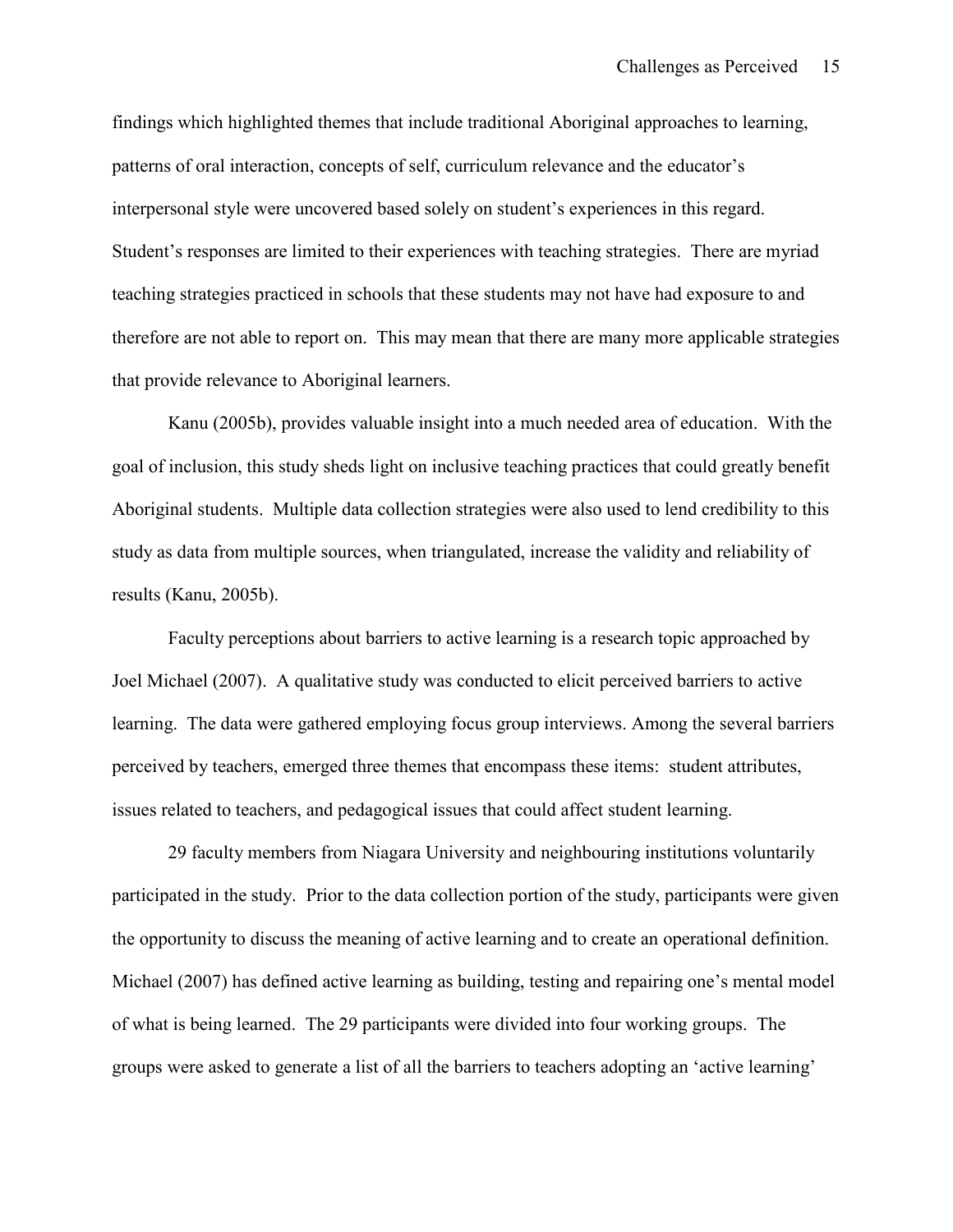approach to their own teaching and then asked to prioritize the lists. Most of the participants were from the same university, and may or may not have been comfortable with one another. It could be asked, to what degree were participants able to be totally honest with their responses in this social context? Perhaps results may have been significantly different if participants were able to respond to the same task alone in an anonymous format. In addition, as participation was voluntary, it may be likely that participant's responses from this group would be different from a group who would not necessarily volunteer to participate in a study about active learning.

A whole group list was created. The original wording was edited by the researcher, as he grouped together like responses. The items that were included in the results appeared on multiple lists and were understandable to the researcher, as many of the responses were cryptic or vaguely worded. This editing, grouping process opens up the issue of researcher interpretation. How able were the participants to communicate exactly what they meant and how able was the researcher to interpret the true intent of the written responses? In addition, forty eight items were reported on the four lists, however only twenty two of them were included in the study. It seems that more than half of the responses were not included in the results. The items were then grouped to indicate how many lists on which each originally appeared. There were two items that appeared on all four lists, seven appeared on three lists, five appeared on two lists, and eight appeared on only one list. Although the last eight items appeared on only one list, they were judged to be significant by the participants. The criteria for these judgments are unknown.

The most commonly reported barriers that appeared on all four group lists were: active learning requires too much preparation time, and the classrooms in which we teach do not lend themselves to active learning. The barriers that appeared on three out of the four lists were: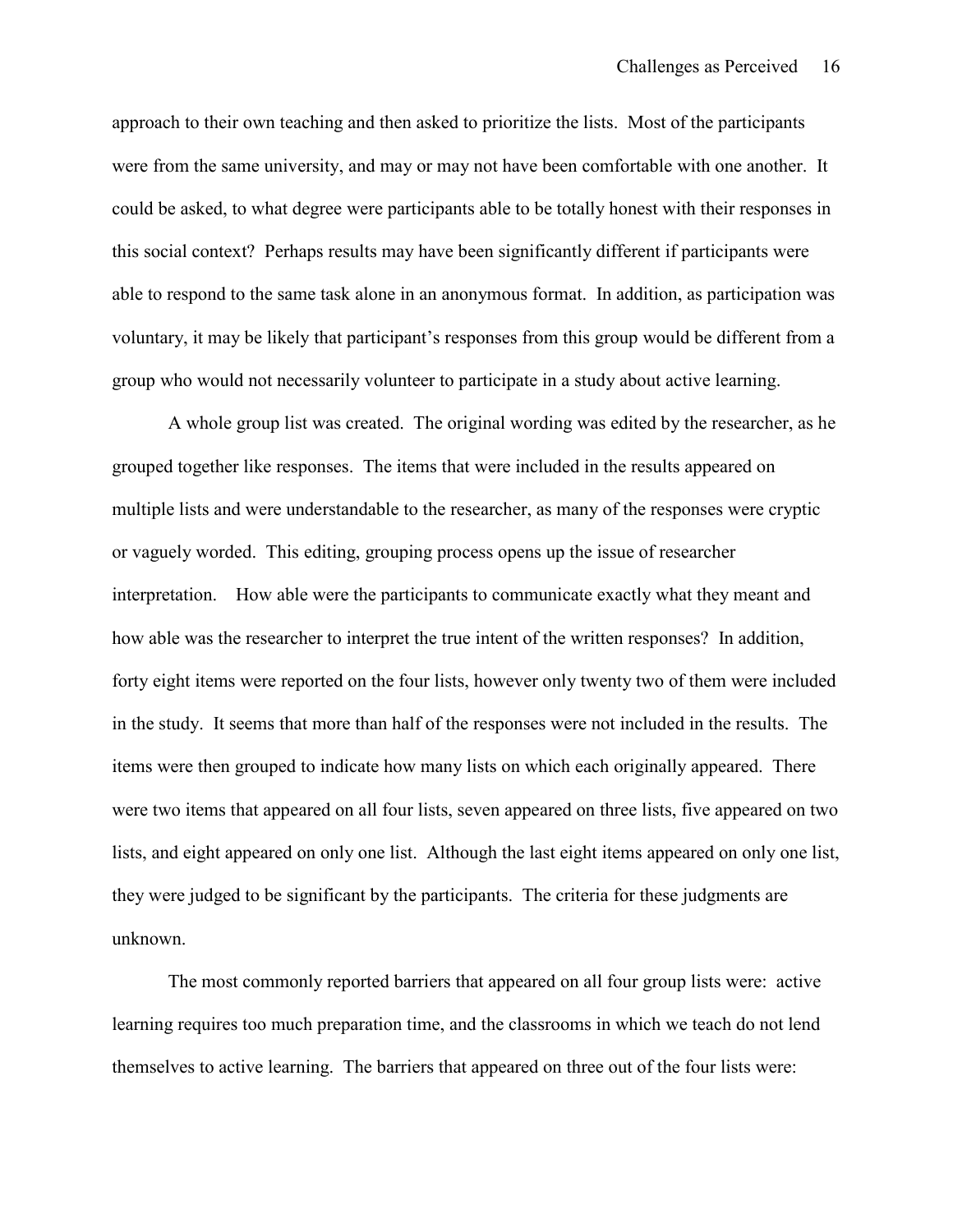students do not know how to do active learning, active learning takes too much class time and coverage of content will suffer, in an active-learning classroom the teacher has less control, active learning is compromised because students do not come to class prepared, students are unwilling to engage in active learning, active learning is difficult to do because of student heterogeneity, and students lack the maturity needed for active learning.

Michael's (2007) finding regarding teacher's perceptions about barriers to active learning are significant and could possibly be applied to other areas of teaching. Barriers such as time constraints and prior experience are issues in many aspects of teaching and learning. More applicability could be achieved with aspects of a study that were anonymous and less open to researcher interpretation.

Slepkov (2008) reports on an action research study that closely followed and documented the journeys of professional growth for a group of teachers. The study documented the professional development of teachers as their students worked to complete various learning tasks in conjunction with participation in a six month project called GrassRoots (Slepkov). The GrassRoots program was designed to motivate schools to learn how to use the internet in the hopes of increasing student growth in this area. The task was to create a classroom webpage that would be posted on the internet. Teacher learning of this technology was documented in this study. Four questions were investigated. First, why did these teachers embark on a path of significant professional growth? Next, what capacities or abilities did they bring along with them on their journeys? Third, what conditions were in place that facilitated or detracted from their journeys? Last, what did these teachers see as their next steps?

26 participants were involved in the study and participation was voluntary. 16 of the participants were well known to the researcher, as the researcher had the professional role of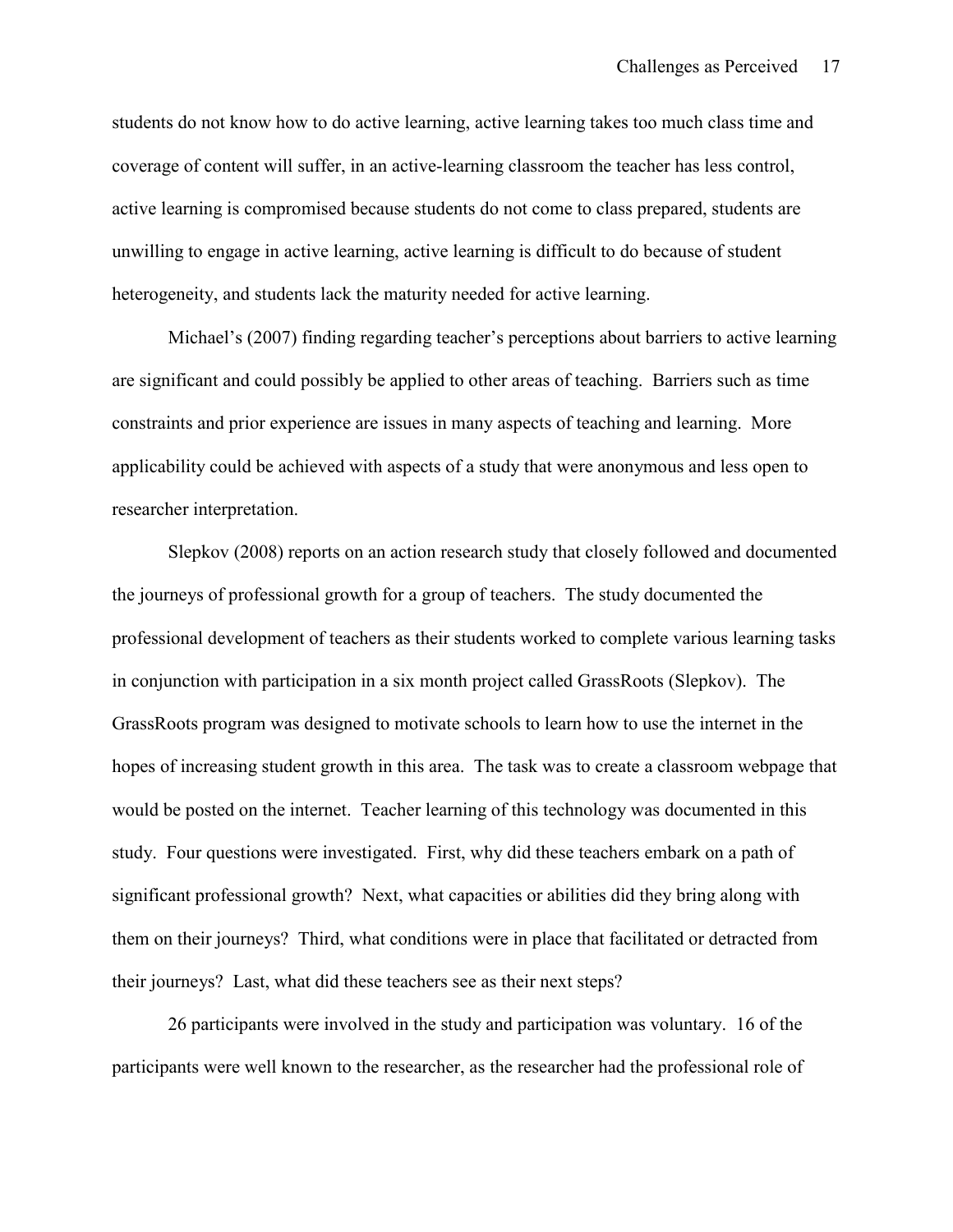curriculum consultant in the school district. The researcher functioned in the role of facilitator of the projects as the professional developer working with the participants, therefore making this an action research process. A mixed-methods design, which utilized both qualitative and quantitative data, was employed. The advantage of using the two methods is that the strengths of each method will compliment the other and potentially off set each method's respective weaknesses (Fraenkel and Wallen, 2009). Every interaction between researcher and participant provided informal opportunities to gather information about that teacher and his or her learning journey (Slepkov, 2008). Multiple sources of data were used which included: observation, informal interview, discussions, a questionnaire, an e-survey, a written report and a checklist. In analyzing the data, the researcher searched each set of data for statements relating to the professional journeys of the participants, and then categorized those responses as to which of the four research questions the data were addressing. It is not reported however, if there were significant responses that fell outside the parameters of the four questions.

This study affirmed what current research is reporting regarding sustainable teacher learning (Timperley, 2008). The participants in this study took on the challenge of professional learning because they were invited to participate by a colleague at a time when they were ready to take on a new challenge. In other words, it was necessary that there be the infrastructure present to continuously invite teachers to involve themselves in professional learning.

An important finding was the importance of the professional development educator as facilitator of learning. Participants knew that there was someone to support and guide their learning. Although this relationship was a benefit to teachers, one must acknowledge the existence of data collector bias. The researcher must take care not to overlook what he does not want to see. Implementation and attitudinal effect are also a strong possibility. Implementers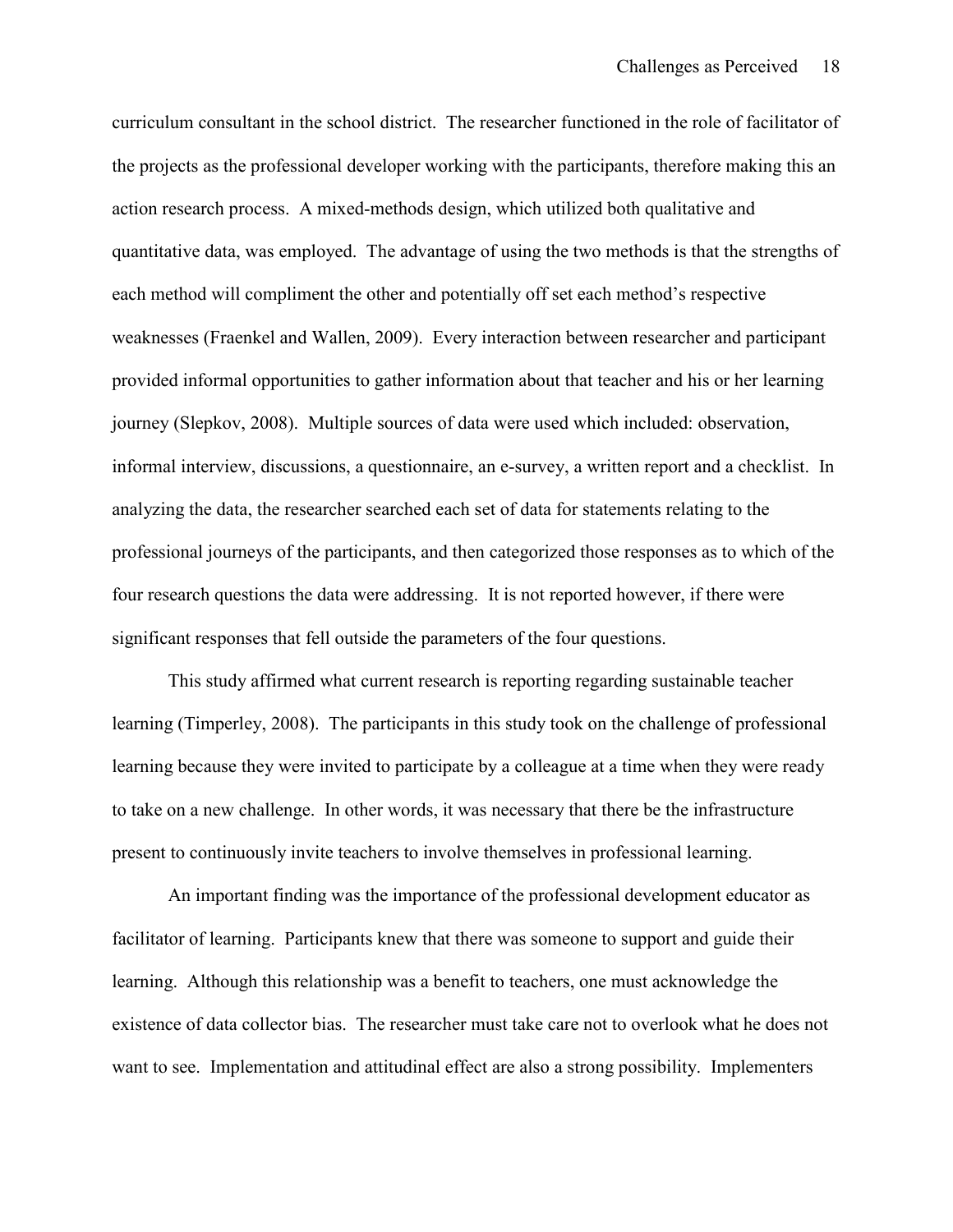and data collectors can distort the results of a study and therefore be a threat to internal validity. Another strong feature of the teacher's participation in professional learning was the existence of personal and/or professional goals. These teachers were motivated to move their learning along. This study seemed to include few participants, if any who were not motivated to grow and learn. Would professional learning opportunities need to look different if uninterested or unmotivated individuals were the target group?

The study also revealed that knowledge of how people learn is advantageous. This knowledge of cognition and learning needs to be applied to professional development endeavors. Participants also reported that one of the determining factors of their successes was having a colleague to collaborate with. The study also emphasized that teachers need their professional development to be authentic. The new learning needs to apply directly back to the classroom context. Participants reported that the GrassRoots project reinforced their already existing schema about what student learning should look like. Finally, the study attempted to address the issue of longevity of professional learning. Research is referred to which concludes that only when learners are able to engage in meaningful learning over time, will any significant gains be made. This study claims also overwhelming evidence that further professional learning would be sought by the participants. However, the evidence presented regarding this issue is simply a statement of intention by participants. It would be interesting to record if any of the participants actually pursued further professional learning opportunities, for how long and their experiences therein.

The findings of this study have limited external validity, as it was action research that was specific to the reported context. It is difficult to generalize results from a very specific context. These results would need to be replicated in other contexts in order to increase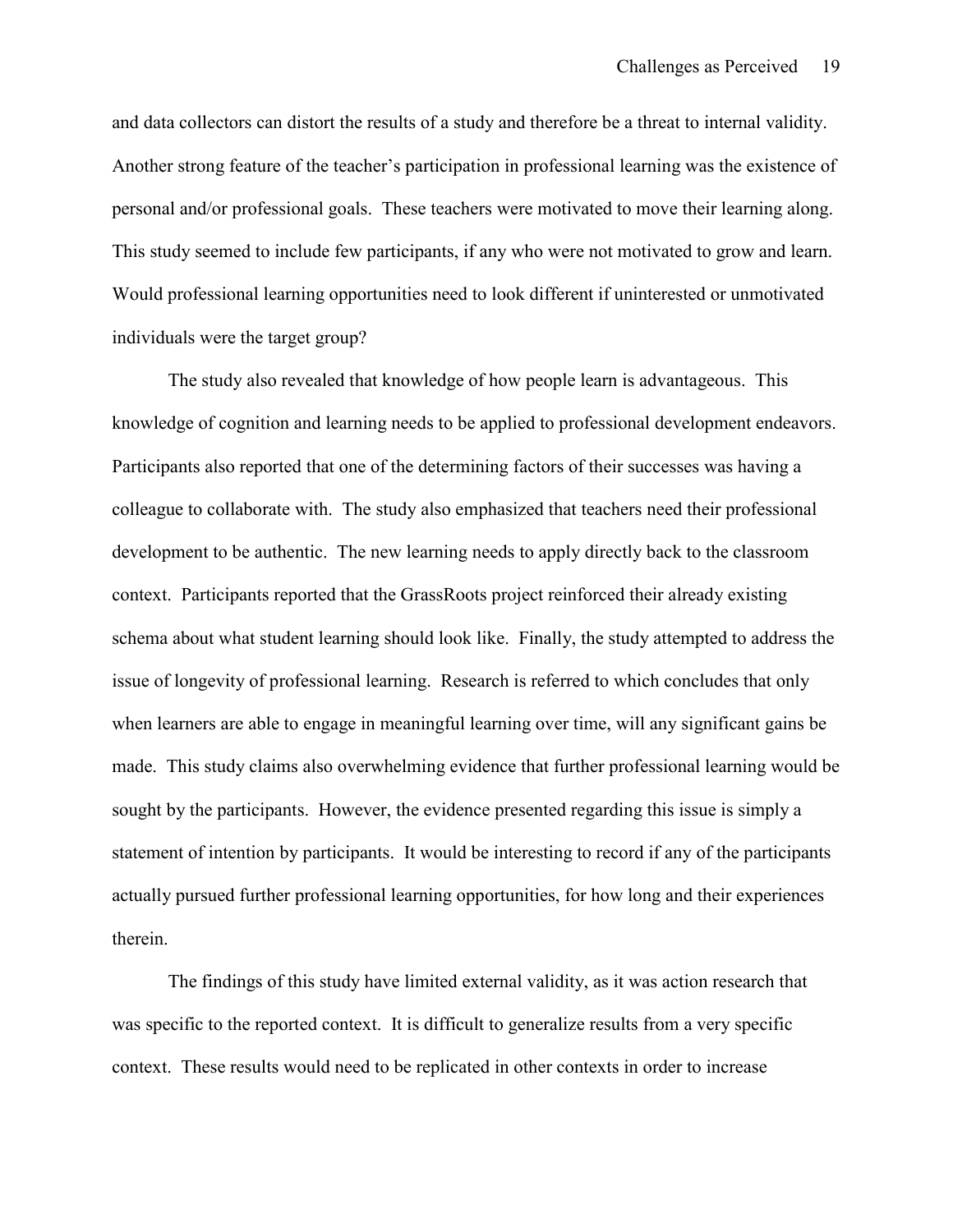generalizability (Fraenkel and Wallen, 2009). However, the reported results coincide with much of the current theory and research on teacher professional learning. The research findings presented in this study would be beneficial knowledge for any educator facilitating professional learning for teachers.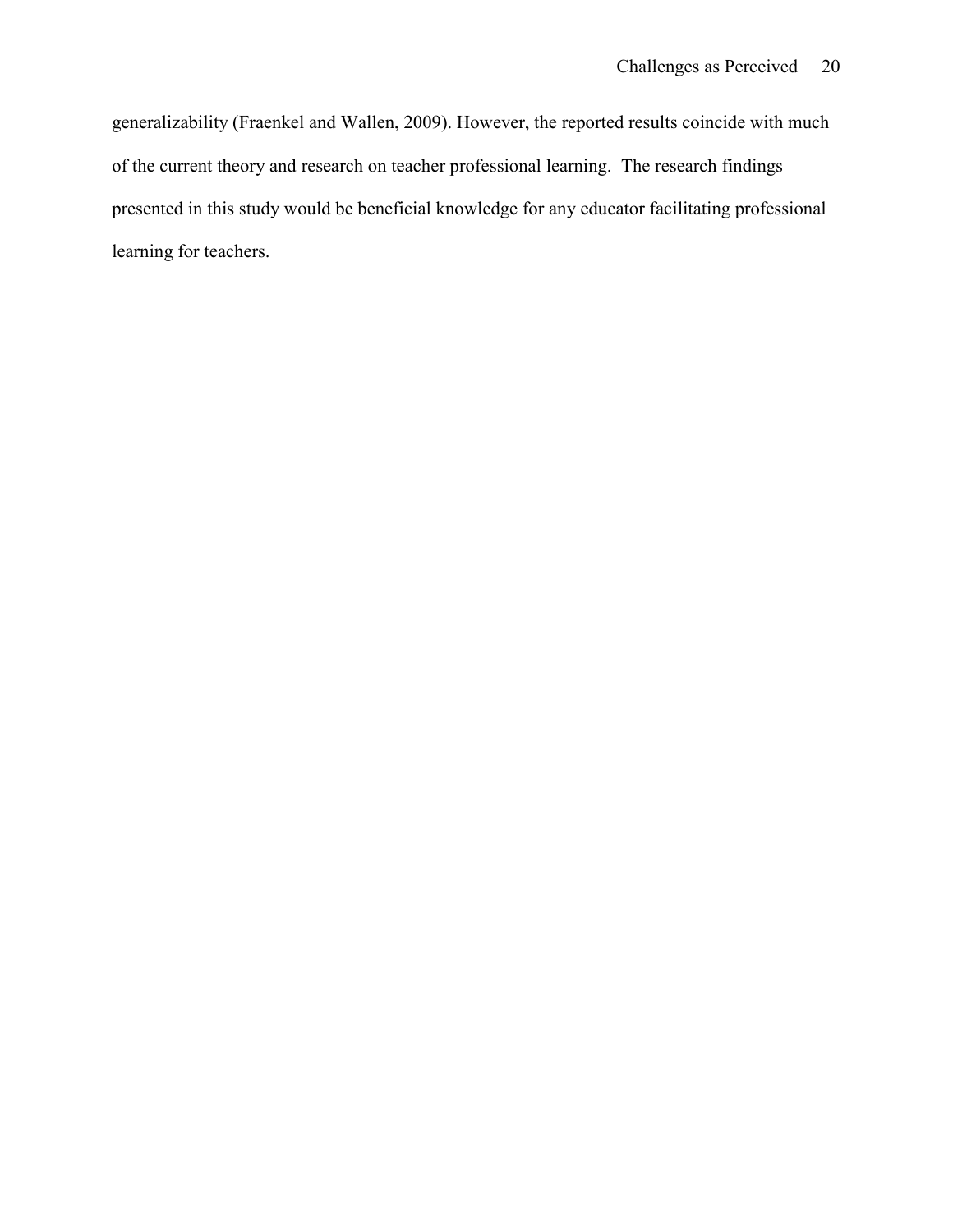Chapter Three: Procedures & Methods

#### *Research design*

The chief aim of this present program of research was to investigate teachers' perceptions of challenges when integrating Aboriginal content into the B.C. curriculum. The present study utilized a survey to retrieve quantitative data from teachers. The survey listed eight statements that reflected these challenges. All teachers employed by School District 68 (Nanaimo-Ladysmith) were given the opportunity to fill out the survey. All participation was anonymous and voluntary.

### *Participants*

Participants were obtained from the population of interest. 87 teachers employed by School District 68 in Nanaimo, B.C. Canada participated in this study. All teachers in the district were given the opportunity to complete the survey. The teachers in the sample vary by gender, years of teaching experience and grade level (elementary/secondary) taught. The data retrieved from this sample were used to generalize to the teaching population at B.C. School District 68. *Instruments used*

A survey was used to obtain information about teachers' perceptions of challenges to integrating Aboriginal content into the curriculum and to obtain demographic information. In addition, the term 'integration' was defined for the participants. The survey consisted of eight statements that reflected challenges, which teachers may perceive, to integrating Aboriginal content into their class curriculum (See Appendix A). Each of the eight statements was accompanied by a five-point Likert scale. The numeral 1 represented Strongly Disagree and 5 represented Strongly Agree. At the end of the survey was the open-ended question intended to elicit information that was not addressed in the previous questions. Each survey came with a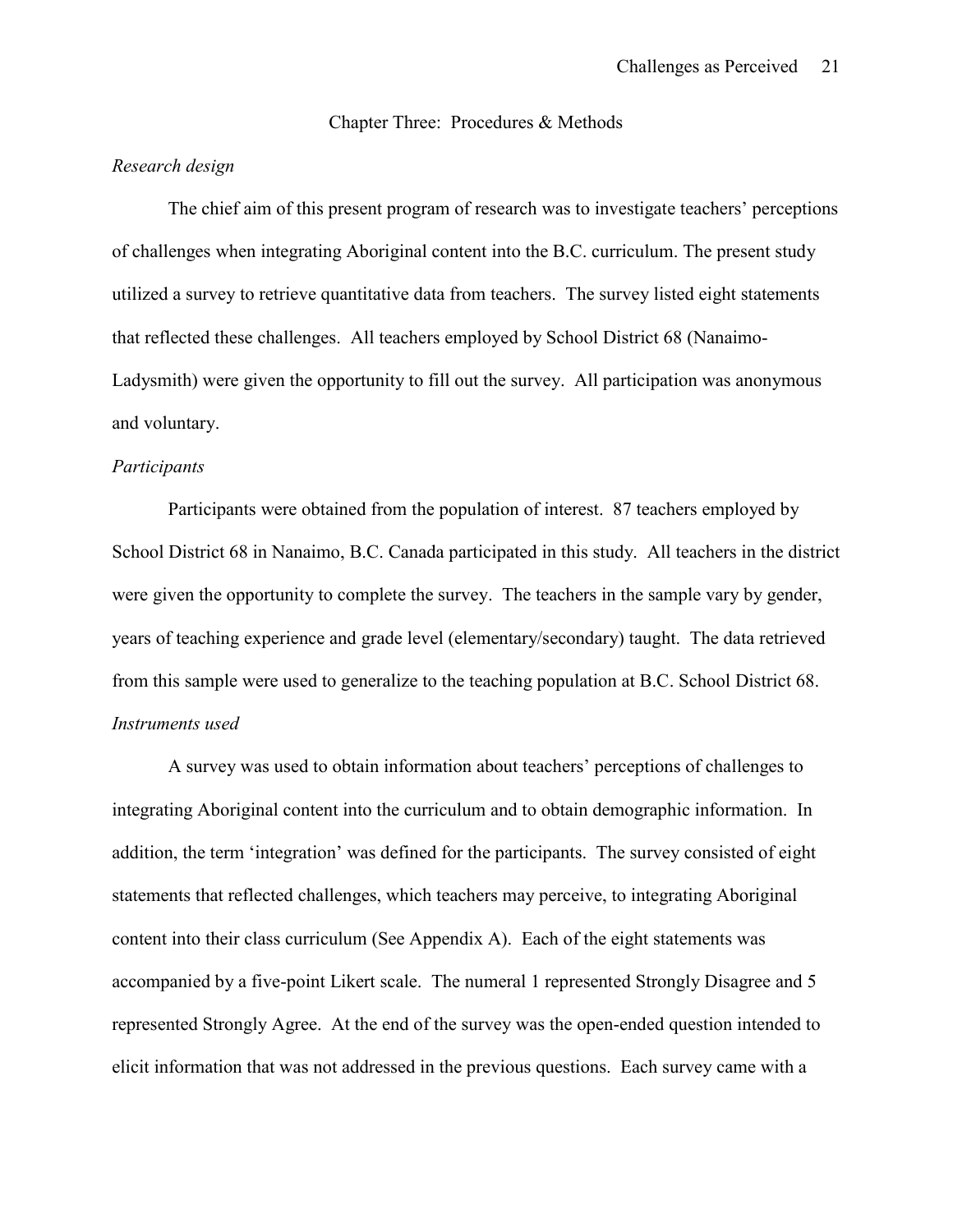Study Information Sheet (see Appendix B) giving a full explanation of the purpose and intentions of the study, a clear statement that participation was voluntary and that participation was completely anonymous. It was also made clear that completion of the survey indicated free and informed consent to participate in this research study.

The eight survey questions were based on the research findings on teacher's perceptions of integrating Aboriginal content into the curriculum (Kanu, 2005a) and field experience of the present researcher. Kanu discovered that teachers found several barriers to integrating Aboriginal content such as: lack of knowledge, lack of available resources, racism, lack of administrative support and incompatibility between school structures and Aboriginal cultural values/practices. Respondents were asked to rate a statement such as I do not integrate Aboriginal content into the curriculum because I lack knowledge about Aboriginal cultures. *Procedures*

Over a two month period in 2009, 87 teachers in the Nanaimo-Ladysmith School District completed a written survey. Surveys were distributed to all teachers in the school district. School principals in each school introduced the survey to their staffs. The school principal gave a full explanation of the purpose and intentions of the study, a clear statement that participation was voluntary and that participation was completely anonymous, as per the Study Information Sheet.

Surveys and Study Information Sheets were left for staff members to take and complete at a time convenient to them. Teachers were asked to leave completed surveys in a marked envelope. All completed surveys were sealed in the envelope by the school principal and sent to the researcher by way of the school district courier system. All surveys were kept in a locked facility to ensure the safety and privacy of the materials.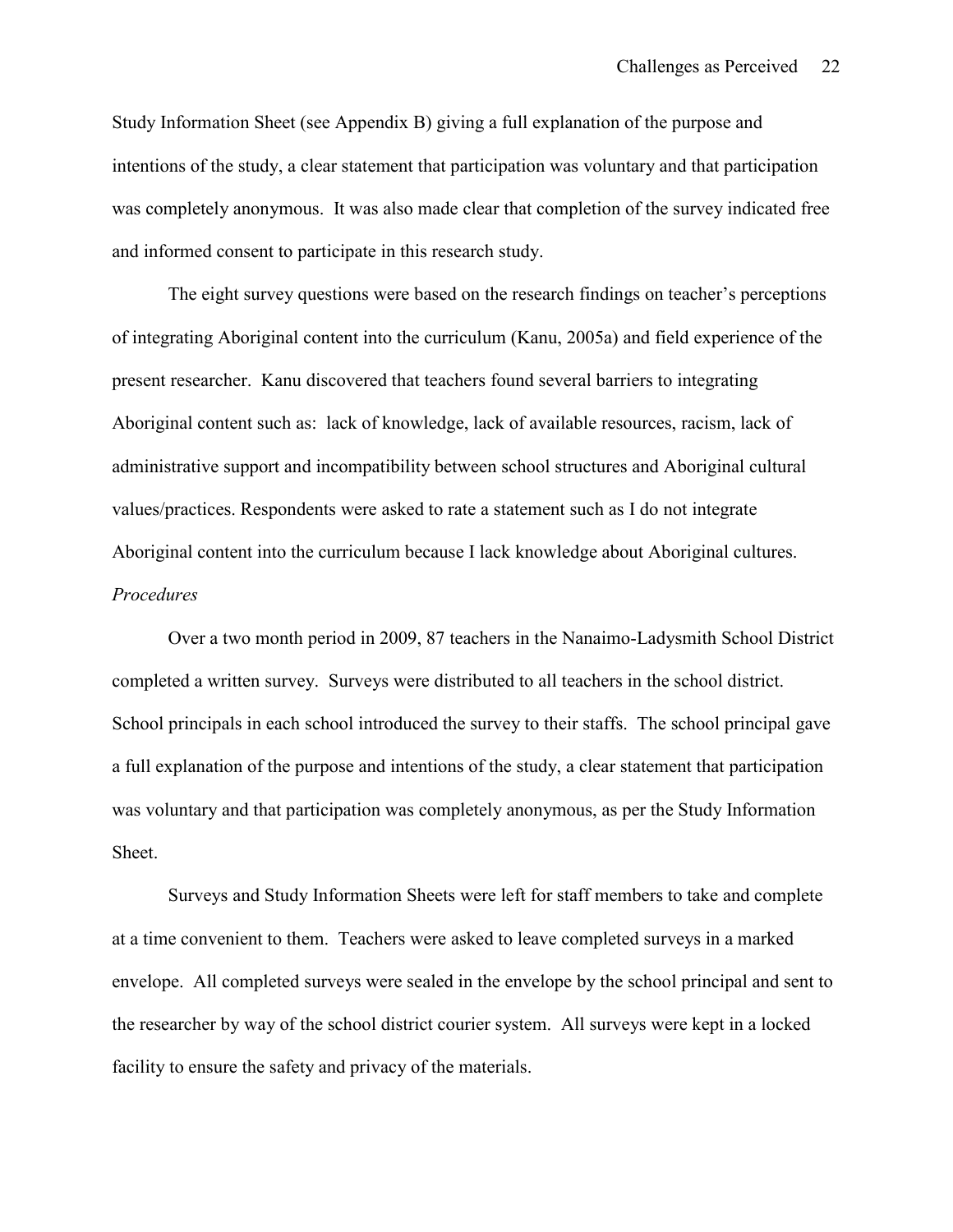Surveys were gathered together and the data obtained from them was entered into an electronic statistical data analysis program. Mean scores for each of the eight questions were calculated and presented in frequency tables.

#### *Validity*

In order to minimize threats to internal validity the survey included items that elicited quantitative data (Likert Scale items). Data collector bias was avoided as participants responded directly to an anonymous survey. The survey questions were derived from previous research on the same topic (Kanu, 2005a, 2005b) and from the field experience of the researcher. More specifically, the researcher has experienced similar perceptions by teachers in her school district as those discovered in the research. The survey was presented in a trial with 10 teachers not in School District 68, so that they could give feedback as to the structure and content of the survey. In addition, factors such as clarity of printing, size of type, appropriateness of language, clarity of directions were taken into consideration when creating the survey. The survey retrieved data that directly answered the research question, thus demonstrating concurrent validity.

How participants view a study and participate in it can also threaten internal validity. A participant may have negative or less than supportive beliefs about Aboriginal people, therefore it may be possible that the subject may have answered questions related to these beliefs. To minimize this threat to validity, the author of the present study emphasized: the importance of the study, that all responses to the questions would assist the study, and that the study would include recommendations to better support teachers. It was also stressed that all participation was anonymous.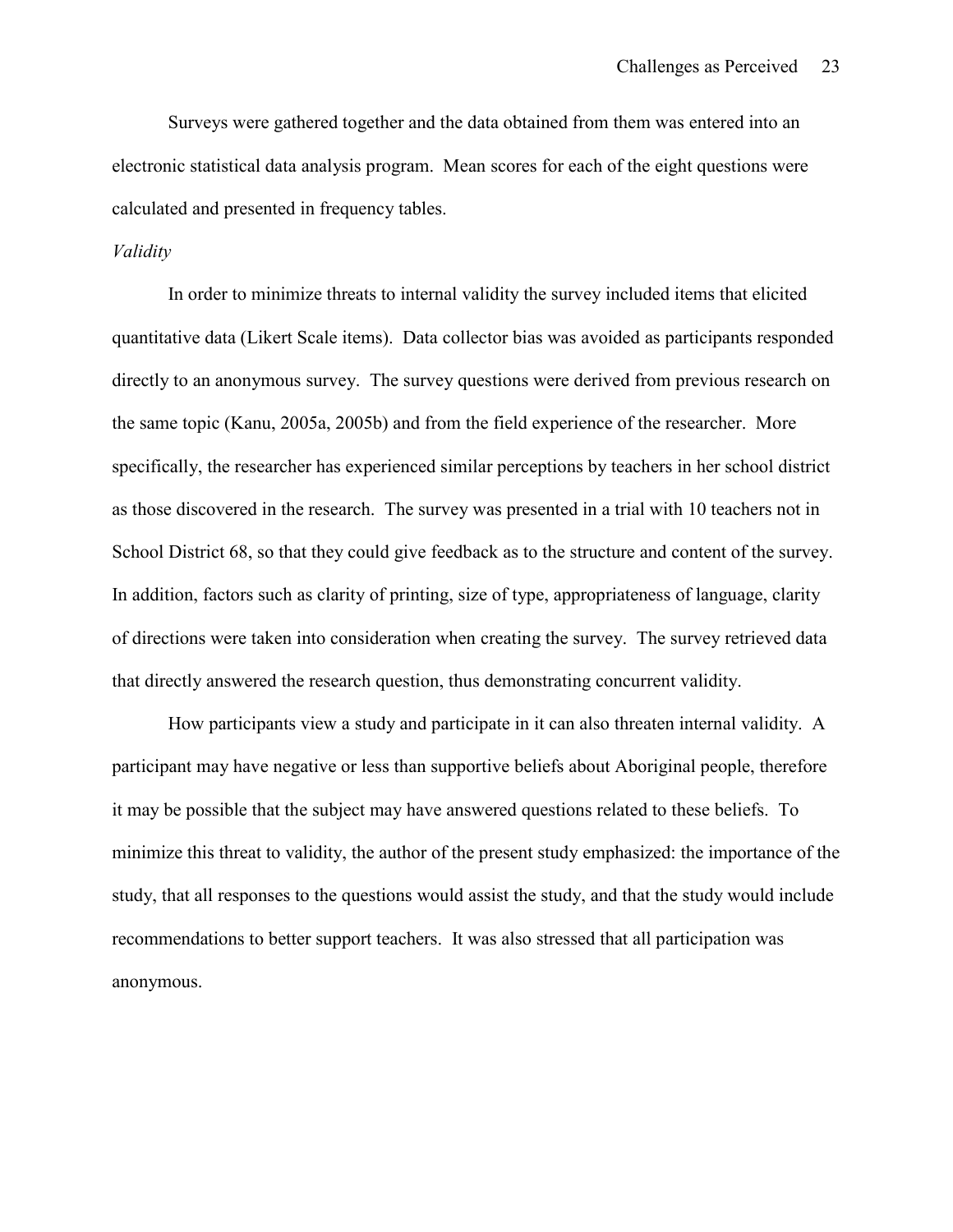## *Justification of the Methods of Analysis.*

The data from the surveys was summarized in frequency distributions that included all eight integration statements. In addition all data were disaggregated according to the demographic information provided. The data were analyzed and organized into categories depicting the mean for each integration statement and presented in tables. Teachers' responses to the survey questions directly answered the research question.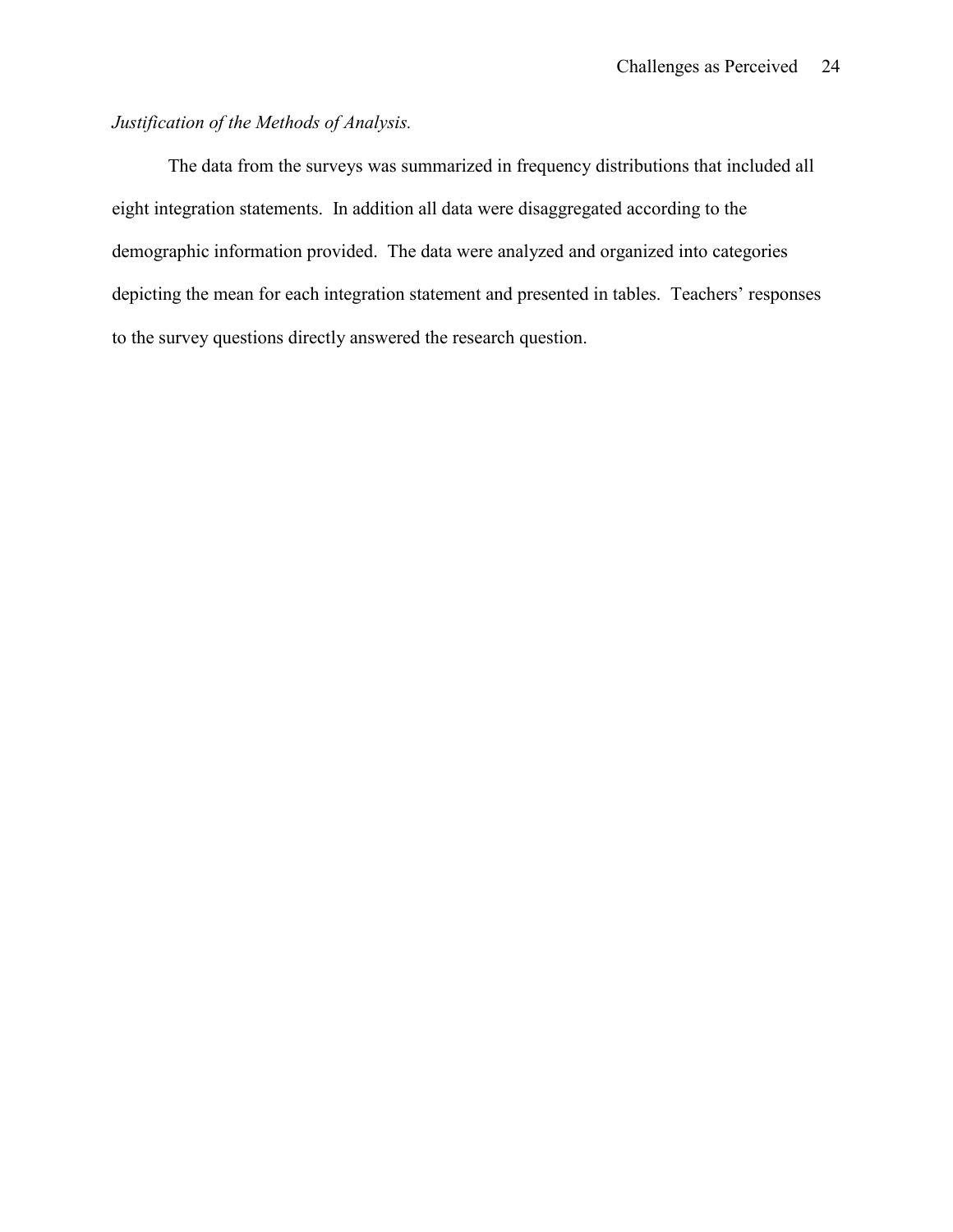#### Chapter Four: Results

The findings of this action research study answered the question what are the challenges, as perceived by teachers, to integrating Aboriginal content across the B.C. curriculum? Data were generated from one survey that was distributed to teachers across the Nanaimo-Ladysmith School District. All data were analyzed using SPSS statistical software. There was a total of 87 surveys returned out of a possible 800, which indicates a return rate of 11% . Of the 87 respondents 21% were male, 69% were female and 10% did not respond to this question. In regards to teaching experience, 9% had less than five years, 9% had between five and ten years, 13% had between 10 and 15 years, and 64% had 15 years or more. 5% did not respond to this question. 67% of the respondents taught at the elementary level and 27% taught at the secondary level. 6% did not respond to this question. The data reflects the responses to the following eight statements, as per a five-point Likert scale:

- 1. I do not integrate Aboriginal content because I do not have time.
- 2. I do not integrate Aboriginal content because I do not have knowledge of Aboriginal cultures.
- 3. I do not integrate Aboriginal content because I do not have the resources.
- 4. I do not integrate Aboriginal content because I don't believe it is my responsibility.
- 5. I do not integrate Aboriginal content because it is not relevant to my students.
- 6. I do not integrate Aboriginal content because it is incompatible with school and classroom structures.
- 7. I do not integrate Aboriginal content because I don't feel comfortable teaching a culture that is not my own.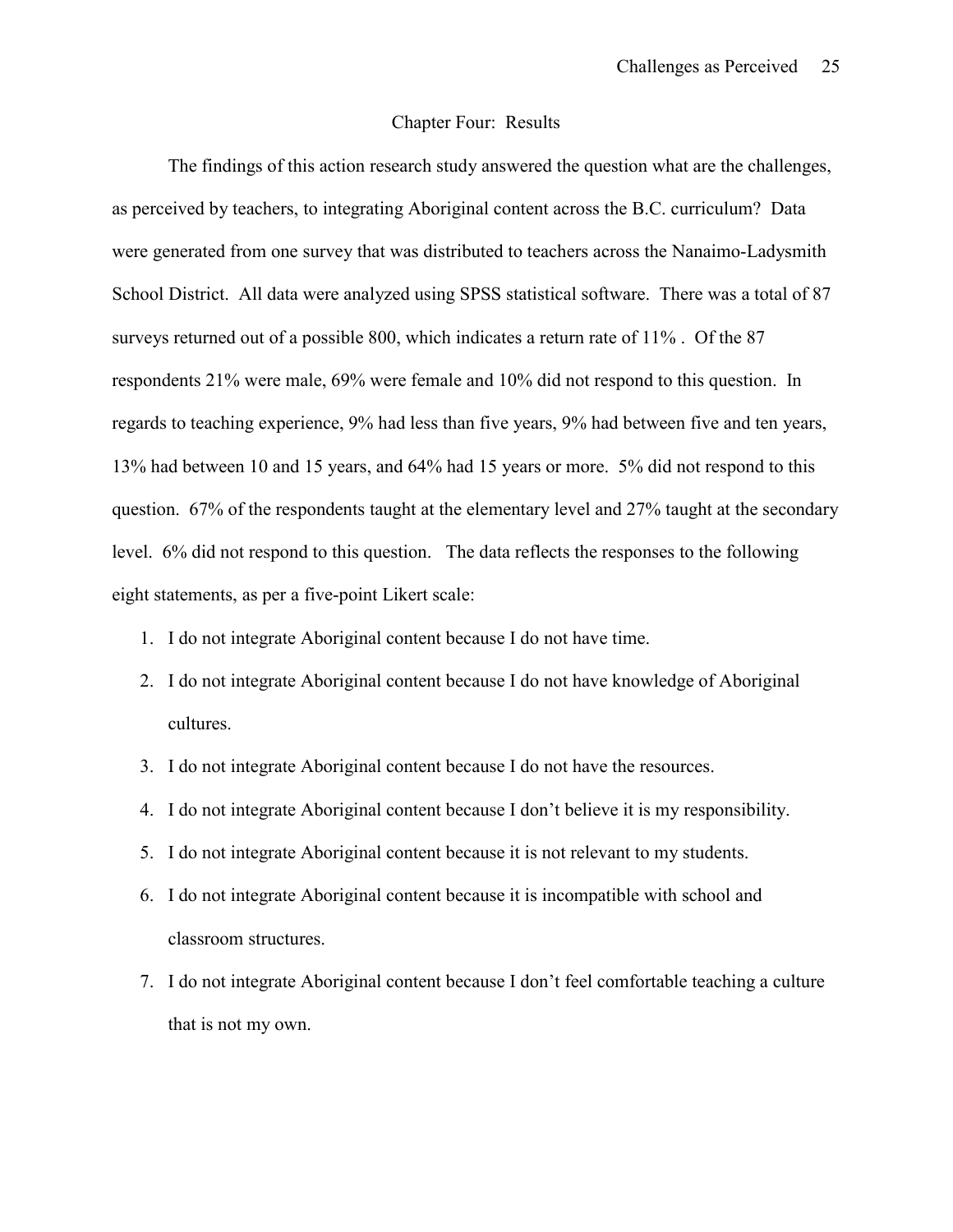8. I do not integrate Aboriginal content because I don't believe it should be mandated into the B.C. curriculum.

Table 4.1 displays the overall mean scores for each integration statement. As the survey presented statements with accompanying five point Likert scale, potential means could range from 1.0 to 5.0. Actual means range from 1.48 to 3.02. Table 4.1 illustrates the mean frequency of each perceived challenge. A mean score of  $> 3.00$  is considered a perceived challenge to integrating Aboriginal content into the curriculum, as 3.00 is rated as neutral in the survey and anything <3.00 is rated as not a challenge. Statement three, I do not integrate Aboriginal content because I do not have the resources, is a challenge as perceived by this sample of teachers.

Table 4.1

| Statement   | $\mathbf n$ | Min. | Max. | M    | <b>SD</b> |
|-------------|-------------|------|------|------|-----------|
| Integrate 1 | 86          | 1.0  | 5.0  | 2.08 | 1.07      |
| Integrate 2 | 86          | 1.0  | 5.0  | 2.72 | 1.24      |
| Integrate 3 | 86          | 1.0  | 5.0  | 3.02 | 1.27      |
| Integrate 4 | 85          | 1.0  | 5.0  | 1.55 | 0.91      |
| Integrate 5 | 86          | 1.0  | 5.0  | 1.50 | 0.85      |
| Integrate 6 | 86          | 1.0  | 5.0  | 1.49 | 0.84      |
| Integrate 7 | 85          | 1.0  | 4.0  | 2.14 | 0.08      |
| Integrate 8 | 85          | 1.0  | 5.0  | 1.48 | 0.92      |

*Overall Mean Scores for Each Integration Statement*

Data were analyzed utilizing the reported demographic information (gender, years of teaching experience and grade level). Table 4.2 displays mean scores according to gender.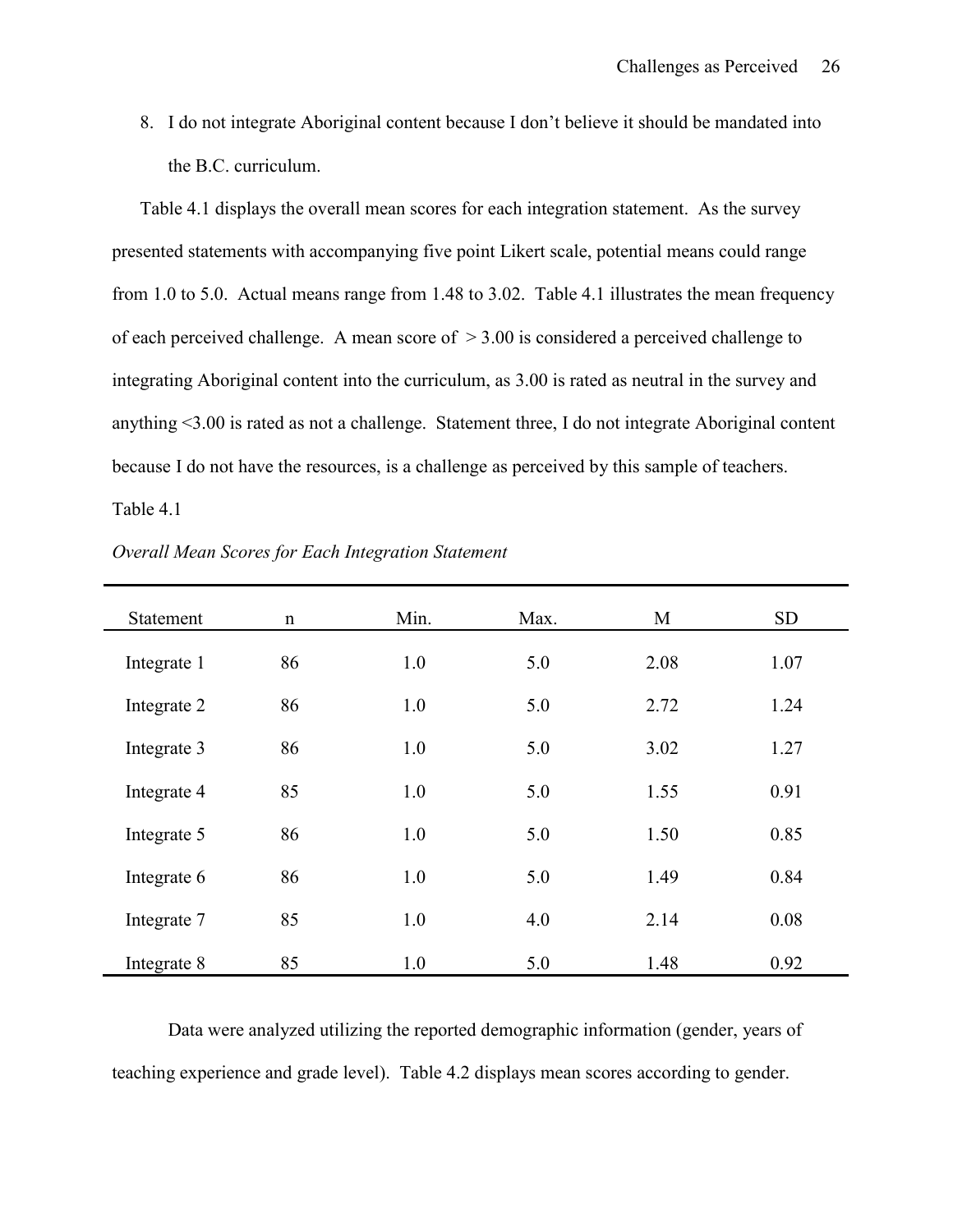# Table 4.2

|             |             |         | Male    |             |            |
|-------------|-------------|---------|---------|-------------|------------|
| Statement   | $\mathbf n$ | Min.    | Max.    | $\mathbf M$ | SD         |
| Integrate 1 | 18          | 1.0     | 5.0     | 2.22        | 1.22       |
| Integrate 2 | 18          | $1.0\,$ | 5.0     | 3.06        | 1.30       |
| Integrate 3 | 18          | 1.0     | 5.0     | 3.00        | 1.28       |
| Integrate 4 | $18\,$      | $1.0\,$ | 4.0     | 1.61        | 0.98       |
| Integrate 5 | $18\,$      | 1.0     | 4.0     | 1.67        | 0.97       |
| Integrate 6 | 18          | 1.0     | 3.0     | 1.61        | 0.70       |
| Integrate 7 | $18\,$      | $1.0\,$ | 4.0     | 2.28        | 1.07       |
| Integrate 8 | 18          | $1.0\,$ | 3.0     | 1.44        | 0.78       |
|             |             |         | Female  |             |            |
| Statement   | $\mathbf n$ | Min.    | Max.    | $\mathbf M$ | ${\rm SD}$ |
| Integrate 1 | 60          | 1.0     | 5.0     | 2.13        | 1.05       |
| Integrate 2 | 60          | 1.0     | 5.0     | 2.72        | 1.21       |
| Integrate 3 | 60          | 1.0     | 5.0     | 3.17        | 1.22       |
| Integrate 4 | 60          | 1.0     | 5.0     | 1.57        | 0.91       |
| Integrate 5 | 60          | 1.0     | 5.0     | 1.48        | 0.85       |
| Integrate 6 | 60          | $1.0\,$ | $5.0\,$ | 1.50        | 0.91       |
| Integrate 7 | 60          | $1.0\,$ | $4.0\,$ | 2.15        | 1.05       |
| Integrate 8 | 60          | $1.0\,$ | $5.0\,$ | 1.53        | $1.01\,$   |

# *Mean Scores for Each Integration Statement According to Gender*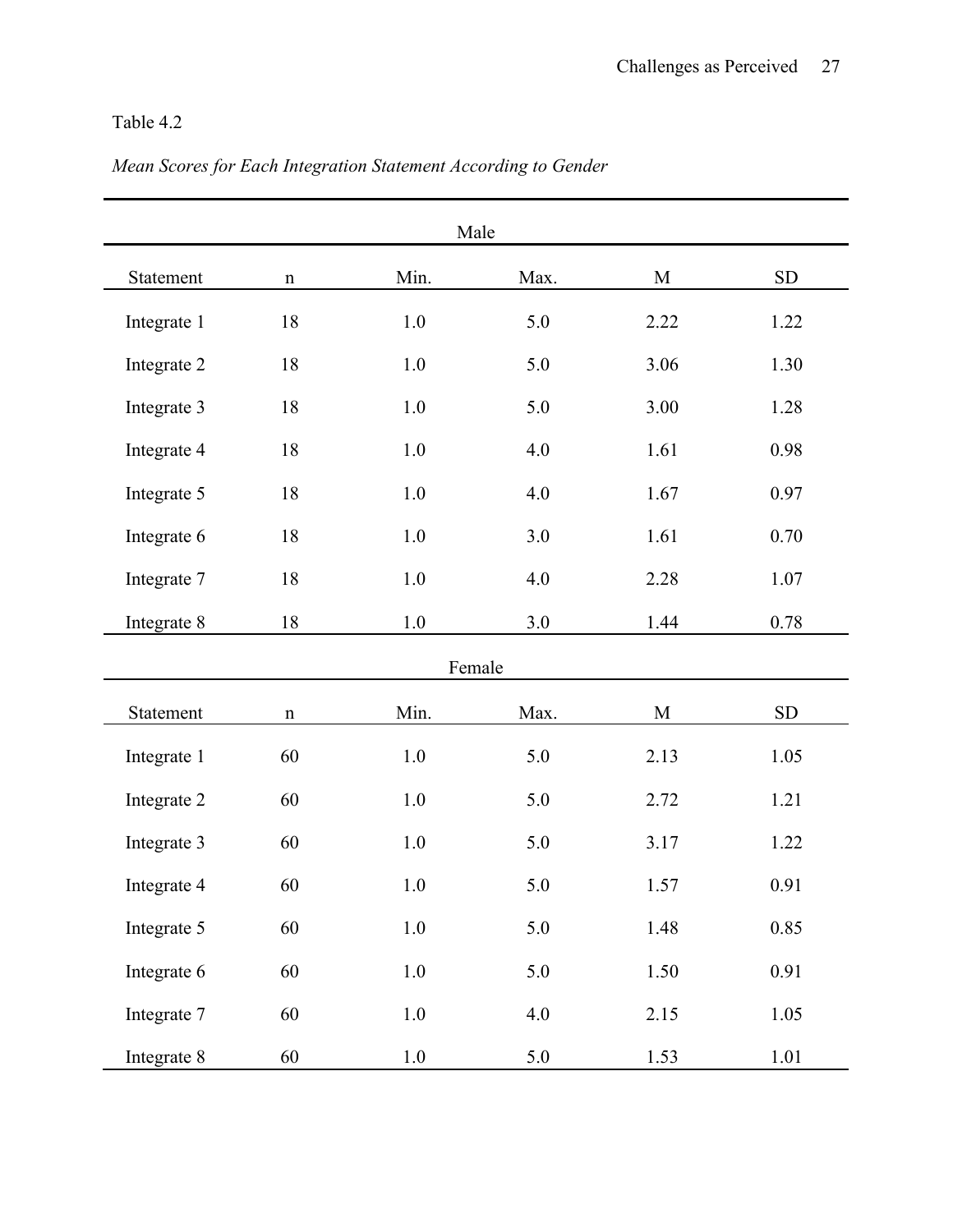Subject areas taught, reported by participants, were grouped together according to whether they were taught at the elementary or secondary level. Table 4.3 displays the mean scores for each integration statement according to these two levels.

## Table 4.3

|  |  | Mean Scores for Each Integration Statement According to Teaching level |  |
|--|--|------------------------------------------------------------------------|--|
|--|--|------------------------------------------------------------------------|--|

|             |             |      | Elementary |      |           |
|-------------|-------------|------|------------|------|-----------|
| Statement   | $\mathbf n$ | Min. | Max.       | M    | <b>SD</b> |
| Integrate 1 | 58          | 1.0  | 5.0        | 2.07 | 1.02      |
| Integrate 2 | 58          | 1.0  | 5.0        | 2.64 | 1.20      |
| Integrate 3 | 58          | 1.0  | 5.0        | 3.02 | 1.21      |
| Integrate 4 | 58          | 1.0  | 5.0        | 1.50 | 0.90      |
| Integrate 5 | 58          | 1.0  | 5.0        | 1.41 | 0.82      |
| Integrate 6 | 58          | 1.0  | 5.0        | 1.43 | 0.77      |
| Integrate 7 | 58          | 1.0  | 4.0        | 2.12 | 1.06      |
| Integrate 8 | 58          | 1.0  | 5.0        | 1.48 | 0.98      |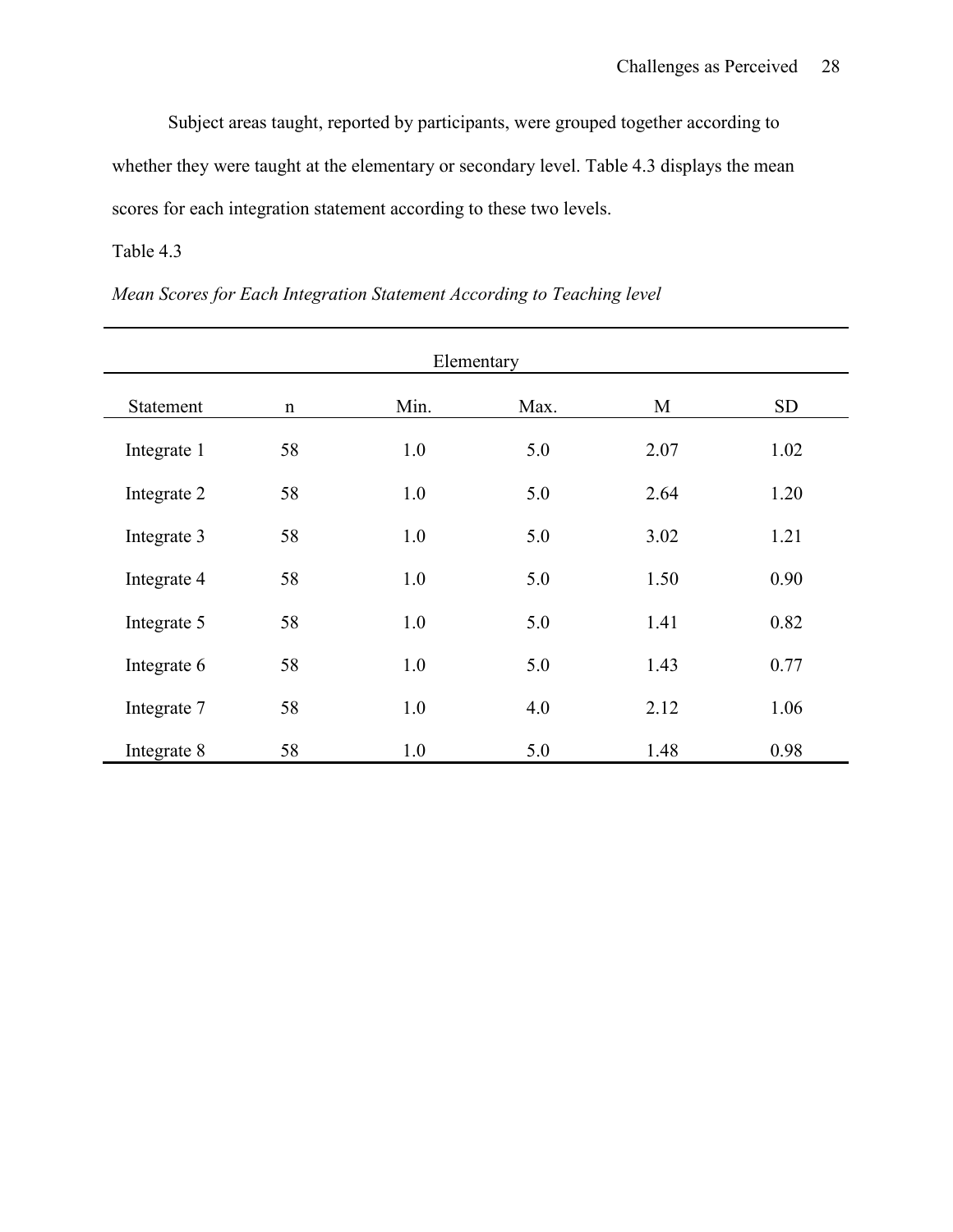|             |             |      | Secondary |      |           |
|-------------|-------------|------|-----------|------|-----------|
| Statement   | $\mathbf n$ | Min. | Max.      | M    | <b>SD</b> |
| Integrate 1 | 24          | 1.0  | 4.0       | 2.08 | 1.06      |
| Integrate 2 | 24          | 1.0  | 5.0       | 3.00 | 1.32      |
| Integrate 3 | 24          | 1.0  | 5.0       | 3.17 | 1.40      |
| Integrate 4 | 23          | 1.0  | 4.0       | 1.61 | 0.89      |
| Integrate 5 | 24          | 1.0  | 4.0       | 1.67 | 0.92      |
| Integrate 6 | 24          | 1.0  | 5.0       | 1.58 | 0.97      |
| Integrate 7 | 23          | 1.0  | 4.0       | 2.17 | 1.11      |
| Integrate 8 | 23          | 1.0  | 3.0       | 1.52 | 0.85      |

## Table 4.4

*Mean Scores for each Integration Statement According to Years of Teaching Experience*

|             |             |      | $0 - 5$ |      |      |
|-------------|-------------|------|---------|------|------|
| Statement   | $\mathbf n$ | Min. | Max.    | M    | SD   |
| Integrate 1 | 8           | 1.0  | 4.0     | 2.38 | 0.92 |
| Integrate 2 | 8           | 2.0  | 4.0     | 3.25 | 0.89 |
| Integrate 3 | 8           | 2.0  | 5.0     | 3.25 | 1.17 |
| Integrate 4 | 8           | 1.0  | 3.0     | 1.38 | 0.74 |
| Integrate 5 | 8           | 1.0  | 4.0     | 1.50 | 1.07 |
| Integrate 6 | 8           | 1.0  | 2.0     | 1.38 | 0.52 |
| Integrate 7 | 8           | 1.0  | 4.0     | 2.00 | 1.07 |
| Integrate 8 | 8           | 1.0  | 3.0     | 1.25 | 0.71 |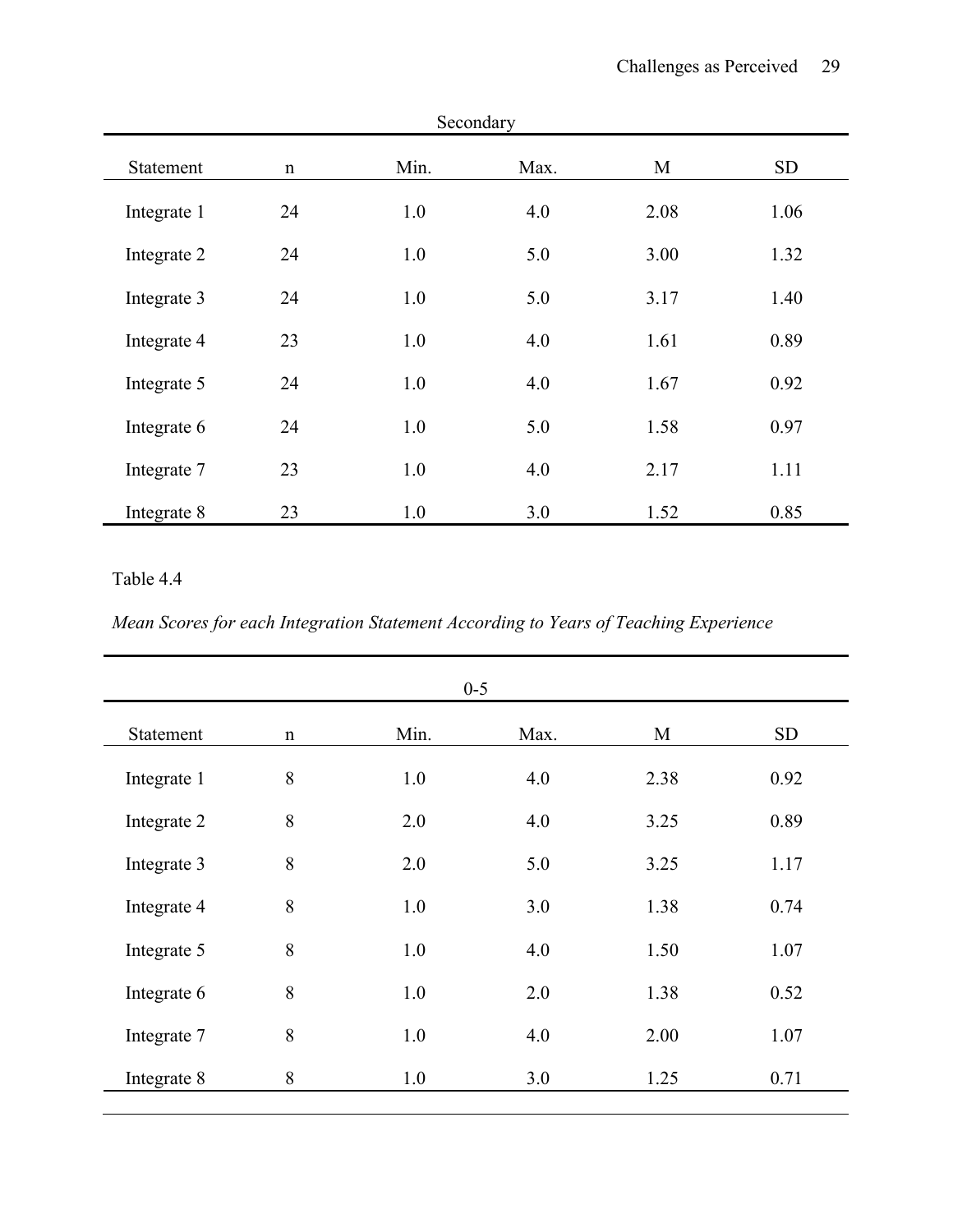| Statement   | $\mathbf n$ | Min.    | Max.      | $\mathbf M$ | ${\rm SD}$ |
|-------------|-------------|---------|-----------|-------------|------------|
| Integrate 1 | $\,$ $\,$   | 1.0     | 4.0       | 2.50        | 0.76       |
| Integrate 2 | 8           | 1.0     | 5.0       | 3.50        | 0.93       |
| Integrate 3 | $8\,$       | 1.0     | 5.0       | 3.88        | 0.83       |
| Integrate 4 | $8\,$       | 1.0     | 4.0       | 1.63        | 1.06       |
| Integrate 5 | $\,8\,$     | 1.0     | 3.0       | 1.63        | 0.92       |
| Integrate 6 | 8           | 1.0     | 3.0       | 2.13        | 0.83       |
| Integrate 7 | $8\,$       | 1.0     | 4.0       | 2.75        | 0.89       |
| Integrate 8 | $8\,$       | 1.0     | 3.0       | 1.50        | 0.76       |
|             |             |         | $10 - 15$ |             |            |
| Statement   | $\mathbf n$ | Min.    | Max.      | $\mathbf M$ | SD         |
| Integrate 1 | 11          | 1.0     | 4.0       | 1.55        | 0.93       |
| Integrate 2 | 11          | 1.0     | 4.0       | 2.09        | 1.04       |
| Integrate 3 | 11          | 1.0     | 5.0       | 2.36        | 1.29       |
| Integrate 4 | 11          | 1.0     | 2.0       | 1.09        | 0.30       |
| Integrate 5 | 11          | 1.0     | 2.0       | 1.18        | 0.40       |
| Integrate 6 | 11          | $1.0\,$ | $2.0\,$   | 1.27        | 0.47       |
| Integrate 7 | $11\,$      | 1.0     | 4.0       | 2.09        | 1.04       |
| Integrate 8 | 11          | $1.0\,$ | 2.0       | $1.18\,$    | 0.40       |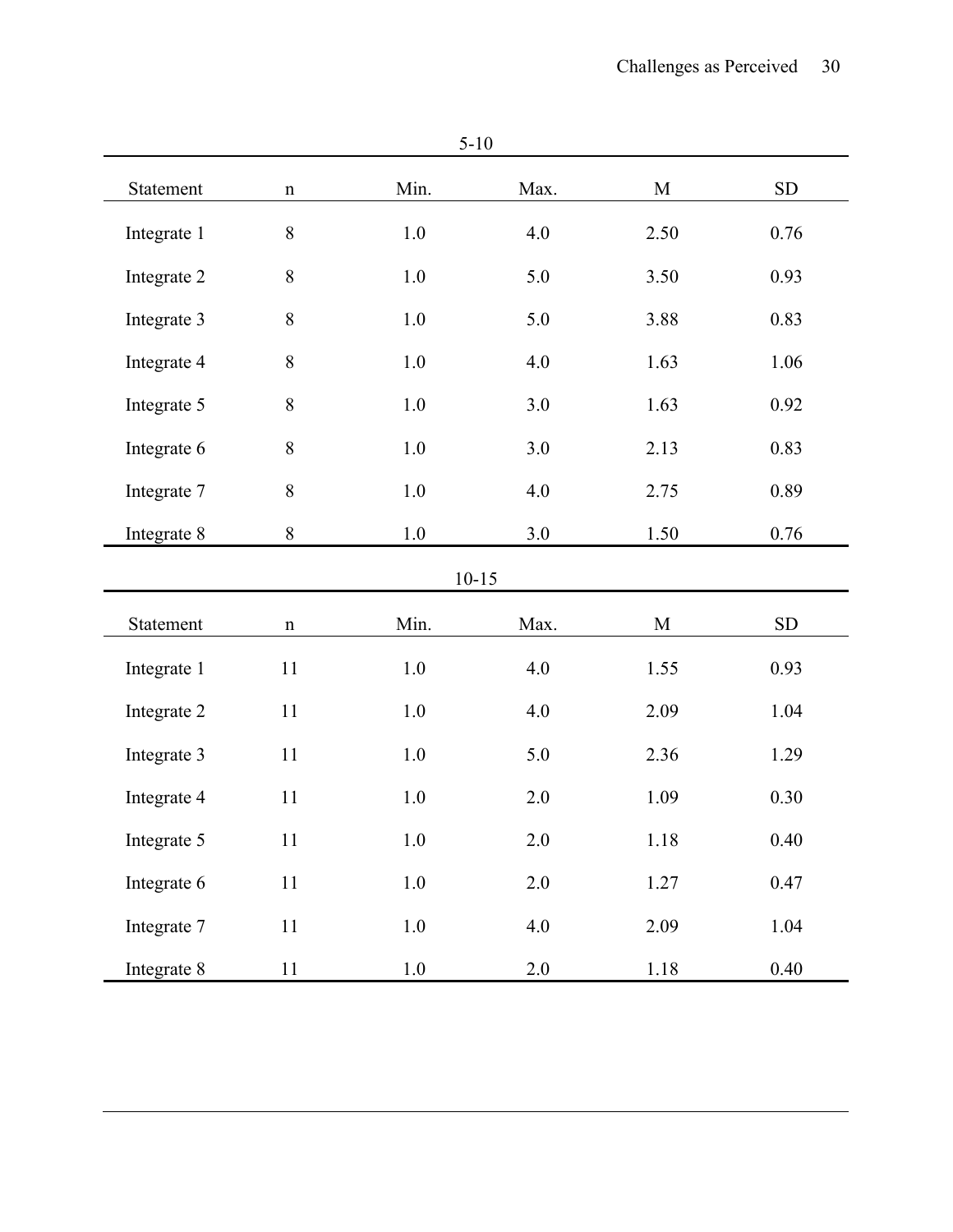| ۰.<br>v<br>× |
|--------------|
|--------------|

| Statement   | $\mathbf n$ | Min. | Max. | M    | <b>SD</b> |
|-------------|-------------|------|------|------|-----------|
| Integrate 1 | 56          | 1.0  | 5.0  | 2.13 | 1.13      |
| Integrate 2 | 56          | 1.0  | 5.0  | 2.70 | 1.28      |
| Integrate 3 | 56          | 1.0  | 5.0  | 3.05 | 1.26      |
| Integrate 4 | 55          | 1.0  | 5.0  | 1.65 | 0.97      |
| Integrate 5 | 56          | 1.0  | 5.0  | 1.55 | 0.89      |
| Integrate 6 | 56          | 1.0  | 5.0  | 1.46 | 0.91      |
| Integrate 7 | 55          | 1.0  | 4.0  | 2.09 | 1.09      |
| Integrate 8 | 55          | 1.0  | 5.0  | 1.58 | 1.05      |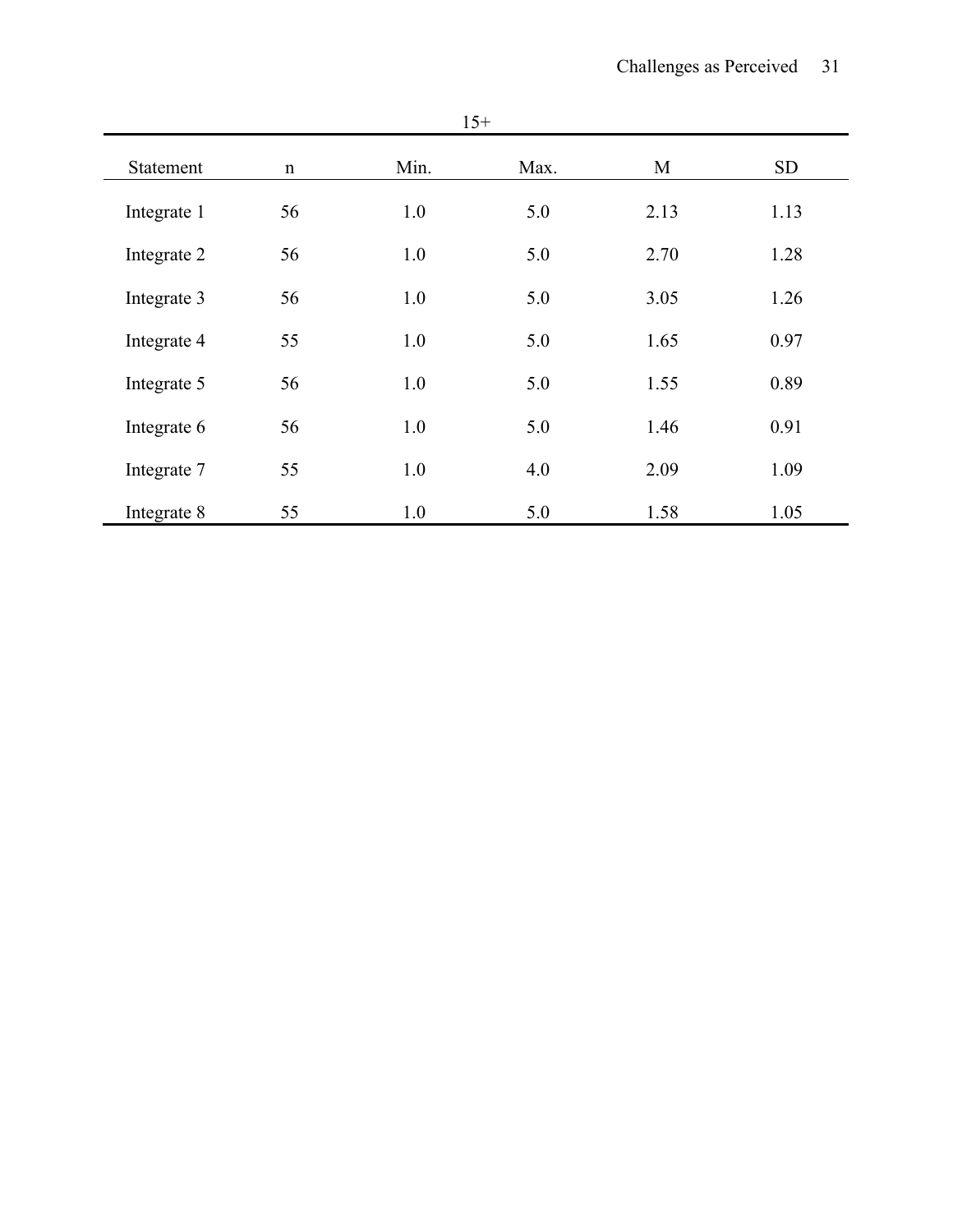Chapter Five: Summary and Conclusions

#### *Summary*

This study investigated the challenges that exist as perceived by teachers, to integrating Aboriginal content into the B.C. curriculum. This research question was prompted by the success rates of the Aboriginal students in School District 68 and the province of B.C. Aboriginal students are not succeeding at the same rate as their non-Aboriginal counterparts. This ongoing phenomenon has many root causes. The Aboriginal people of this country have been faced with colonization and cultural genocide to a degree that effects are still very apparent today. The racism affected by the dominant culture has been historical and systemic. Education is power and it is through this system that much of our beliefs and values are transmitted. It seems pertinent that investigation begin here.

Of the many factors that contribute to low Aboriginal student success in the public school system, the degree to which teachers integrate Aboriginal content into the curriculum is key. To understand this further, a literature review of relevant research was undertaken and a survey was distributed across the Nanaimo-Ladysmith school district. The survey consisted of eight statements which depicted potential challenges to teachers. Participants were asked to rate each potential challenge on a five-point Likert scale. Data were then analyzed to discover these challenges to integrating Aboriginal content, perceived by the participants. The data was then disaggregated to underscore gender, years of teaching experience and grade level taught.

The research findings demonstrated that access to resources and knowledge of Aboriginal cultures presented barriers to the inclusion of Aboriginal content in the BC curriculum by teachers in School District 68. No additional barriers were suggested in the anecdotal section of the survey.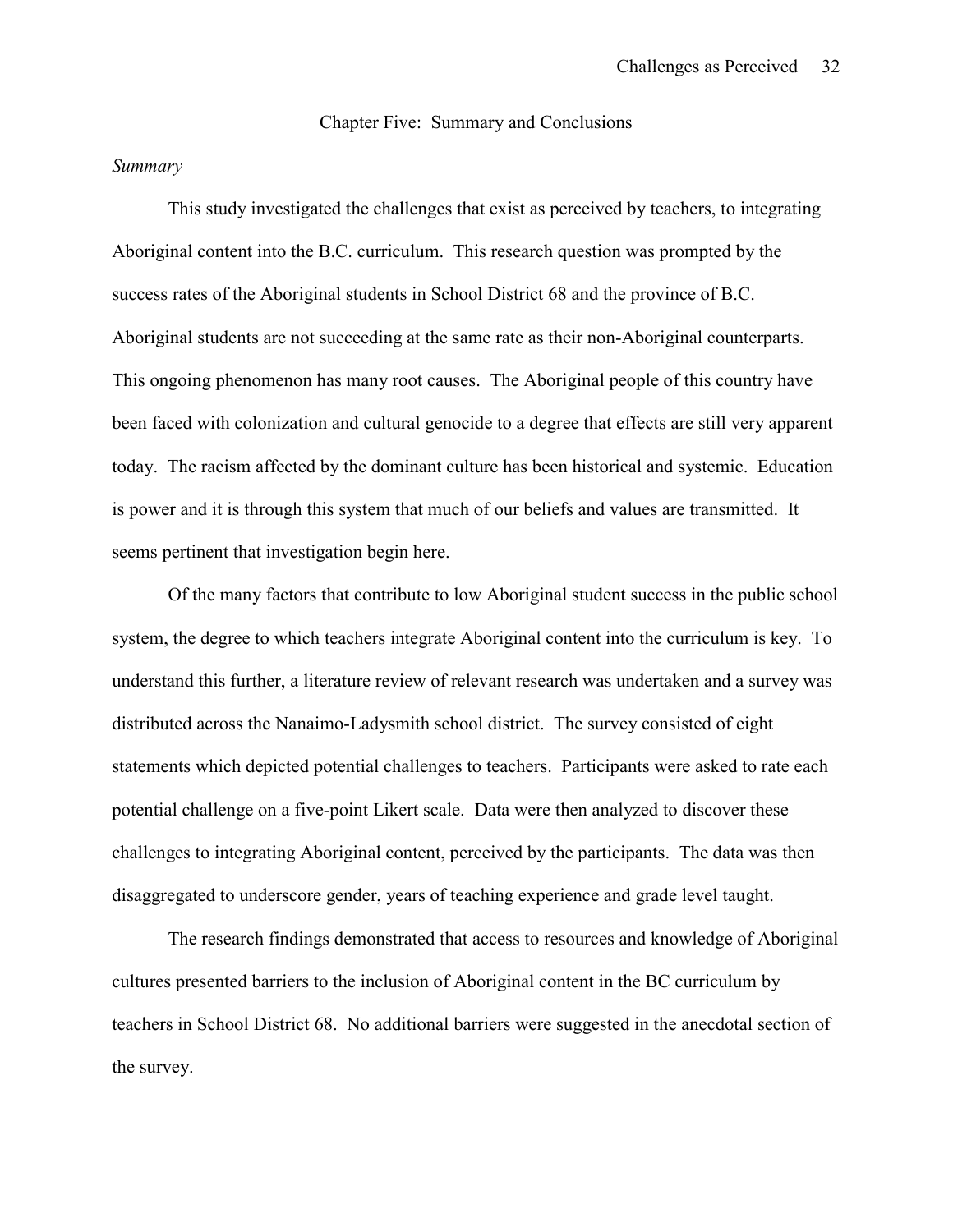#### *Discussion*

A lack of Aboriginal resources and a lack of knowledge of Aboriginal cultures proved to be challenges to integrating Aboriginal content, as perceived by teachers. This data was retrieved from the overall mean scores as well as the disaggregated data.

The overall mean scores indicated that a lack of Aboriginal resources presented a challenge to teachers regarding integrating Aboriginal content. As the mean for this statement was 3.02, it is indeed categorized as a challenge  $(>3.00)$ . That stated, each of the integration statements had a range of responses from 1.00 to 5.00, with the exception of statement seven which had a maximum response of 4.00. This range indicates that some respondents find all of the challenges to exist to a strong degree (5.00).

School District 68 has a district resource centre that is available to all teachers. The Aboriginal collection is the largest collection within this resource centre. Perhaps the existence and promotion of this collection has not been adequately communicated to the teachers of this district, therefore appearing insufficient. The Aboriginal collection is a substantial collection; however access to information around the resources is limited. For example, the search tool used by the resource centre may indicate the title of the resource, author and other suggested resources, however it rarely indicates the contents of the resource, how to use it, or the grade / reading level. With limited time, teachers may not perceive attaining familiarity with these resources, a priority.

More pertinent to the perceived lack of resources could be the levels of background knowledge teachers have when attempting to utilize the resources. The topic of Aboriginal peoples in this country and in this province is a multi-faceted, sensitive and somewhat political one. In addition, teachers come with their own sets of beliefs around Aboriginal peoples.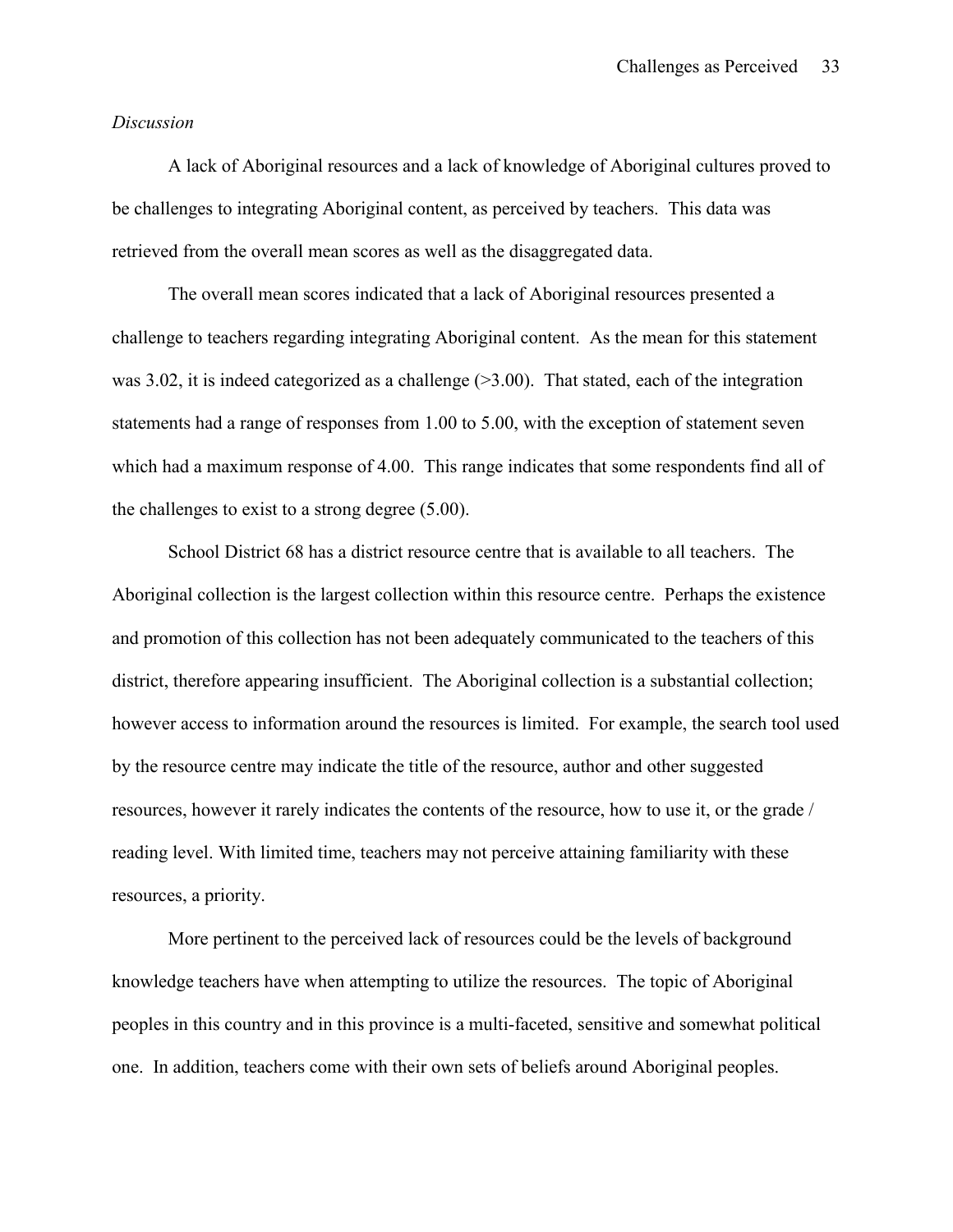Potentially, teachers may not be comfortable using these resources because they feel they don't know how to use them. They may be unfamiliar with the culture and its protocols and therefore perceive the resources to be user-unfriendly, thus perceiving a lack of useful resources. Teachers may believe that they need to be knowledgeable around Aboriginal pedagogy in order to effectively use Aboriginal resources. With little or no guidance available to this end, teachers will not use the resources. The lack of background knowledge pertaining to the utilization of Aboriginal resources could be present as a perceived lack of resources available.

The data were disaggregated to obtain results according to gender, grade level taught (elementary/secondary) and years of teaching experience. It was this disaggregation that allowed for the lack of knowledge of Aboriginal cultures to surface as a challenge. Male respondents indicated that access to resources and knowledge of Aboriginal cultures presented challenges to inclusion. While female respondents indicated that access to resources was the only challenge. In addition, three out of the eight integration statements had a maximum response of 5.00 (strongly agree) by male respondents. Three statements had maximum responses of 4.00 and two had maximum responses of 3.00. A minimum response for all eight statements was 1.00 (strongly disagree). Female respondents however had a minimum response of 1.00 for every statement and a maximum response of 5.00 for every statement. So, although male respondents indicated two barriers and females indicated only one, the data specifies that fewer male respondents perceived barriers overall. It must also be noted that there were far less male respondents (21%) than female (69%).

The data revealed no significant differences between elementary and secondary teachers regarding the challenges to integration. Both found the lack of resources to be a challenge. Secondary teachers however indicated a greater lack of knowledge of Aboriginal cultures (3.00)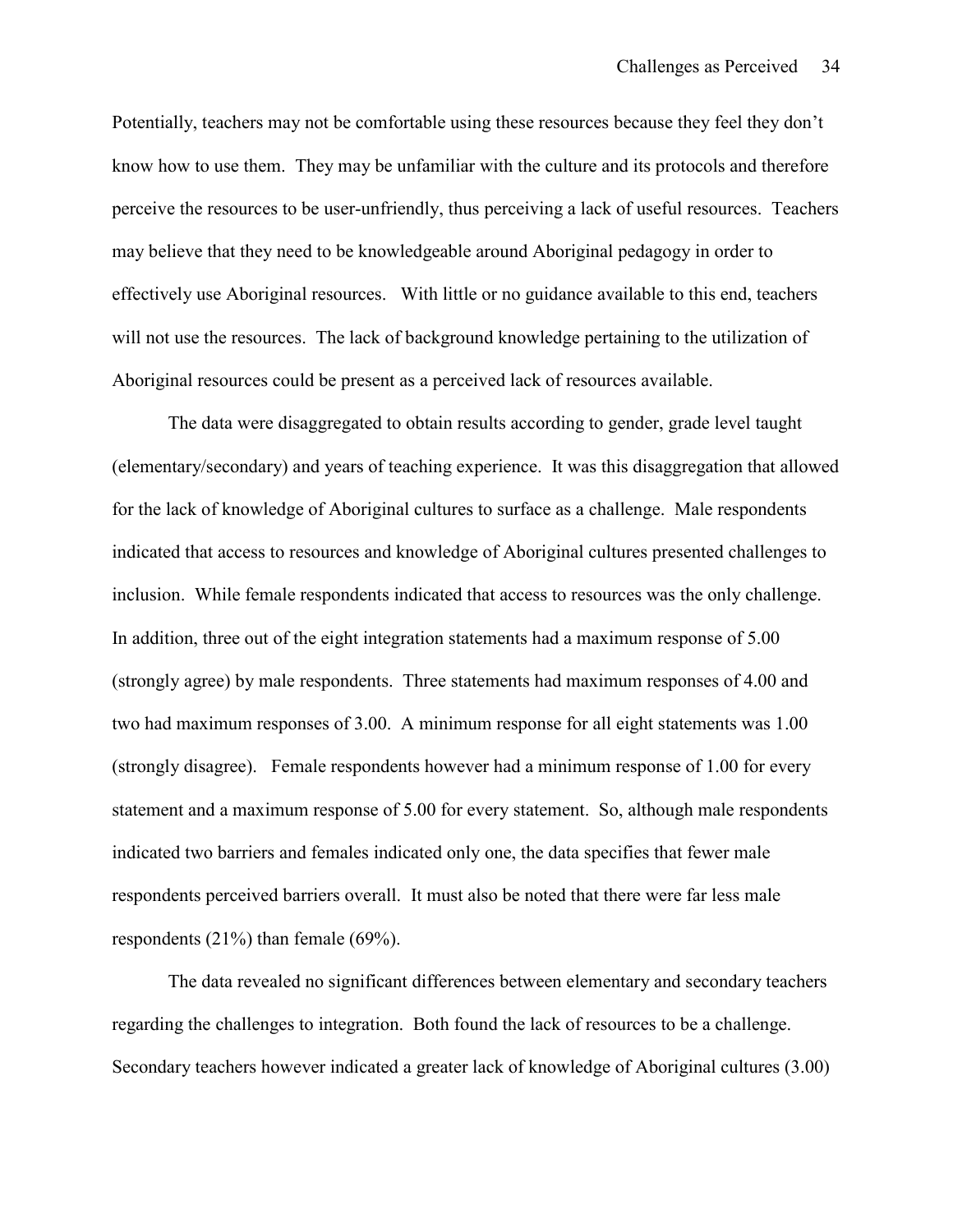than did elementary (2.64). It would seem reasonable that elementary teachers would find the lack of knowledge less of a challenge, as all elementary grades have Aboriginal content mandated into their curricula, whereas this is not the case in all subject areas at the secondary level. As the majority of elementary teachers are female, it could be assumed that most of the male respondents are at the secondary level. If so, it would then be fair to state that males at the secondary level perceive a lack of resources and a lack of knowledge of Aboriginal cultures to be challenges to integrating Aboriginal content into the curriculum. It must also be noted that there were far more elementary respondents (67%) than secondary (27%).

Challenges to integrating Aboriginal content were revealed as the data were presented according to years of teaching experience. The data indicates that teachers with 0-10 years of experience perceive a lack of resources and a lack of knowledge of Aboriginal cultures to be challenges to integrating content. Teachers with 10-15 years of experience indicated no challenges and senior teachers with 15+ years of teaching experience reported a lack of resources to be a challenge.

The lack of Aboriginal content in teacher preparation programs could account for this lack of knowledge in teachers with less experience. These students therefore may perhaps view the integration of Aboriginal content as less of a priority. As a result, viewing Aboriginal knowledge acquisition as a low priority could foster ambivalence in these teachers. It should also be noted that new graduates may be more likely to have Teacher on Call positions and not have their own classroom assignments where they oversee the delivery of the curriculum, therefore not being required to deliver Aboriginal content. It would also seem reasonable that new teachers may not have the knowledge of resources and familiarity of the district resource centre at the beginning of their careers.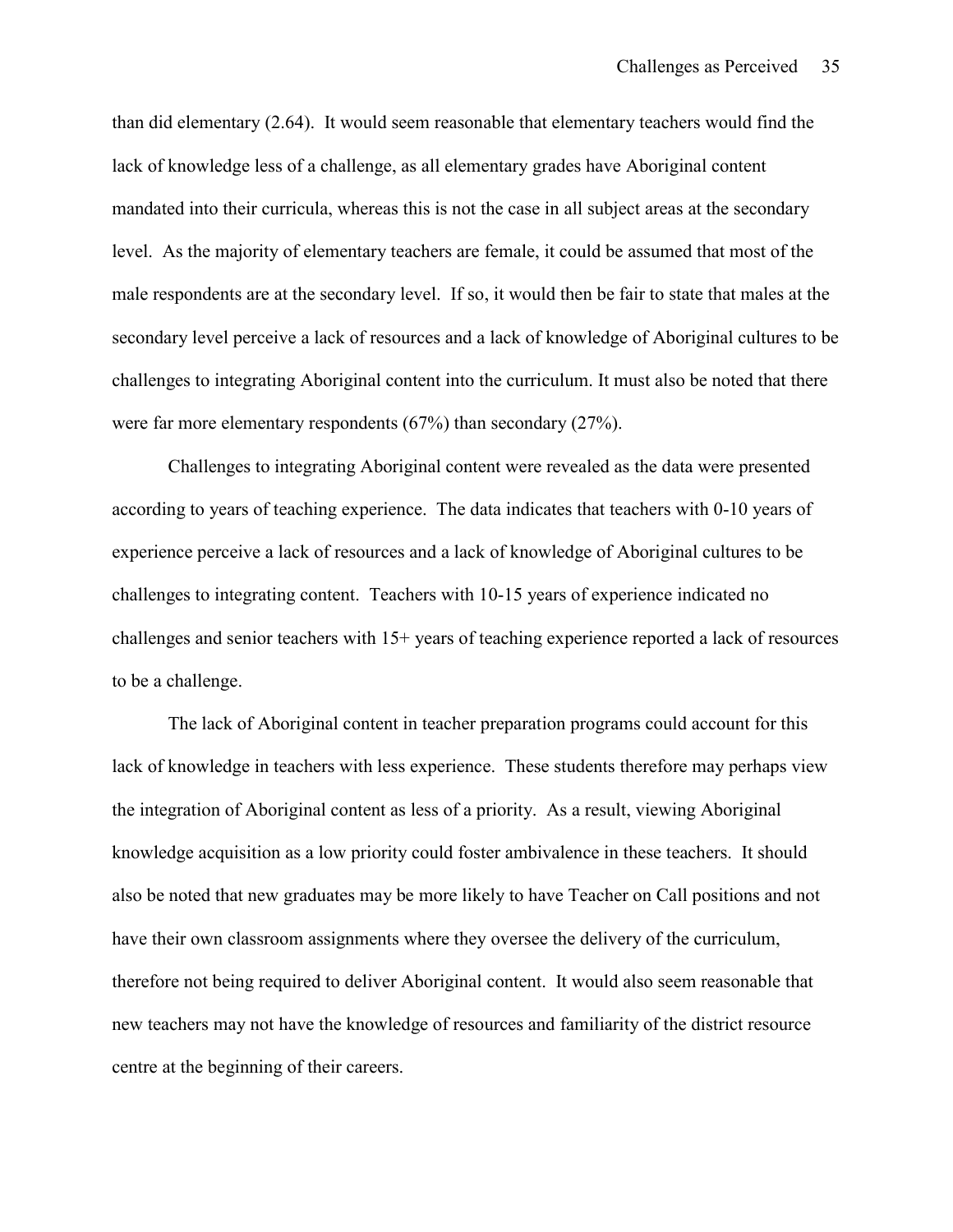The data exhibits that teachers with 10-15 years experience perceive no challenges to integrating Aboriginal content. More specifically, four of the eight integrations statements had only a maximum response of 2.00. It could be considered that these teachers have enough experience to feel confident in their skills as teachers, however still junior enough that they may not be entrenched in their ideas and beliefs. They may still remain open to change and new challenges, such as integrating Aboriginal content. Are these teachers however, actually integrating more Aboriginal content than their colleagues or do they just not perceive any challenges to the integration?

In contrast, senior teachers with 15+ years experience may have more traditional approaches to teaching and may be more entrenched in their ideas about education. Aboriginal perspectives have not always had a place in the B.C. education system. Historically they have not been represented in any significant or respectful way other than through a lens of the dominant culture. The paradigm shift from exclusion to inclusion is paramount and this potential shift may be overwhelming for teachers who are entrenched in their practice and fearful of change.

Disaggregating the data according to demographic information proved valuable to this study. Not only did this process uncover a second and important challenge to integration, it provided data that will assist in targeting these particular demographics when strategizing to support teachers around these perceived challenges.

The demographic data highlighted a complex challenge to integrating content. This challenge, the lack of knowledge of Aboriginal cultures, is significant. As the related research in this study shows, the process of inclusion of Aboriginal perspectives and the education of teachers with regard to these perspectives and related pedagogy is a first step in decolonization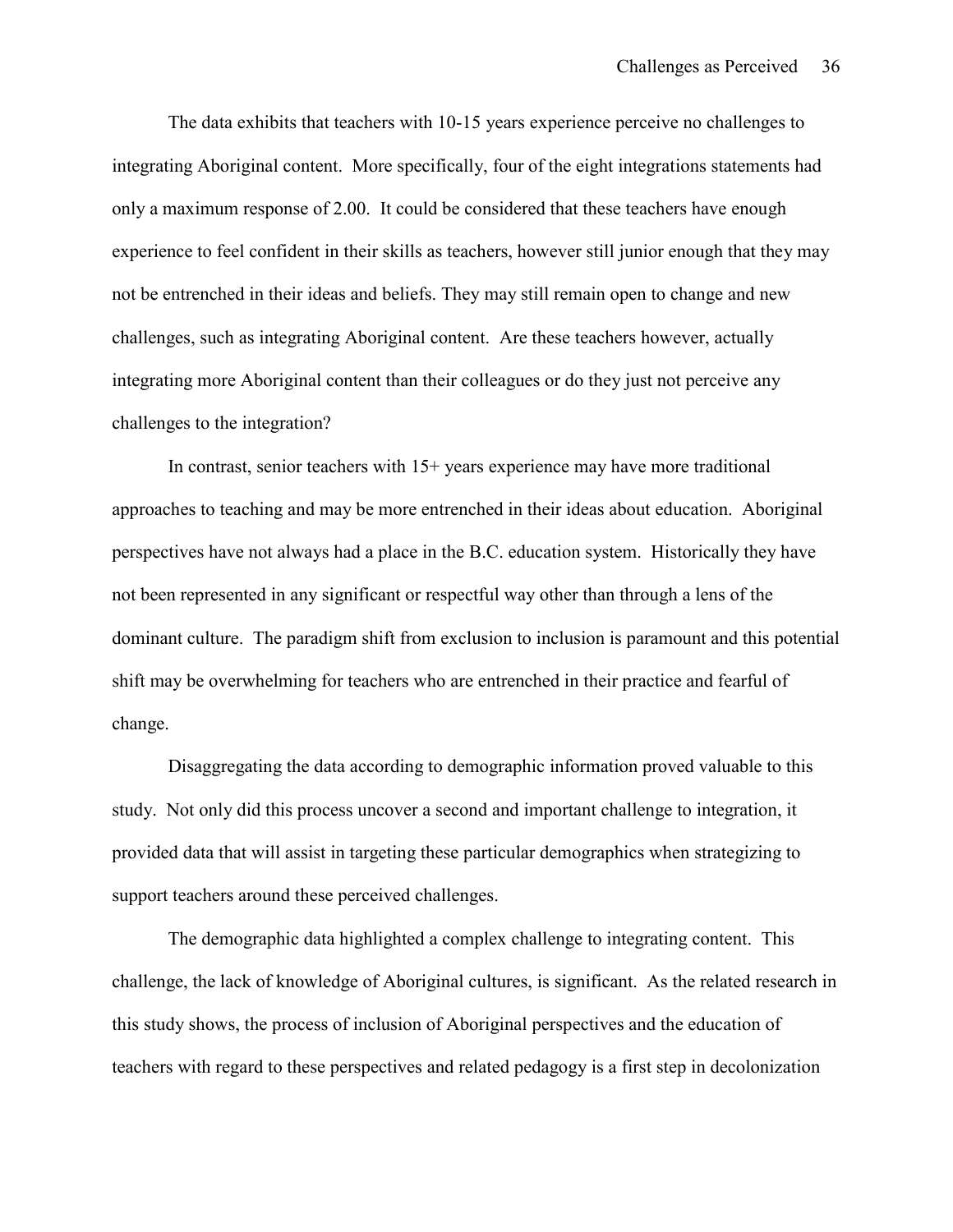(Kanu, 2005b). Aikenhead and Huntley (1999) affirm this notion by concluding that integrating Aboriginal content will increase the academic success of Aboriginal students, while at the same time, avoiding assimilative practices. They contend that the teacher plays a crucial role in assisting Aboriginal students to negotiate between their Aboriginal cultures and the dominant western culture. The inclusion of Aboriginal content and perspectives in the curriculum is beneficial to all students, however if the classroom teacher is unfamiliar with the content, it will not make its way into the curriculum.

#### *Limitations*

One of the understood goals of this research study was to survey as many teachers as possible in the Nanaimo-Ladysmith School District. To that end, the surveys were sent to each school with express instructions for the principals to deliver the surveys to their staffs. This was the path chosen for distribution, as it held the likeliest success in getting out to the largest number of teachers in the shortest amount of time. However, this method did not allow the researcher to have control over how the survey was distributed to teachers.

The quantitative methodology used was limited by the contents of the survey. The survey provided eight statements that depicted potential challenges and although the respondents did not suggest any further challenges in addition to the eight, it cannot be necessarily concluded that no others exist.

In almost all surveys, some members of the sample will not respond, this study was no different. This study had an 11% return rate, therefore leaving 89% of the teaching population having not communicated what they perceive to be the challenges to integrating Aboriginal content. It is very likely that those who do not respond will differ from the respondents on answers to the survey questions. The demographic information depicted that, of those who did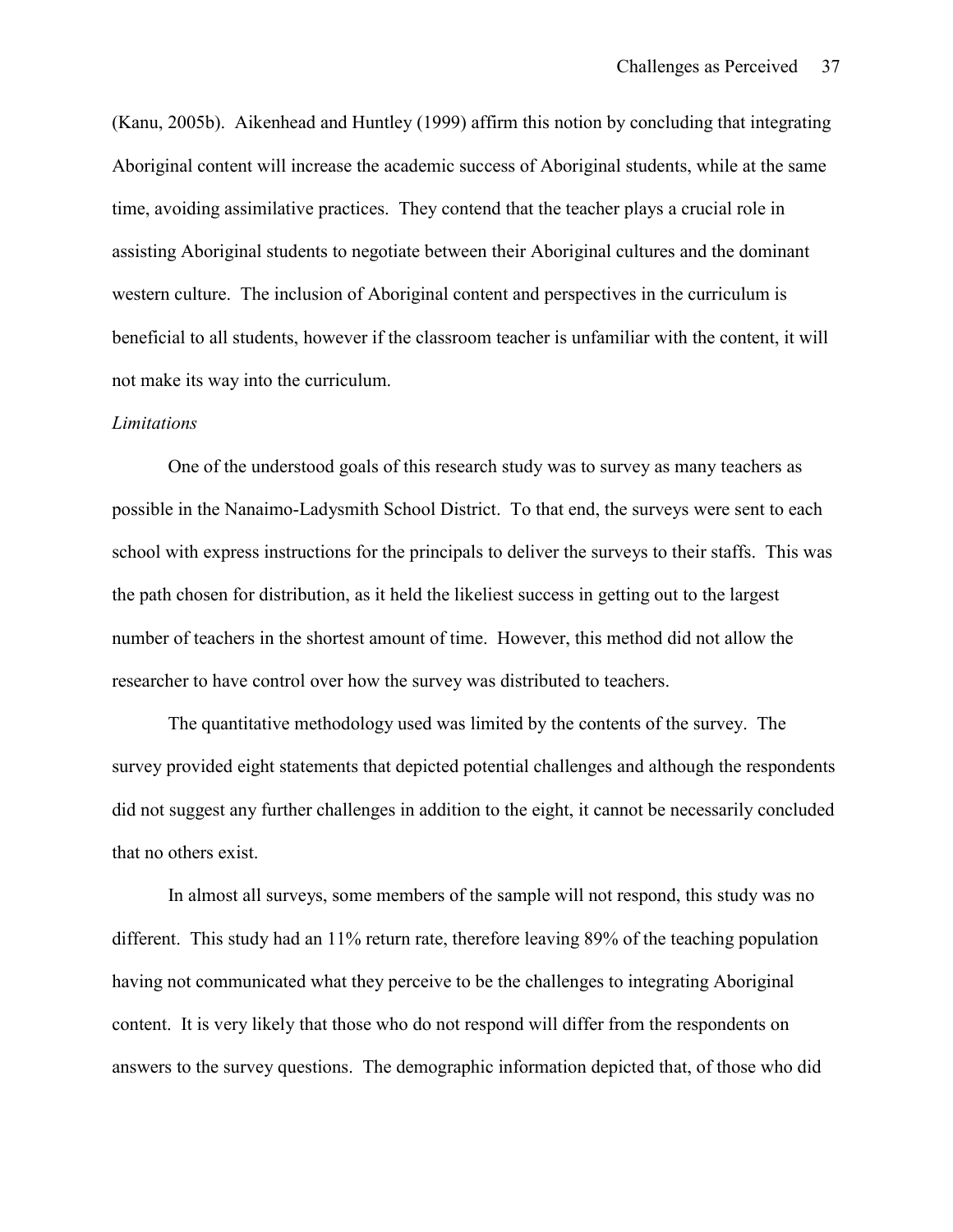respond, the largest contingent were female elementary teachers with more than 15 years of teaching experience.

Of the several threats to instrument validity, survey questions can cause individuals to respond differently than they may otherwise respond if they are worded in a manner which is leading or insensitive (Fraenkel & Wallen, 2009). Anecdotal information provided by some respondents presented the notion that because the questions were worded negatively it conveyed a negative tone to the entire survey. The survey was attempting to elicit challenges to integration and perhaps a negative tone is inherent in the wording of these challenges.

#### *Recommendations for Practice*

One of the strongest strategies to address the challenges indicated in this study is to create a shared vision of Aboriginal student success in School District 68. Teachers need to have a clear moral purpose when embarking upon professional learning and change. District leadership could foster this sense of moral purpose by making Aboriginal education a priority. In addition, it is also important to have this moral purpose communicated to the members of the school district.

"The more leaders focus their influence, their learning, and their relationships with teachers on the core business of teaching and learning, the greater their likely influence on student outcomes" (Robinson, 2007, p. 5). Strong instructional leadership is vital to teacher professional learning. Professional learning is essential if teachers are going to increase their knowledge of Aboriginal content and perspectives. In order for professional learning to be valuable, however it needs to be approached strategically. Timperly (2008) suggests ten integrated principles to effective teacher professional learning. Professional learning experiences should: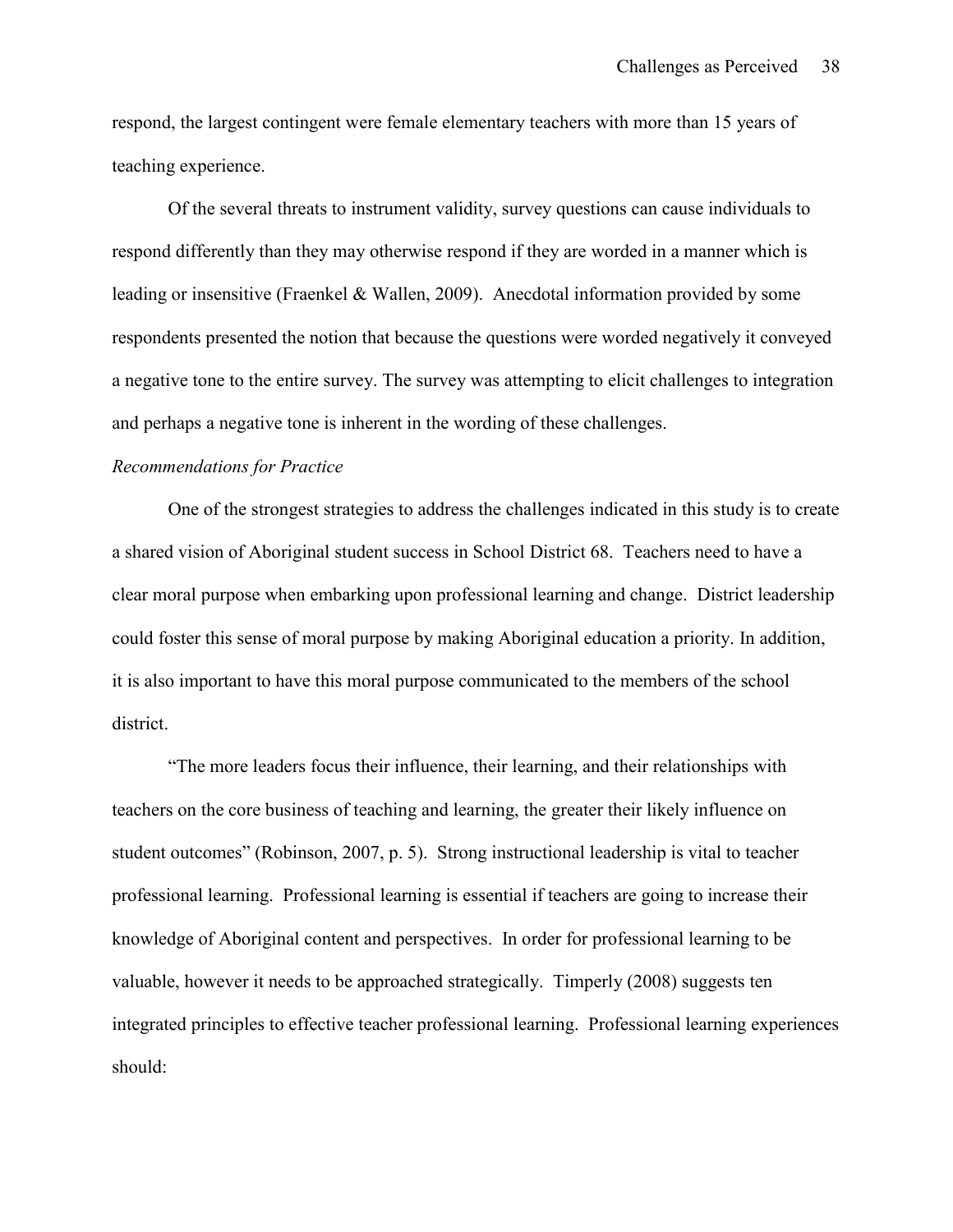- 1. Focus on the links between teaching activities and valued students outcomes.
- 2. Be context specific.
- 3. Integrate teacher knowledge and skills.
- 4. Address the knowledge and skills teachers need to assist their students to achieve the valued outcomes.
- 5. Provide multiple opportunities to learn new information and understand its implications for practice.
- 6. Provide different approaches depending on whether new ideas are, or are not, consistent with the assumptions that currently underpin practice.
- 7. Provide opportunities to process new learning with others.
- 8. Provide expertise external to the group of participating teachers so that the necessary challenge to existing assumptions and development of new knowledge and skills associated with positive outcomes for students is achieved.
- 9. Include leaders that are actively involved.
- 10. Be sustainable.

Timperley asserts that these ten principles do not operate independently of one another, rather they are integrated to inform cycles of learning and action. This growing body of research on effective professional learning for teachers provides support for a shift in thinking and perhaps a new paradigm. This quality of professional learning is one way of addressing the learning of teachers regarding Aboriginal content and perspectives.

School District 68 is currently operating under its second Aboriginal Education Enhancement Agreement (2006-2011). Teacher capacity around the issue of Aboriginal content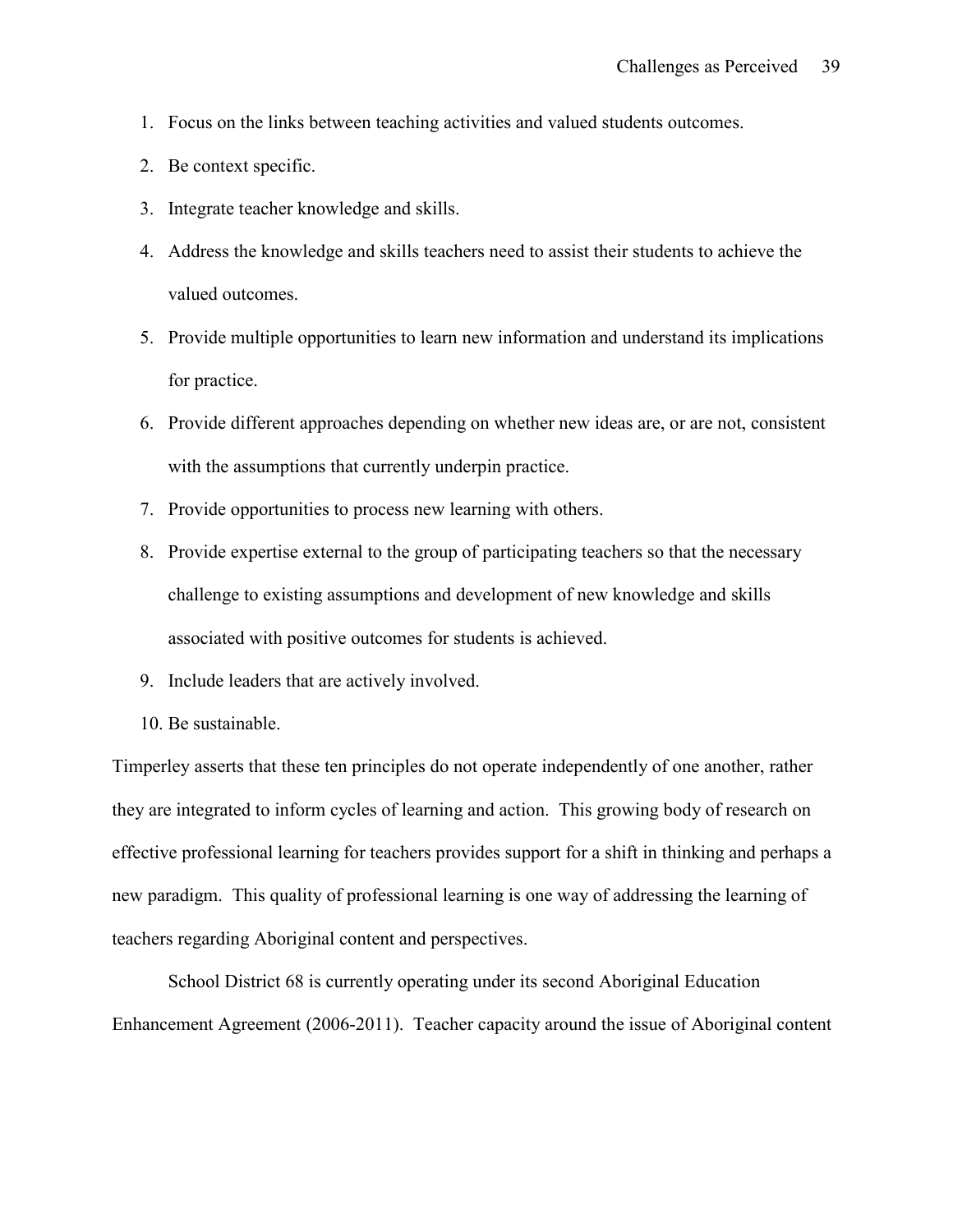and perspectives could be the focus of the next agreement. This would allow for a committed focus for at least five years to increasing teacher knowledge.

The perceived lack of Aboriginal resources could be addressed by strategies around the communication of these resources. Perhaps resources could be made available or communicated in a content specific manner or a grade specific manner or by direct connections to prescribed learning outcomes. However, until the background knowledge of teachers is increased in the area of Aboriginal content that exists within these resources, teachers will continue to perceive this lack of resources. Increasing teacher capacity in this regard is the starting point for all actions regarding Aboriginal student achievement.

#### *Recommendations for Future Research*

Further research is required in the area of Aboriginal student achievement. More specifically, research investigating the link between teacher knowledge of Aboriginal content and perspectives and Aboriginal student success would be pertinent to practitioners in this area. Both quantitative and qualitative research that focuses on teacher perceptions and attitudes toward Aboriginal education, students, content and perspectives is necessary in order to continue to support teachers to facilitate success in their Aboriginal students. Empirical research around Aboriginal student achievement is lacking and more needs to be known in order to facilitate change. Appreciative Inquiry could be utilized to uncover what is working to promote Aboriginal student success. What are others doing to overcome challenges in the field? What strategies are being used that have an impact? Research, regardless of methodology, fosters life long learning that benefits both students and teachers.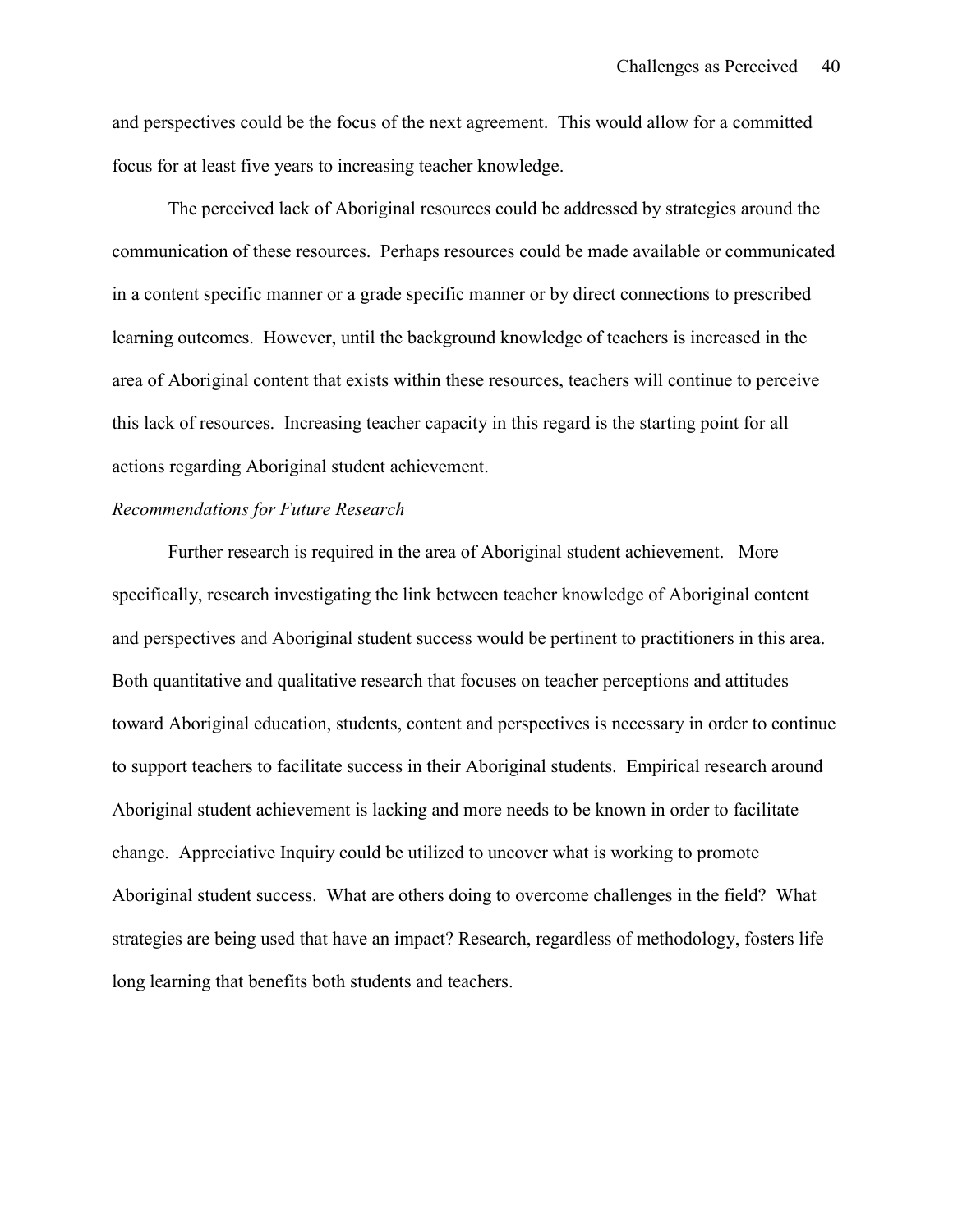#### References

- Aikenhead, G. & Huntley, B. (1999). Teachers' views on Aboriginal students learning western and Aboriginal science. *Canadian Journal of Native Education*, 23 (2), 159-175.
- Alberta Education. Aboriginal Services Branch and Learning and Teaching Resources Branch. (2005). *Our words, our ways: teaching First Nations, Métis and Inuit learners*. Edmonton, Alberta: Author.
- Battiste, M. (2002). Indigenous knowledge and pedagogy in First Nations education: A literature review with recommendations. Retrieved March 30, 2008 from [http://www.usask.ca/education/people/battistem/ikp\\_e.pdf](http://www.usask.ca/education/people/battistem/ikp_e.pdf)
- Banks, J. & McGee Banks, C (1993). *Multicultural education: Issues and perspectives*. Needham Heights, MA: Allyn and Bacon.
- British Columbia Teachers' Federation. V. (1999). *Report and recommendations of the British Columbia teacher's federation's (BCTF) task force on First Nations education to the annual general meeting (January 1999). (revised annotated version).* Retrieved September 30, 2008 from<http://bctf.ca/IssuesInEducation.aspx?id=5676>
- Canadian Council on Learning. (2007). *Redefining how success is measured in First Nations, Inuit and Métis learning.* Retrieved October 10, 2008 from [http://www.ccl-cca.ca](http://www.ccl-cca.ca/)
- Fraenkel, J.R., Wallen, N.E. (2009). *How to design and evaluate research in education.* New York: McGraw-Hill.
- Hampton, E. (1995). Towards a redefinition of Indian education. In M. Battiste (Ed.). *First Nations education Canada: the circle unfolds* (pp. 5 -46). Vancouver: University of British Columbia Press.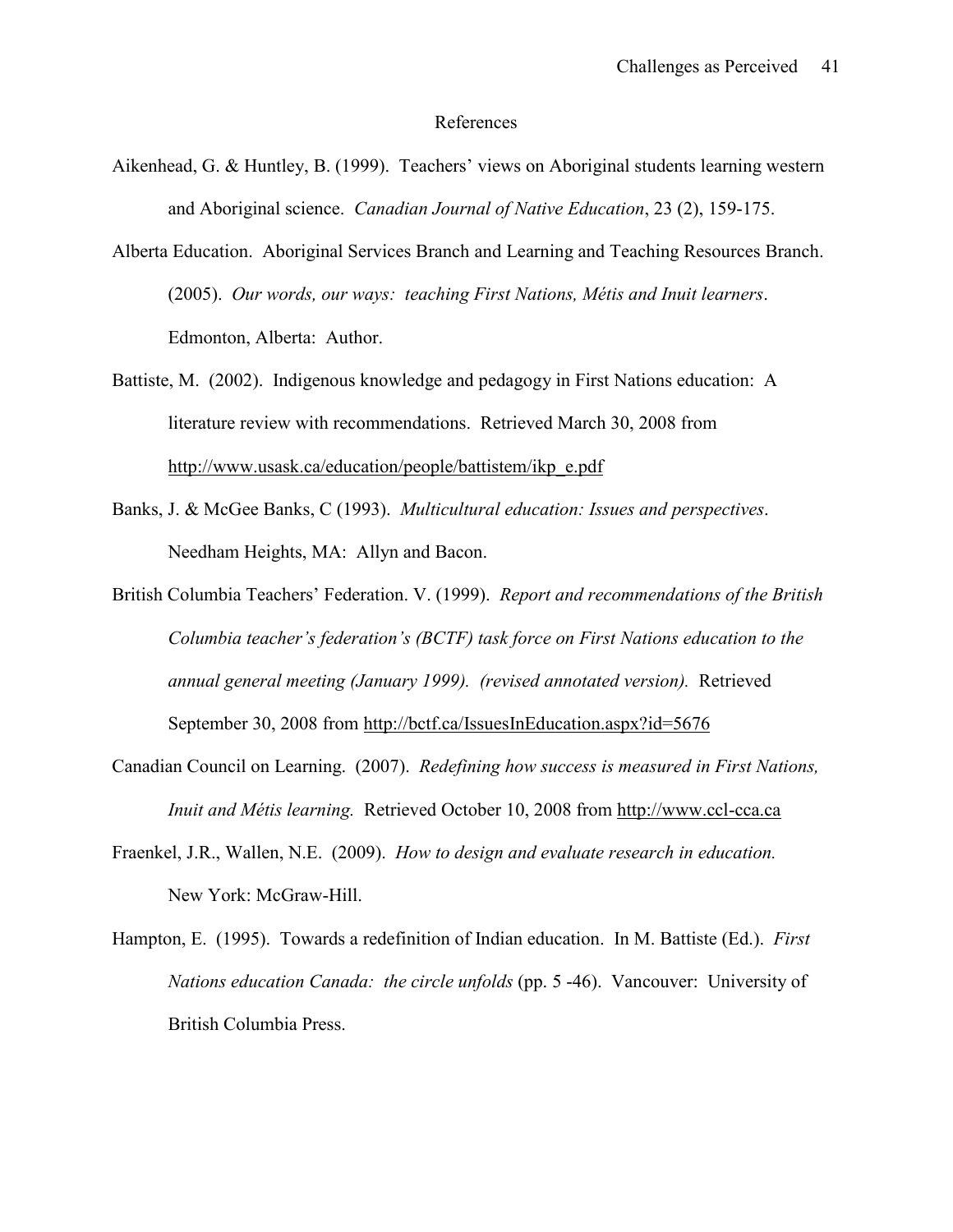- Hesch, R. (1999). Culturally relevant teacher education: A Canadian inner-city case. *Canadian Journal of Education / Revue Canadienne De l'Éducation*, 24(4), 369-382.
- Kanu, Y. (2005a). Teachers' perceptions of the integration of aboriginal culture into the high school curriculum. *Alberta Journal of Educations Research*, 51(1), 50-68.
- Kanu, Y. (2005b). Decolonizing Indigenous education: Beyond culturalism: Toward postcultural strategies. *Canadian and International Education*, 34(2), 1-20. Retrieved October 13, 2008 from CBCA Education database.
- Michael, J. (2007). Faculty perceptions about barriers to active learning. *College Teaching*. 55(2), 42-47.
- Ministry of Education. (2007). *Aboriginal report 2007 – 2008: How are we doing?* Retrieved March 15, 2010 from http://www.bced.gov.bc.ca/abed/perf2008.pdf
- Robinson, V. (2007). The impact of leadership on student outcomes: Making sense of the evidence. 2*007 The Leadership Challenge: Improving learning in schools.* Paper presented at Australian Council for Educational Research Conference, Melbourne. pp. 1-5.
- Royal Commission on Aboriginal Peoples (1996). *Report of the royal commission of Aboriginal peoples*, 5 vols. Ottawa: Canada Communications Group.
- Schissell, B., and Wotherspoon (2003). *The legacy of school for Aboriginal people*. New York: Oxford University Press.
- Slepkov, H. (2008). Teacher professional growth in an authentic learning environment. *Journal of Research on Technology in Education.* 41(1), 85-111.
- Solomon, P. (1997). Race, role modeling, and representation in teacher education and teaching. *Canadian Journal of Education*, 22 (4), 395-410.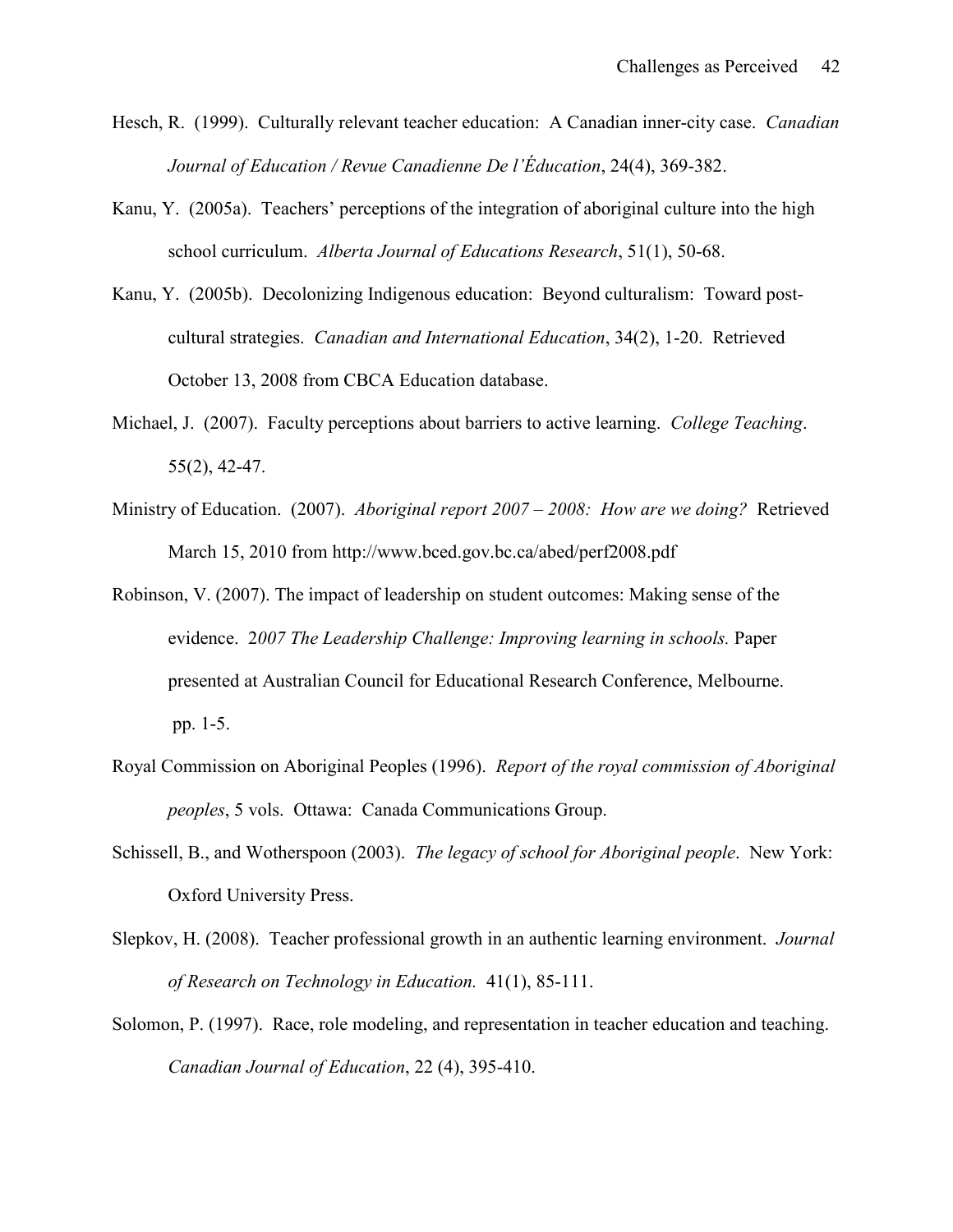Timperley, H. (2008). Teacher professional learning and development. In *The Educational Practices Series – 18*. Ed. Jere Brophy. International Academy of Education & International Bureau of Education: Brussels.

- Turner, D. (1998). *Improving school success for First Nations students*. Retrieved October 11, 2008 from<http://www.bced.gov.bc.ca/abed/rrbc/.htm>
- United Nations Educational, Scientific and Cultural Organization. (2008). Best practices on Indigenous knowledge. Retrieved December 6, 2008 from <http://www.unesco.org/most/bpindi.htm#definition>
- Zine, J. (2002). Inclusive schooling in a plural society: Removing the margins. *Education Canada*, 42(3).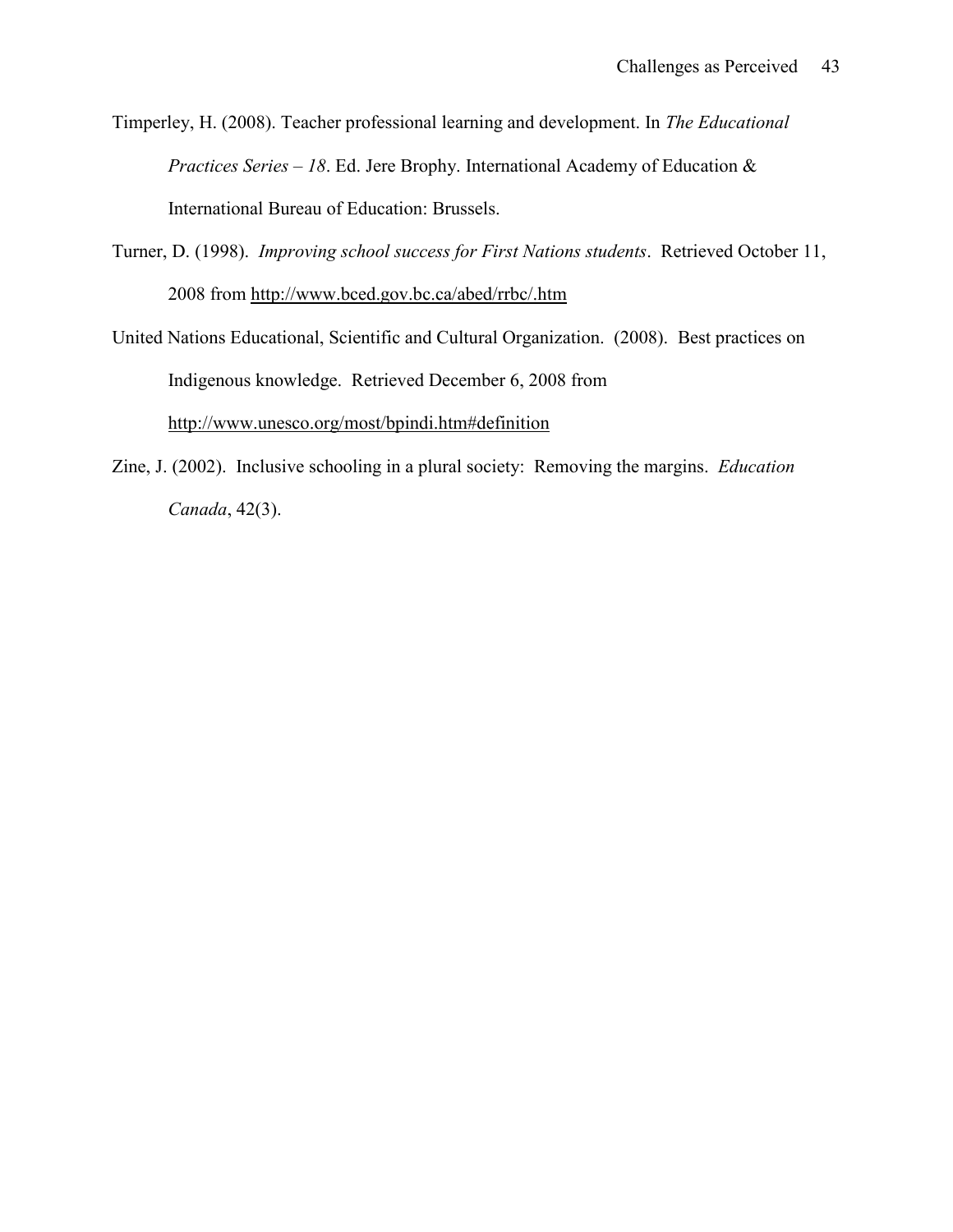### Appendix A

### Challenges to Integrating Aboriginal Content Survey

Demographic Information:

| Gender:              | M       |         |           |       |                |      |       |
|----------------------|---------|---------|-----------|-------|----------------|------|-------|
| Years of Teaching    |         |         |           |       |                |      |       |
| Experience:          | $0 - 5$ | $5-10$  | $10 - 15$ | $15+$ |                |      |       |
| Subject Area Taught: |         |         |           |       |                |      |       |
| Elementary           | English | Math/   | Fine Arts | PE    | Social         | Info | Other |
|                      |         | Science |           |       | <b>Studies</b> | Tech |       |

**Integrate**: Although there are many interpretations of integration as it pertains to the inclusion of content into the curriculum, for the purposes of this survey integration will be defined as the infusion of Aboriginal content, concepts, themes, and perspectives into the curriculum throughout the year/term.

**Aboriginal**: First Nations, Métis and Inuit people of Canada

Please indicate how much you **Agree** or **Disagree** with each of these statements:

|                                                                                                        | <b>Strongly</b><br><b>Disagree</b> |                             | <b>Neutral</b> |                | <b>Strongly</b><br>Agree |
|--------------------------------------------------------------------------------------------------------|------------------------------------|-----------------------------|----------------|----------------|--------------------------|
| 1. I do not integrate Aboriginal<br>content because I don't have time.                                 | 1                                  | $\overline{2}$              | 3              | $\overline{4}$ | 5                        |
| 2. I do not integrate Aboriginal<br>content because I do not have<br>knowledge of Aboriginal cultures. | 1                                  | 2                           | 3              | $\overline{4}$ | 5                        |
| 3. I do not integrate Aboriginal<br>content because I do not have the<br>resources.                    |                                    | 2                           | 3              | 4              | 5                        |
| 4. I do not integrate Aboriginal<br>content because I don't believe it is<br>my responsibility.        |                                    | $\mathcal{D}_{\mathcal{L}}$ | 3              | 4              | 5                        |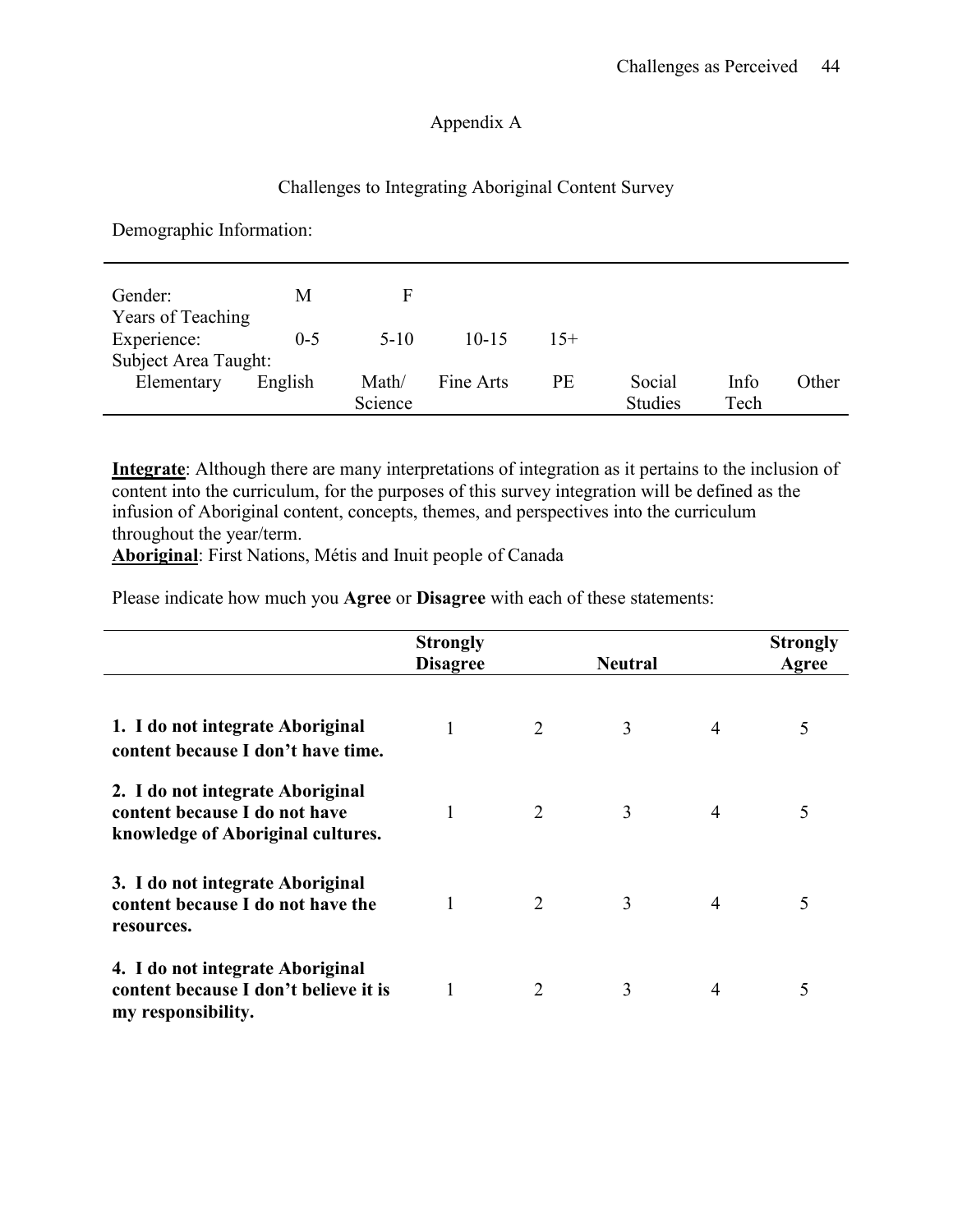|                                                                                                                           | <b>Strongly</b><br><b>Disagree</b> |                             | <b>Neutral</b> |                | <b>Strongly</b><br>Agree |
|---------------------------------------------------------------------------------------------------------------------------|------------------------------------|-----------------------------|----------------|----------------|--------------------------|
| 5. I do not integrate Aboriginal<br>content because it is not relevant to<br>my students.                                 | 1                                  | 2                           | 3              | 4              | 5                        |
| 6. I do not integrate Aboriginal<br>content because it is incompatible<br>with school and classroom<br>structures.        | 1                                  | 2                           | 3              | 4              | 5                        |
| 7. I do not integrate Aboriginal<br>content because I don't feel<br>comfortable teaching a culture that<br>is not my own. | 1                                  | 2                           | 3              | $\overline{4}$ | 5                        |
| 8. I do not integrate Aboriginal<br>content because I don't believe it<br>should be mandated into the B.C.<br>curriculum. | 1                                  | $\mathcal{D}_{\mathcal{L}}$ | 3              | 4              | 5                        |

Please provide any other reasons why you may not integrate Aboriginal content into the curriculum and please feel free to add any other comments. Do not include any identifying information.

 $\mathcal{L}_\mathcal{L} = \{ \mathcal{L}_\mathcal{L} = \{ \mathcal{L}_\mathcal{L} = \{ \mathcal{L}_\mathcal{L} = \{ \mathcal{L}_\mathcal{L} = \{ \mathcal{L}_\mathcal{L} = \{ \mathcal{L}_\mathcal{L} = \{ \mathcal{L}_\mathcal{L} = \{ \mathcal{L}_\mathcal{L} = \{ \mathcal{L}_\mathcal{L} = \{ \mathcal{L}_\mathcal{L} = \{ \mathcal{L}_\mathcal{L} = \{ \mathcal{L}_\mathcal{L} = \{ \mathcal{L}_\mathcal{L} = \{ \mathcal{L}_\mathcal{$ 

 $\mathcal{L}_\mathcal{L} = \{ \mathcal{L}_\mathcal{L} = \{ \mathcal{L}_\mathcal{L} = \{ \mathcal{L}_\mathcal{L} = \{ \mathcal{L}_\mathcal{L} = \{ \mathcal{L}_\mathcal{L} = \{ \mathcal{L}_\mathcal{L} = \{ \mathcal{L}_\mathcal{L} = \{ \mathcal{L}_\mathcal{L} = \{ \mathcal{L}_\mathcal{L} = \{ \mathcal{L}_\mathcal{L} = \{ \mathcal{L}_\mathcal{L} = \{ \mathcal{L}_\mathcal{L} = \{ \mathcal{L}_\mathcal{L} = \{ \mathcal{L}_\mathcal{$ 

 $\mathcal{L}_\mathcal{L} = \{ \mathcal{L}_\mathcal{L} = \{ \mathcal{L}_\mathcal{L} = \{ \mathcal{L}_\mathcal{L} = \{ \mathcal{L}_\mathcal{L} = \{ \mathcal{L}_\mathcal{L} = \{ \mathcal{L}_\mathcal{L} = \{ \mathcal{L}_\mathcal{L} = \{ \mathcal{L}_\mathcal{L} = \{ \mathcal{L}_\mathcal{L} = \{ \mathcal{L}_\mathcal{L} = \{ \mathcal{L}_\mathcal{L} = \{ \mathcal{L}_\mathcal{L} = \{ \mathcal{L}_\mathcal{L} = \{ \mathcal{L}_\mathcal{$ 

 $\mathcal{L}_\mathcal{L} = \{ \mathcal{L}_\mathcal{L} = \{ \mathcal{L}_\mathcal{L} = \{ \mathcal{L}_\mathcal{L} = \{ \mathcal{L}_\mathcal{L} = \{ \mathcal{L}_\mathcal{L} = \{ \mathcal{L}_\mathcal{L} = \{ \mathcal{L}_\mathcal{L} = \{ \mathcal{L}_\mathcal{L} = \{ \mathcal{L}_\mathcal{L} = \{ \mathcal{L}_\mathcal{L} = \{ \mathcal{L}_\mathcal{L} = \{ \mathcal{L}_\mathcal{L} = \{ \mathcal{L}_\mathcal{L} = \{ \mathcal{L}_\mathcal{$ 

 $\mathcal{L}_\mathcal{L} = \{ \mathcal{L}_\mathcal{L} = \{ \mathcal{L}_\mathcal{L} = \{ \mathcal{L}_\mathcal{L} = \{ \mathcal{L}_\mathcal{L} = \{ \mathcal{L}_\mathcal{L} = \{ \mathcal{L}_\mathcal{L} = \{ \mathcal{L}_\mathcal{L} = \{ \mathcal{L}_\mathcal{L} = \{ \mathcal{L}_\mathcal{L} = \{ \mathcal{L}_\mathcal{L} = \{ \mathcal{L}_\mathcal{L} = \{ \mathcal{L}_\mathcal{L} = \{ \mathcal{L}_\mathcal{L} = \{ \mathcal{L}_\mathcal{$ 

 $\mathcal{L}_\mathcal{L} = \{ \mathcal{L}_\mathcal{L} = \{ \mathcal{L}_\mathcal{L} = \{ \mathcal{L}_\mathcal{L} = \{ \mathcal{L}_\mathcal{L} = \{ \mathcal{L}_\mathcal{L} = \{ \mathcal{L}_\mathcal{L} = \{ \mathcal{L}_\mathcal{L} = \{ \mathcal{L}_\mathcal{L} = \{ \mathcal{L}_\mathcal{L} = \{ \mathcal{L}_\mathcal{L} = \{ \mathcal{L}_\mathcal{L} = \{ \mathcal{L}_\mathcal{L} = \{ \mathcal{L}_\mathcal{L} = \{ \mathcal{L}_\mathcal{$ 

 $\mathcal{L}_\mathcal{L} = \{ \mathcal{L}_\mathcal{L} = \{ \mathcal{L}_\mathcal{L} = \{ \mathcal{L}_\mathcal{L} = \{ \mathcal{L}_\mathcal{L} = \{ \mathcal{L}_\mathcal{L} = \{ \mathcal{L}_\mathcal{L} = \{ \mathcal{L}_\mathcal{L} = \{ \mathcal{L}_\mathcal{L} = \{ \mathcal{L}_\mathcal{L} = \{ \mathcal{L}_\mathcal{L} = \{ \mathcal{L}_\mathcal{L} = \{ \mathcal{L}_\mathcal{L} = \{ \mathcal{L}_\mathcal{L} = \{ \mathcal{L}_\mathcal{$ 

 $\mathcal{L}_\mathcal{L} = \{ \mathcal{L}_\mathcal{L} = \{ \mathcal{L}_\mathcal{L} = \{ \mathcal{L}_\mathcal{L} = \{ \mathcal{L}_\mathcal{L} = \{ \mathcal{L}_\mathcal{L} = \{ \mathcal{L}_\mathcal{L} = \{ \mathcal{L}_\mathcal{L} = \{ \mathcal{L}_\mathcal{L} = \{ \mathcal{L}_\mathcal{L} = \{ \mathcal{L}_\mathcal{L} = \{ \mathcal{L}_\mathcal{L} = \{ \mathcal{L}_\mathcal{L} = \{ \mathcal{L}_\mathcal{L} = \{ \mathcal{L}_\mathcal{$ 

 $\mathcal{L}_\mathcal{L} = \{ \mathcal{L}_\mathcal{L} = \{ \mathcal{L}_\mathcal{L} = \{ \mathcal{L}_\mathcal{L} = \{ \mathcal{L}_\mathcal{L} = \{ \mathcal{L}_\mathcal{L} = \{ \mathcal{L}_\mathcal{L} = \{ \mathcal{L}_\mathcal{L} = \{ \mathcal{L}_\mathcal{L} = \{ \mathcal{L}_\mathcal{L} = \{ \mathcal{L}_\mathcal{L} = \{ \mathcal{L}_\mathcal{L} = \{ \mathcal{L}_\mathcal{L} = \{ \mathcal{L}_\mathcal{L} = \{ \mathcal{L}_\mathcal{$ 

 $\mathcal{L}_\mathcal{L} = \{ \mathcal{L}_\mathcal{L} = \{ \mathcal{L}_\mathcal{L} = \{ \mathcal{L}_\mathcal{L} = \{ \mathcal{L}_\mathcal{L} = \{ \mathcal{L}_\mathcal{L} = \{ \mathcal{L}_\mathcal{L} = \{ \mathcal{L}_\mathcal{L} = \{ \mathcal{L}_\mathcal{L} = \{ \mathcal{L}_\mathcal{L} = \{ \mathcal{L}_\mathcal{L} = \{ \mathcal{L}_\mathcal{L} = \{ \mathcal{L}_\mathcal{L} = \{ \mathcal{L}_\mathcal{L} = \{ \mathcal{L}_\mathcal{$ 

 $\mathcal{L}_\mathcal{L} = \{ \mathcal{L}_\mathcal{L} = \{ \mathcal{L}_\mathcal{L} = \{ \mathcal{L}_\mathcal{L} = \{ \mathcal{L}_\mathcal{L} = \{ \mathcal{L}_\mathcal{L} = \{ \mathcal{L}_\mathcal{L} = \{ \mathcal{L}_\mathcal{L} = \{ \mathcal{L}_\mathcal{L} = \{ \mathcal{L}_\mathcal{L} = \{ \mathcal{L}_\mathcal{L} = \{ \mathcal{L}_\mathcal{L} = \{ \mathcal{L}_\mathcal{L} = \{ \mathcal{L}_\mathcal{L} = \{ \mathcal{L}_\mathcal{$ 

 $\mathcal{L}_\mathcal{L} = \{ \mathcal{L}_\mathcal{L} = \{ \mathcal{L}_\mathcal{L} = \{ \mathcal{L}_\mathcal{L} = \{ \mathcal{L}_\mathcal{L} = \{ \mathcal{L}_\mathcal{L} = \{ \mathcal{L}_\mathcal{L} = \{ \mathcal{L}_\mathcal{L} = \{ \mathcal{L}_\mathcal{L} = \{ \mathcal{L}_\mathcal{L} = \{ \mathcal{L}_\mathcal{L} = \{ \mathcal{L}_\mathcal{L} = \{ \mathcal{L}_\mathcal{L} = \{ \mathcal{L}_\mathcal{L} = \{ \mathcal{L}_\mathcal{$ 

Thank you for your time and effort